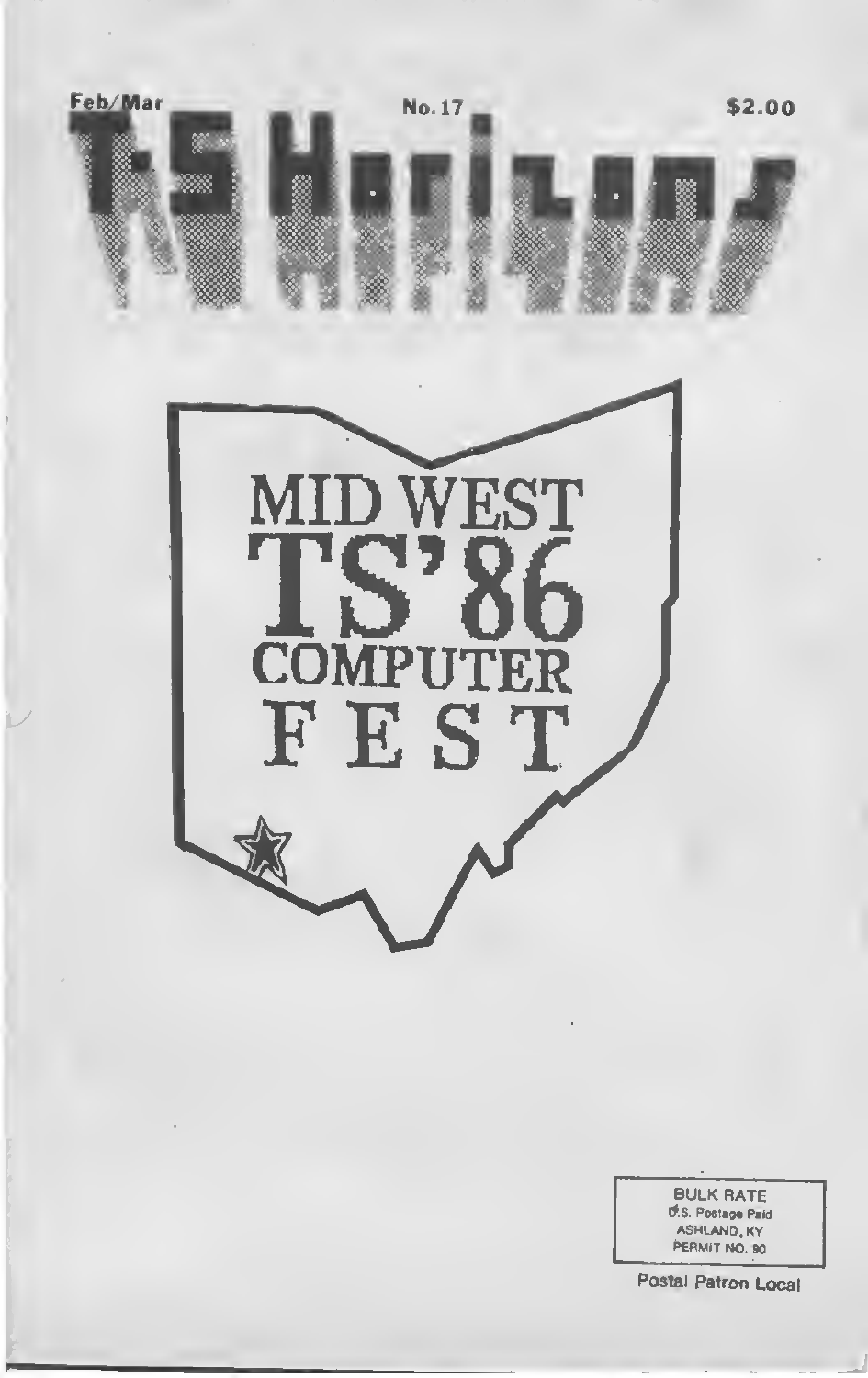### POWERFUL AND INEXPENSIVE BUSINESS SOFTWARE FOR ZX81, T/S1000 and T/S1500 COMPUTERS



A word processor is lo a computer user what a typewriter is to a typist, except that the former hes more advantages than the latter 2X-Text can operate m 16-64K RAM providing from 1300 to 6500 words per document It leatures 6 different optrons write, read, edit, print, save and clear text Text is written on a per-kne basis with quick speed and with nonjontai back space and delete capabilities being available You can also access the editor directly from write mode and vice-versa Text can be proof-read on a per-line basis allowing for enough time to determine it any editing is needed. The text editor allows a line ot text to be deleted, inserted, replaced and hated tor editing You may also change a word or expression within a line, stop or start text while it is scrolling up the screen, begin reading taxt from the first line of the tile, raenter write mode from the editor, return to the mam-menu or create <sup>a</sup> window so that you can read-adil two tiles simultaneously. The prim option takes text displayed m 30-column format on the screen and outputs to either the ZX/TS primer. (With Memotech's Centronics Parallel Interlace 80-column and lower/ higher - case output is posarble ) Fites may be saved on laps cassette with the use of one single command, or by the same token they can be erased from memory / storage ao that the lull capacity ot me program can be used lor other purposes such as composing letters, reports, articles, memos.' standard forma. instructions, ads. graphs, telephone directory, inits of customers, members, friends etc Also copies ot tiles are always less expensive and easier to run than using a photocopier Other advantages are savings in time, paper, mk. correcting mistakes and adding afterthoughts more efficiently than doing them through either handwriting or using a typewriter



An electronic spreadsheet calculator is the fundamental basic tool lor summarising, reporting and analyzing m matrix form any accounting, mathematical or scientific manipulation ot num bars ZX-Calc operates m 32-64K RAM and affords a maximum of 3360 characters /spreadsheet The entire matrix consists of 15 columns (letters A-O) and 30 rows (numbers <sup>I</sup> -30) with 8 characters/ celt Unlike other popular ESCs. ZX-Calc uses in calculations and within cells all <sup>1</sup> 4 math functions on the zx-et /TStOOO It otters a unique "SUM function that totals one or more rows/columns aimultaneously Parenthesia can be used within equations. There is no tixed limit on how many equations may be entered Formulas may be stored in ell 420 cells of the spreadsheet. The display attords <sup>1</sup> 5 rows/cdums Loading of data into more than one cell can occur across/down one or more row/column simultaneously With vertical windowing you can arrange a set ol columns in any order, or practice using fixed-vanable-<br>alignment display formats. The menu offera 6 options enter /erase. move. calculate. print. save and clear the spreadsheet Enter /erase allows the entering, deletion or data alignment within a cell through the use ot a mobile cursor With the move option you may move around the entire sreadsheet to access any row. column or cell The calculate option allows you to enter labels, values or formulas into a cell or write and enter equations that will act upon the data already within the spreadsheet You can also enter bar graphs vto seek mime option Absoiule/reletive replication. down / across a column /row. is also allowed by this option Also this option allows the automatic calculation ol the entire spreadsheet with one single command Prmtallowsyoutooutputto ether the ZX/TS printer the entire spreadsheet by<br>column-sets and row-baces thiquigh use of the COPY command The entire apreadsheel may be saved on cassette (ape or you may clear all data from rior erase the program from RAM antiraly The most salient advantage provided by an ESC over specifically vertical applications software is that an ESC provides a reusable framework with which you can compose any apactlic financial model rather than just be limited to only one statically fixed format for storing, draplaying and manipulating numerical data

ZX-TEXT ZX-CALC ZX-CALENDAR



Time management is an important aspect ot any serious business and personal agenda Planning how to apend our time leaves us better prepered before and while we are spending it and wa remain better droanized after wa finish spending it. ZX-Calender operates in 16-64K RAM affording 25 appointments in 16K, 100 m<br>32K of 180 in 48K and 84K Each ol 180 in 48K and 84K appointment record holds a maximum ot 220 characters The main menu includes enter, search/check/son. change, save, deer and print any and all appointments made on a specific date or with any party Output to either the ZX/TS printer is permissible This program will permit you to remember to do something or to be somewhere important by cataloging your answers to six questions that you must account lor in order not to waste time when it is scarce when, with whom, at what time, for how long, where and what are you going to discuss and conclude when you gel together with someone else? The program lets you permanently originate, record, classify, search, sort, calculate, modify, aummariza, obtain a written report and store your answers lo the preceding questions so thal you will not forget what you becide to do with your time. This program identifies your time according to when you are going ld spend it and with whom you are going to share 4 Through these forma of labeling appointments you are able to verify or modify how your time is budgeted without wasting ink. paper or more time trying to remember what you said to yourself or what someone else said to you or where you placed certain written messages that you now cant find With this program you will know where you can find exactly what you need to know about whore you want to and have to be. or where you have been, before you get and after you got there. Thus, 2X-Calendar will let you plan your time so that you will never have to worry about what is ahead or what came before, for you will always know, by using it, lo never be caught astray by any tune-frame

\$16.95

\$16.95

\$16.95 \$3.00 SHIPPING AND HANDLING /PROGRAM

A.F.R. SOFTWARE - <sup>1605</sup> Pennsylvania Avenue, No. <sup>204</sup> - Miami Beach, Florida 33139 **FLORIDIANS ADD SALES TAX** 

 $L·1$   $0$  1984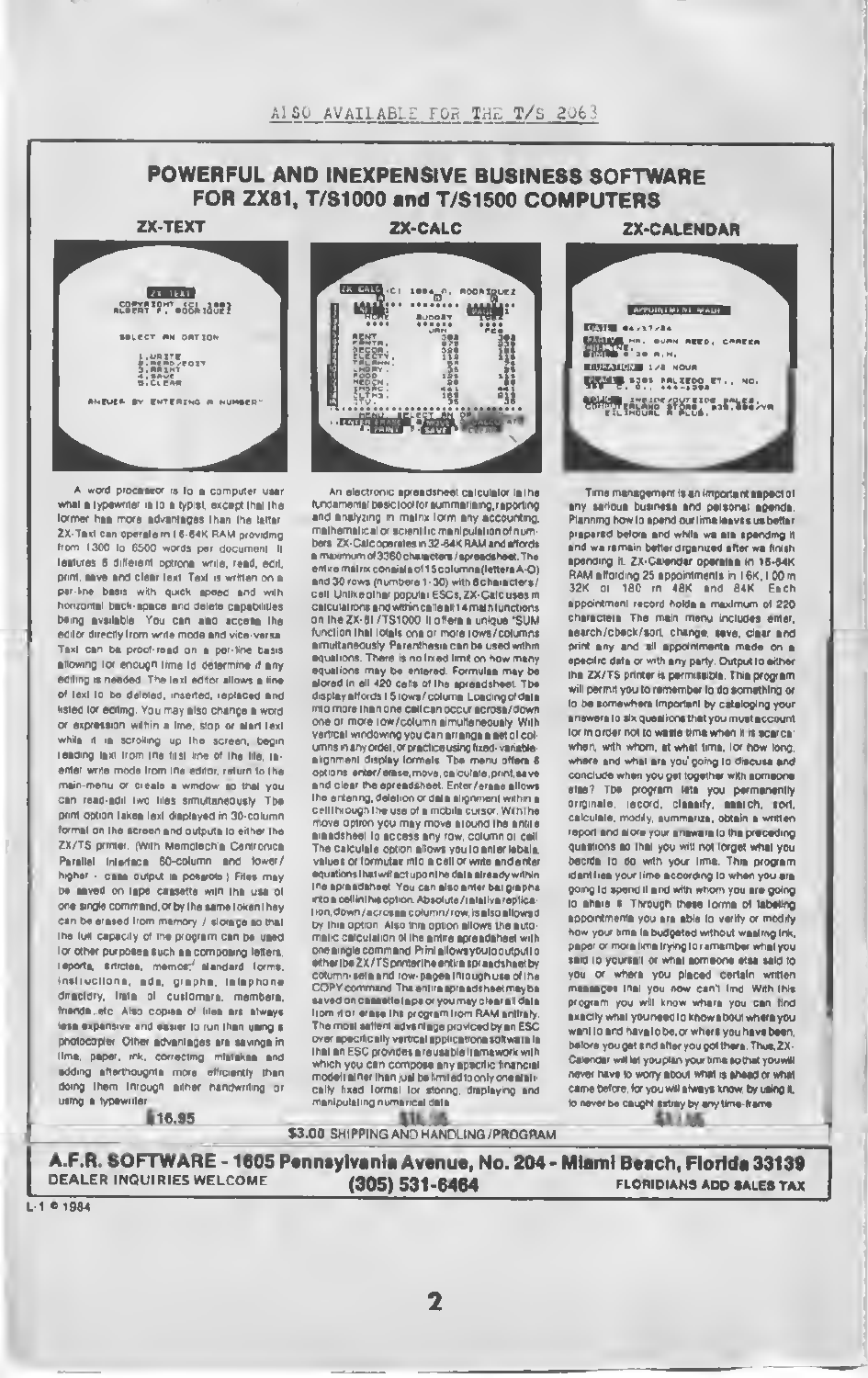February/March No 17

# TS HORIZONS

8  $\overline{A}$ Ċ

5

S

Ц

Ē

5

| ENTER                                 |    |
|---------------------------------------|----|
| New publishing schedule               |    |
| Midwest TS Computerfest               |    |
| Registration Form for Computerfest    | 6  |
| Guest EDITorial - 8ob Wolsh           | R  |
| "Save A Doorstop"                     |    |
| 8DX Trilogy - C. Vernon Tidwell       |    |
| Fastbox, Etc. for the TS 10DD         |    |
| ZX 81 News and Resources- P. McMullin | ΪD |
| JLD Video Upgrade and more            |    |
| Machine Code for the Masses: Part 2   | 12 |
| Kevin 8uigrien                        |    |
| Little Goodies for the TS 2D68        | 16 |
| FREE - 8anta KeyfInder 2D68           | 16 |
|                                       |    |

| IN SYNC - John Bell                  | 19        |
|--------------------------------------|-----------|
| 2068 Screen Save                     |           |
| 3D Fractals (2D68)- T. A. Knyszek    | 2D        |
| Label Maker (2068) - B. Ferrebee     | 22        |
| 2068 REVIEWS                         | 23        |
| DAMCO Rainbow Plus                   |           |
| <b>DK'Tronics Speech Synthesizer</b> |           |
| <b>IDDD REVIEWS</b>                  | 24        |
| <b>Extended 8ASIC</b>                |           |
| OHI Pascall                          |           |
| <b>TS NEWS</b>                       | <b>2S</b> |
| Ad Index                             | 26        |
| INDEX - Volume 2, Nos. 11-16         | 27        |
|                                      |           |



אים המיוח ממים מ **MODDODANSA** 800000000*0* ◎運用機器作用の画形



(Johnson), User-Friendliness, R#set Switch Project, Nemory







Reviews, User Oroup News & Nore! #4 March '09 The Death of TCC, TS1000 Bank Switching (Hunter), Brror Recovery (Johnson), Bdgs Connector Schem., Simpson Rule, Reviews, Reader Input, & more!

Differential Equations, Ham Radio

#5 April/Hay'8# "WORN" Word Procreson(Young) Pt.i, Leest Squaree, TS1000 Graphice Progrem, TS2068 Future?, Bank Switching Pt. 2, Program Tips, Reviews, and more!

811 Jan'85-40 Pages, Lower Cose on the TS 1000, 2068 Word Processor Eval.-Pt.1, Ear Graph, Experimenting with Byte Back for TS1000, 2049 W.P. Eval.-Pt.2,<br>Hodew, Bark Bwitching-7, IRDGX of Bank Switching Concluded, HTERP Issues I to 10, Reviews, and nore.

#12 Feb/Har #5 - 2069 Hess Storage, #13 April 84 - Complete 2069 W.P. Bark Switching Concluded, NTERN<br>Patchee, 2069 Tutorial, Programe,

75.72 **Liberato** 

#4 June'8# Te1000 Ae Church Aid. Interfacing Books, Num. Analyeie, Hardware Tips, "WORN"-2, Bwitching-3, Good News from EA Brown, Six Reviews, and more!











48 Sapt'84 TS 1000 Music Program<br>2068 Plotter, 2068 Character Set (Young), Address Program, Hine Reviews, Telecommunications Column, TS News, and more!

«9 Oct/Nov '84 - ANNIVERSARY ISSUE, TS 2068 Spirograph, Dave Higgenbottom interview, FORTH for T/S Computere, Spectrum section, Bank Switching-5, Telecommunications, Reviews, etc.

#10 Dec '84 - 40 PAGES, Halding Backups of 2068 Software, Banner Programe, QL, TS1000 Program Tips Christmas program, RS100ve.TS1000,NTermII.Horizon Awerde, Switching-6, TSUGs, New Column, more!

Worm Echancamente, User Defined Graphics for 2080, "Try These", Changing \*Fonte\*-2060, Reviews,

mode

014 Hay/June '03 Special HARDWARR Software from England, Program Tips Heting, 781000 Simulated READ-DATA Jesue, TS1000 Keyboard Add-on, 2221 Rampacks on the 2010 Rampacks on the 2010 Rampacks on the 2010 Report, U.P. Eval.<br>Project, Uter Group Report, U.P. Eval.<br>Concluded, GL Report, Casestie Tipe.

| 12-Issue subscription \$15 (in US)<br>\$21 Canada, \$25 Other Foreign                          | Subscription / Back issue Order Form.                                                   |
|------------------------------------------------------------------------------------------------|-----------------------------------------------------------------------------------------|
| Back issues @ \$1.50 each<br>$-12$<br>单点<br><b>TELESTING</b><br>.≡5<br>$ +$ 6.7<br>$-27$<br>#8 | Name________________<br>Address.                                                        |
| —"9∶<br>$ *$ 10<br>$-111$<br>$-12$<br>Totalenclosed                                            | Citu<br>State Zip______<br>SEND TO: TS HORIZONS, 2002 Summit St.<br>Portsmouth Oh 45662 |

NOTE: RATE CHANGE effective March 31, 1906. New rote will be \$15 for NINE 1ssues (in U.S.)<br>After 3/31/86, bock isues will be \$2.50 eoch.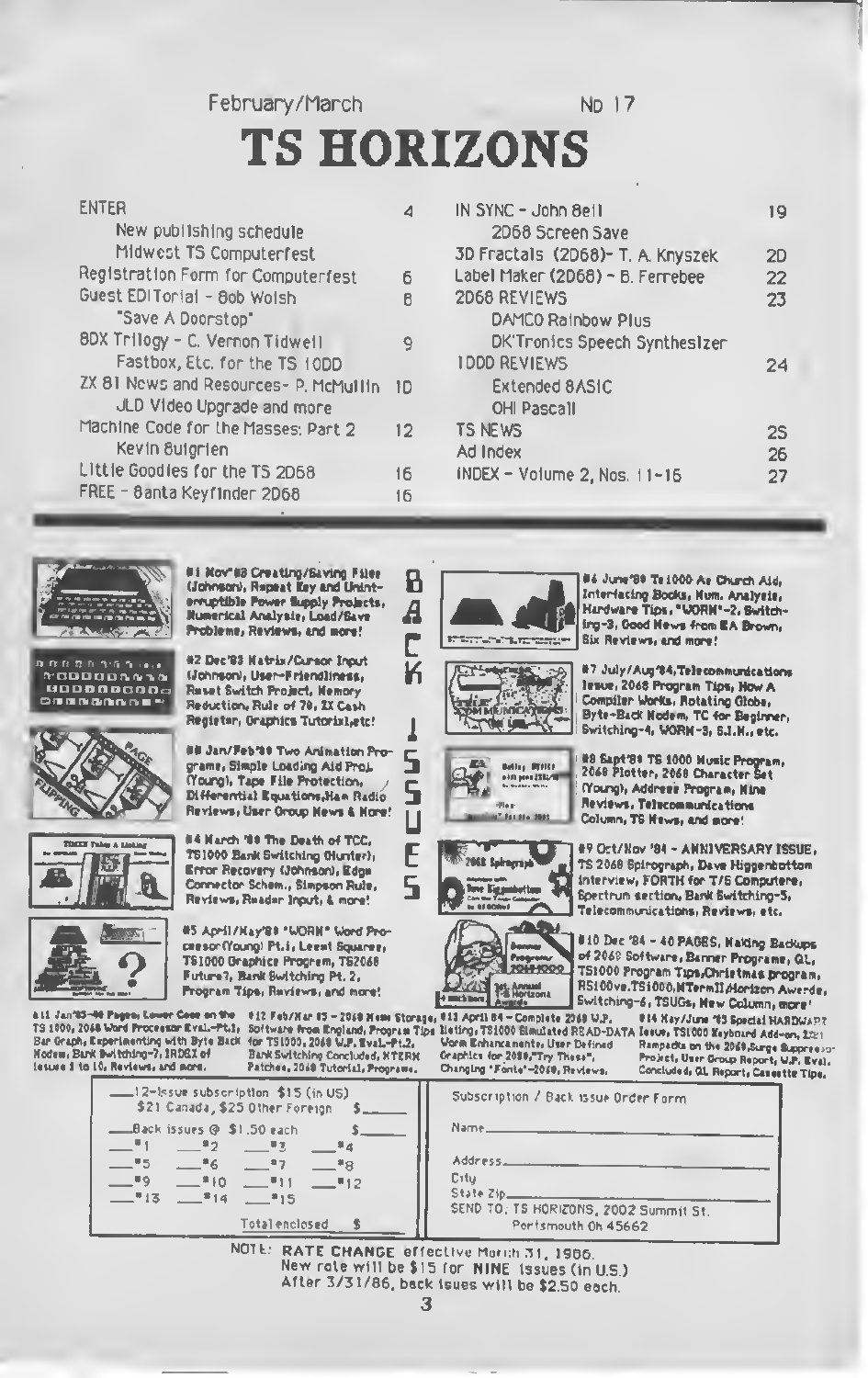# **ВМОВЯ**

### Dear Readers,

<sup>I</sup> owe all of you an apology - that Is for certain. But please forgive me if I keep it<br>short and sweet. We have quite a bit of<br>material to cover in this issue, and I don't<br>want to waste too much space on apologies.

In view of our persistent difficulties In sticking to <sup>a</sup> monthly schedule, we have decided to make <sup>a</sup> change. From now on T5 Horizons will be published every six weeks Instead of monthly. AL the bottom of this page Is <sup>a</sup> schedule we Intend to hold to come heck or high water Of course, If you are <sup>a</sup> current subscriber you will still be getting <sup>12</sup> issues of TS Horizons for your \$15

### **SUBSCRIPTION RATE CHANGE**

However we are planning to change that for<br>new subscriptions <u>and</u> renewals that we receive after March 31. Our new subscription rate will become \$15 for 9 issues, and back issues will be sold for \$2.50 each. We feel that these increases will be very helpful in creating a new, more dependable TSH than has been seen recently.

Another note to subscribers. In the address label of every issue of TSH that you receive is a special code that tells you when your subscription started and when it will expire. This code is two 2-digit numbers seperated by a hyphen or dash. The first number tells<br>you the issue number of the first issue of TS Horizons you received as part of your subscription. The second number tells the final issue you are to receive unless you renew your subscription.

Note: On two occasions in the past we have made our mailing list available to others companies to use for direct mail. Both of these occassions were to respectable, Timex supporting dealers who were mailing catalogs of Timex related products. And in both cases the lists were for them to use only one time. The point I'd like to make Is that if you are <sup>a</sup> subscriber and you would rather not have your name and address used by anyone but TS Horizons Just drop us a postcard and we will respect your wishes. (We received a letter late last year from a subscriber who had received a chain letter from a company that<br>apparently had access to our mailing list -

the address label on the letter exactly matched his TSH subscription label. Atone time we had an outside mailing list service, and they said part of our list had been accidentally put on the wrong disk by mistake and had been released to another one of their clients. At any rate we now manage our own list in house, and that should not happen again. We apologize to those who have received any unwanted Junk mall.)

### **CHANGE OF ADDRESS**

By the way, we would like to remind everyone that If you are planning to move, please send us your change of address notification as soon as possible. Now that our mailing list Is kept In house we are able to process changes more quickly, however TSH is mailed by third class mall, so even if the post office has your change of address on file, in most cases If we mall TS Horizons to your old address they would not forward it to you. Also please be sure to include the zip code of vour old address.

## UPCOMING MIDWEST TS COMPUTERFEST

Some very exciting meetings have been taking place in Cincinnati Ohio lately. My favorite city will be the site of the First Annual Midwest Timex Sinclair Computerfest. <sup>I</sup> was initially very pessimistic about the prospects for sucn an event, but now I'm convinced it has the potential to be a true success. The committee that planned the Fest (made up of TS users from Ohio, Indiana and Kentucky) has done a survey to sample the interest in the event, and we've been quite pleased. Although It's still early to say for sure, from tne initial response we feel we could have as many as 1000 or more attendees. The Ramada Inn where we have reserved facilities has already qotten quite a few room reservations for the Computerfest. <sup>I</sup> got a phone call from a subscriber in Kansas City who will be flying In for the weekend.

The very active TS User Groups In Columbus. Cleaveland, and Cincinnati, have already reserved display tables. (I may even try to round up the semi-active Portsmouth user group.) Zebra Systems, Aerco, E. Arthur Brown, G. Russell Electronics and other

| Cover Date        | <b>Issue No.</b> | Ad Deadline    |
|-------------------|------------------|----------------|
| February/March    |                  | February       |
| <b>April</b>      | 18               | March 21       |
| May/June          | 19               | May 2          |
| July              | 20               | June 13        |
| August            | 21               | <b>July 25</b> |
| September/October | 22               | September 5    |
| November          | 23               | October 17     |
| <b>December</b>   | 24               | November 14    |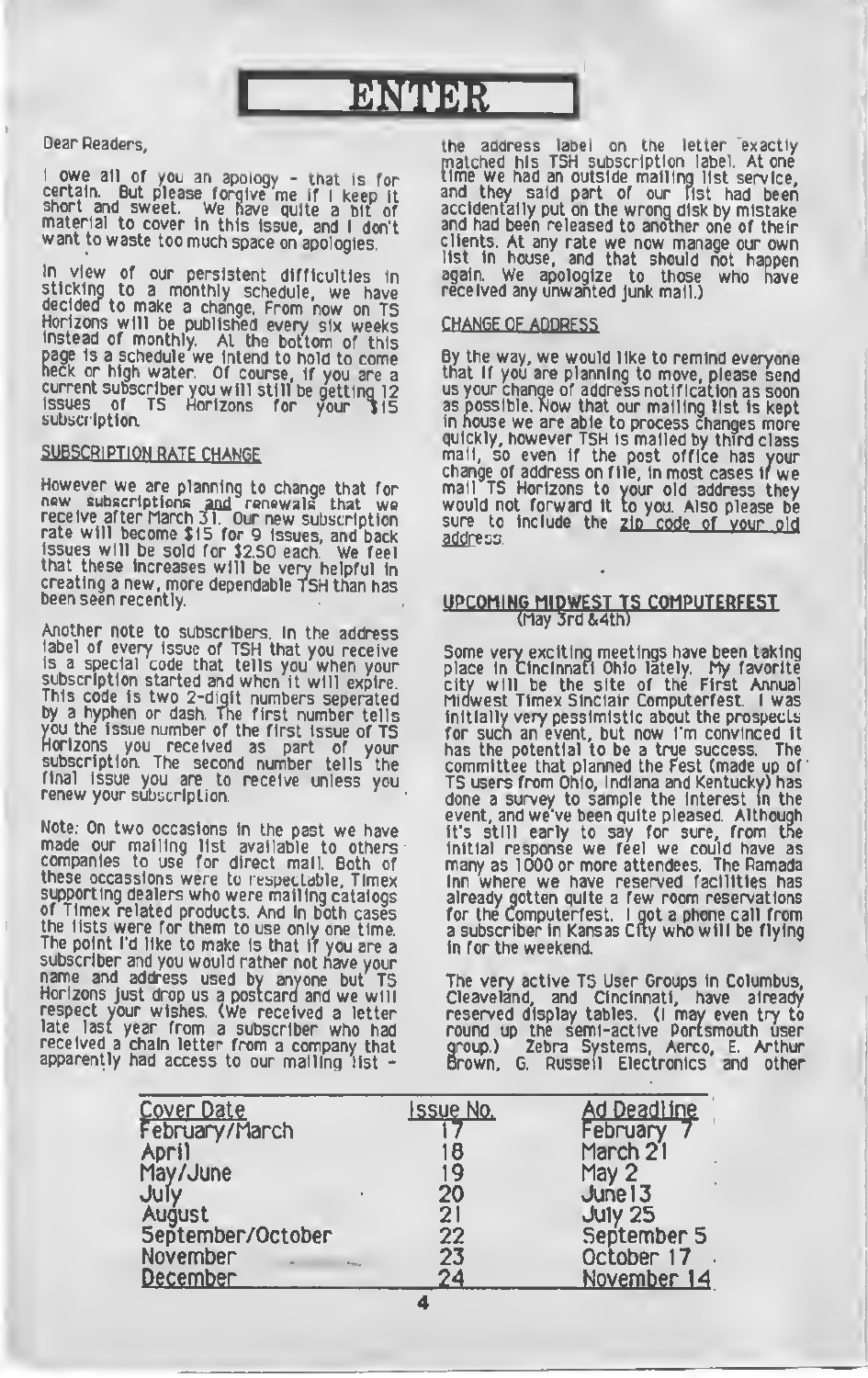companies have already reserved display space. I'm really looking forward lo meeting these people.

What can you expect if you come to the Fest. Well, we've invited the dealers who will be there to give seminars and answer questions about their products. We will be having other knowledeable speakers also. If you've ever wanted to see a QL, or disk drives for the TS 2068 or <sup>1</sup> 000. or some other product up close, here's a great chance. We're also planning a "swap- fest", where you can buy. sell our trade used hardware, software and books with other users. User groups have original and public domain software that you can copy for free or at a nominal cost. {Pirating of copyright software will be strictly prohibited. The entire committee has agreed that such pirating would be very damaging to purpose of the computerfest, and we will do everything we can to make sure It does not take place.)

Also we will try to provide Information on activities in the Cincinnati area to make the trip enjoyable for your entire family - if you decide to bring them, and they aren't Interested in the computerfest.

Cincinnati is a beautiful city and if it's within your means you should consider coming to this historic event. Bring your family and make it a vacation. Riverfront Stadium, Cincinnati Zoo, Kings Island and other theme parks, and several S-star restaurants are<br>located in the area. A registration form and. more information are found on the next page. We'll have more on the convention in the next issue.

### IN THIS ISSUE

We have a present for all of you TS 2068 users. Turn to pages 16 and 17 of this issue. The yellow Insert there is a bonus from Zebra Systems. The present is strip at the bottom of the pages. This is a special keyword finder that can be taped on the top of your 2068. With It you can rapidly find any keyword or symbol without looking It up In your manual. (If you don't want to mangle your magazine you can Xerox It In two pieces and tape them together). This bonus appears through the courtesy of Banta Software.

We hope to have a similar cut-out and page of goodies for TSI000/ZX8I users next issue.

There are <sup>a</sup> lot of good words I'd like to say about Peter McMullln, Bob Wolsh and our othercontributors In this issue, but I'm afraid we don't have the room. Thank you all, subscribers and contributors for your patience and understanding. That makes it all<br>worthwhile for me.

I

See YOU in six weeks, Rick Duncan

#### GAMES TO LEARN LEARN BY, INC.

Ckarlta Hum \*\*0 TO SO % OFF P.0. loi 33 \*\* Consolidation Sale \*\*<br>Williamberg, Km. – Feb. 15 to April 30 •llllmtiri, lin. F»b. IS to Aprl <sup>1</sup> 30 lim (413) — Z63 — 7SOS F»SION Vu-Fl !•, Vu-CAlC VU-3D IlfM »8 . OO »«c t-> Charlee Harner f.O. lot 575 **Willianoburg, Naso.** 

Timex TS2O68 Casseettes – \$5.00 each<br>finalizator Filiph Sincialor Adiculty Pubal) Segueler Gree Station Explicity Copeliting 2 Vort Crone Word Play 1 Ward Play 2 Jine leacher I Halk Wiserdary I Perganai Portfolia Pareonal Howe Finance 91ind Allay Circuit Jeard Scramble Caelmo I Croselice Fue Golf Crezybuge - Siled Alley - Sefgeter - Home Improvement Manager - Hungry Horaca - Morace<br>end the Spidere - Sloch Marhel Stwelation

aa< II\* Spiltri Stock larktl SlMlalloa Timaax TSZ06S Cartr ldgaa 09. OO amch

Androide – Crezybuge – Statae and Capitals<br>Fisher Price and Spinnaker #6.00 each<br>6 Number Tumblers Dence Fentasy Up k-Add'em Logic Levele Aegeen Voyage

Frection Fever Kindercomp Kids on Keys Meke A Fece<br>Gaunnes to Learn By , Inc. \* 1956 OO each<br>tK till Hi The Crow for Solar System Tarifri/tella Earth Nurery Solys Rtill Vill 2 Art For All Ayes Vild Vorle Myslery Nanor - Electric Cael Anniytur - Bufgul Mieder - Generala - I.V. Iriula - Staup Collector - Anoriluniiou Pack

Elicitin'\* Caltalar Loot Island A# OTHER GREAT BUYS \*\* \*3 .OO EACH TS1000 Computer #25 TS1500 Computer #53<br>TS1000 & TS1500 I&K Rem Pack \$10.00

TS1000/1500 and 2068 PRINTER \*\* B25.00 \*\*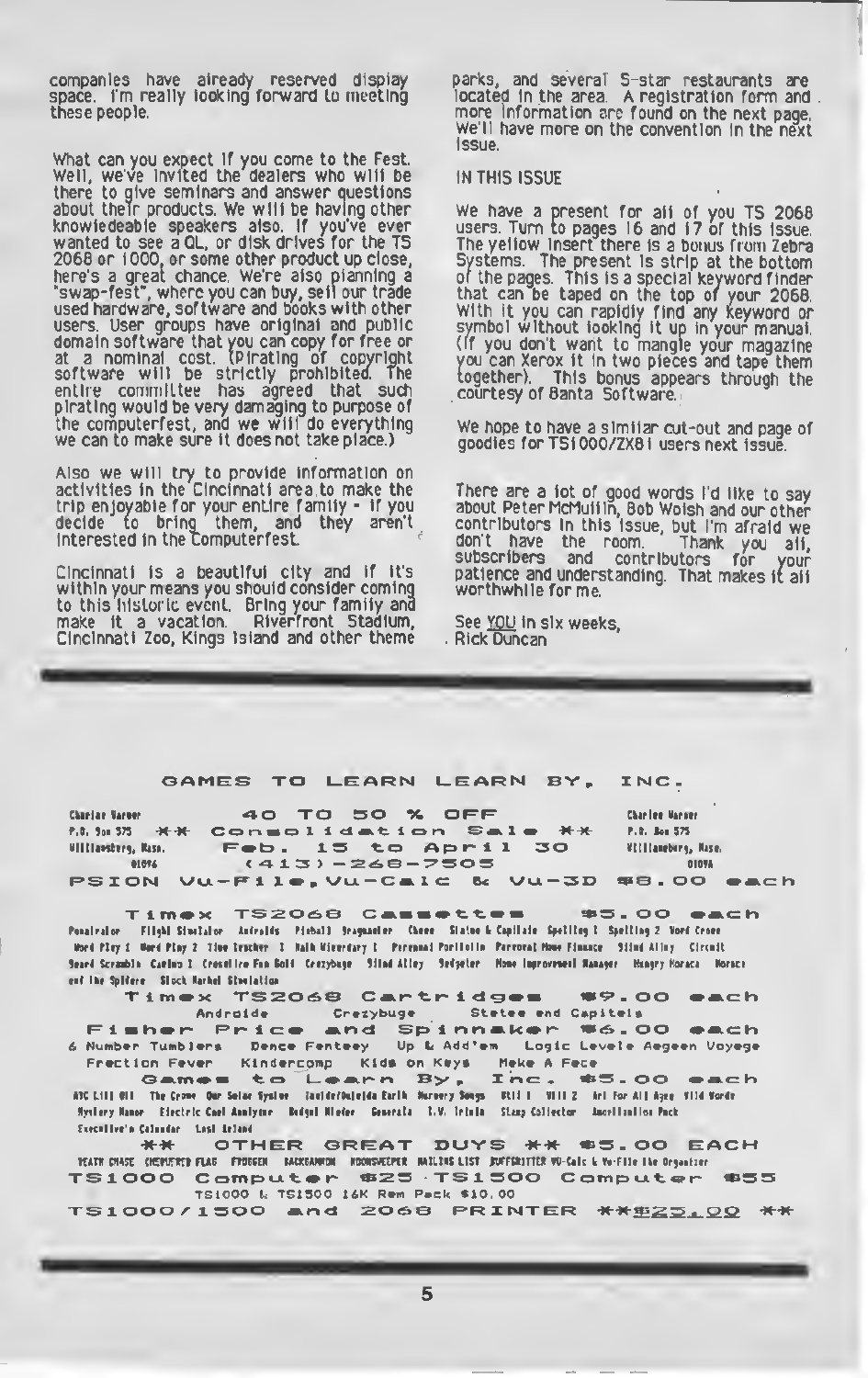# OFFICIAL "MIDWEST TS

CINCINNATI, OHIO MAY 3RD AND 4TH 1986 9:00 AM to 5:00 PM

RAMADA INN, SHARONVILLE

The Midwest Timex/Sinclair Computerfest is now committed and WILL be a reality.

Organized and sponsored by users from Ohio, Indiana and Kentucky this event promises to be an outstanding assembly of TS users •from throughout the Midwest, if not the nation. Response to the initial mailing notice of the planned Computerfest has been much much greater than anticipated and your committee is proceeding with great excitement for an unequaled assembly of TS users.

The Ramada Inn location is located on 1-75, and is easily accessable from 1-71, 1-275, and other connecting Interstate <sup>h</sup> <sup>i</sup> ghways

Response to the initial mailing notice of the planned Computerfest has been much much greater than anticipated and your committee is proceeding with great excitement for an unequaled assembly of TS users.

The Ramada Inn location is located on 1-75, and is easily accessable from 1-71, 1-275, and other connecting Interstate h <sup>i</sup> ghways

We have contracted for 1280 square feet of floor space, with an option for an additional 1200 square feet if necessary.

Excitement is running at a high level as your committee receives letters and telephone calls from dealers and vendors indicating their full support and participation.

Program Chairman Tom Burt is scheduling activities for both days that will be of interest to everyone attending including door prizes and drawings.

Your participation in this affair is necessary for complete success.

Guest Attendance rates, includes both days. Individual Registration, prior to March 15..........\$4.00 Registration after March 15................\$5.00 Family Registration, prior to March 15..............\$7.00 Registration after March 15................\$8.00

All advance registration fees must be received prior to March 15 to qualify for the discount prices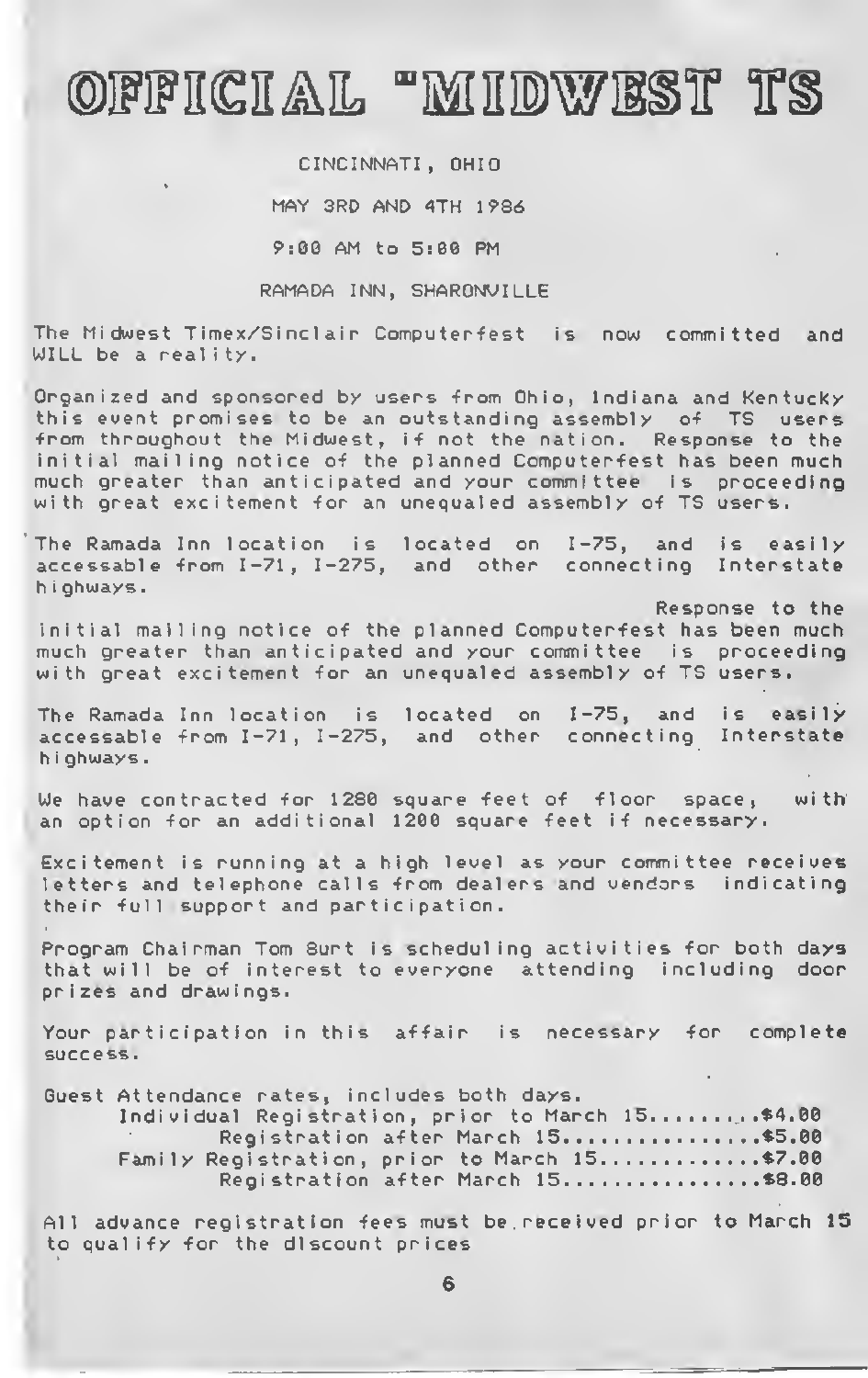# CONVENT ION" Registration

LODGING:

We have made arraingements for Commercial room rates at the RAMADA INN.

\*40.00 single, \*48.00 double.

Mention The Midwest Timex Sinclair Computerfest when making your reservat ions.

Other area Motels include the Holiday Inn, North; The Marriott Hotel; The Raddisson Inn, Cincinnati; and The Sharon Exit Motel. We do not, however, have commercial arraingements with any motel except the Ramada Inn. Access to the Ramada and other motels is from the Sharon Rd. exit off  $I-75$ ,  $1/2$  mile south of  $I-275$ . The Tri-County shopping mall is located in the Computerfest area with more than 100 shops to serve your every need or desire.

### ENTERTAINMENT:

The Ramada Inn, Sharonville, and other area motels, is conven.i entl y located on 1-75 just minutes •from downtown Cincinnati and Northern Kentucky night club and entertainment areas. Only 12 minutes to fabulous KINGS ISLAND; The Football Hall of Fame; The Jack Nicklaus Sports Center, featuring an 18 hole Championship course, and other sports activities. The Riverfront Stadium, home of the Cincinnati Reds, hosts the Reds and Mets on May 3 and 4 for afternoon games starting at 2:15.

Make your plans now to visit the Queen City, and help to make this a memorable Timex Sinclair gathering.

=\*=\*=\*=\*=\*=\*=\*=\*=\*=\*=\*=\*=\*=\*=\*=\*=\*=

### ADVANCE REGISTRATION

I'LL (WE'LL) BE THERE!!!!

NAME: ADDRESS CITY, STATE, ZIP.  $NO_{\tau}$ -----INDIVIDUAL REGISTRATIONS  $2 \cdot \$4.00.........$  $NO_{\texttt{r=1}}$  $FAMILY REGISTRATIONS$   $3$   $$7,80$ ..........\$ Send this form together with your check or money order to: The Midwest T/S Computerfest 3832 Watterson Ave

Cincinnati, Ohio 45227

You will have a great time!!!!!

7 \*=\*=\*\*\*=\*= \*= \*=\*=\*= \*=\*=\*=\*= \*=\*=\*=\*=\*= \*=\*=\*=\*=«=\*=\*=\*= \*=\*= \*=\*= #= #=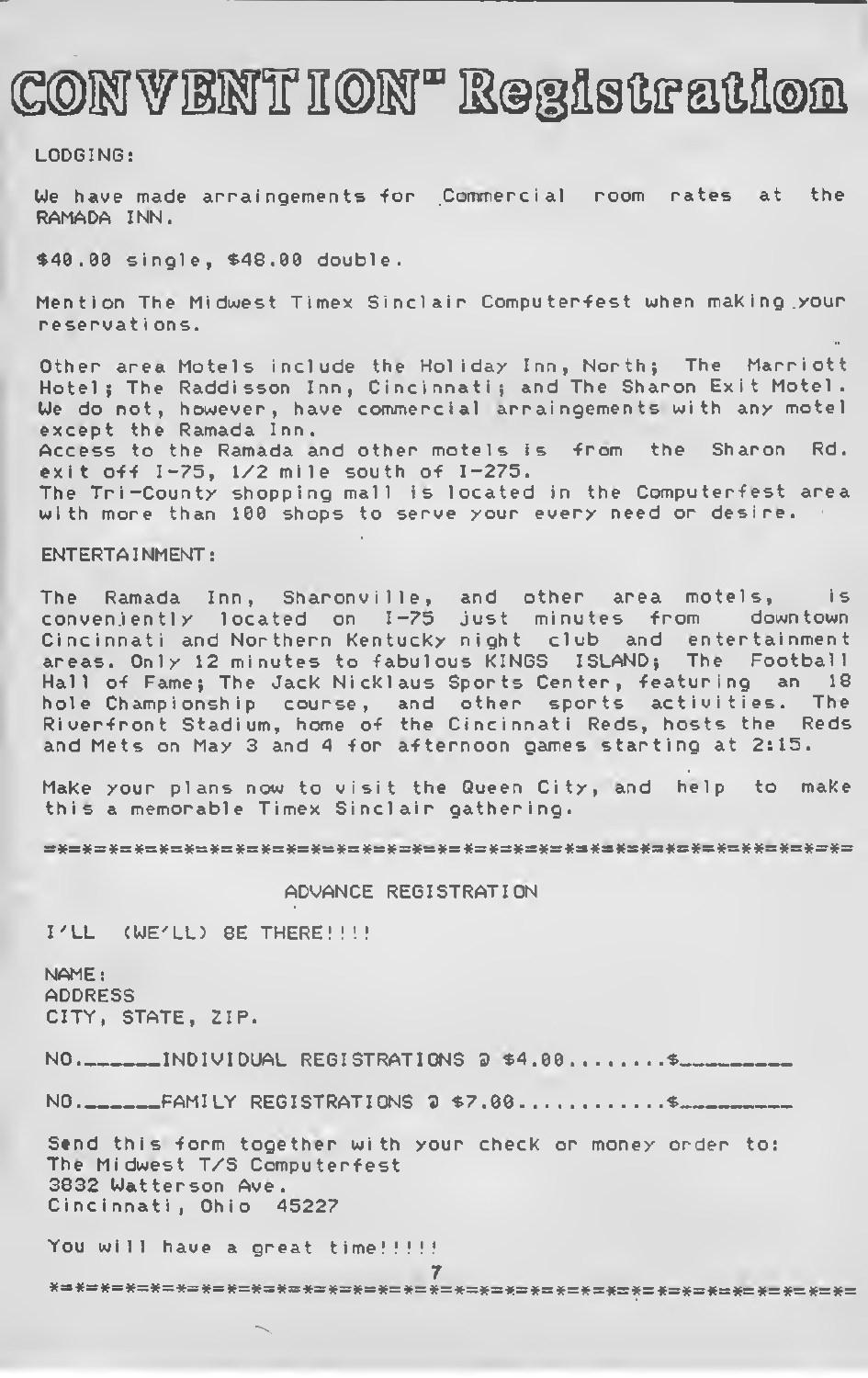# Guest EDITorial

### From the "SAVE A DOORSTOP" Department

Many of you are aware of the CompuServe TIMEX forum In the club section. Every Wednesday night at 10:00 Eastern Time, there is a Timex Sinclair Conference on a private channel. This is a great place to stay In touch firsthand with the TS world. Regulars include representatves of many companies - Curry Computer, Zebra, TS Connection, and RMG, Just to name <sup>a</sup> few. Here you can keep abreast of up-to-the-minute products and developments from all over the globe. You can even place orders for products 'live' on-line and get Immediate checks on availability, prices, acknowledgements of orders, etc. This is really front-line stuff, here. One need only purchase <sup>a</sup> modem and sign up for Compu-Serve to participate.

Another benefit of the CIS club is the message board, where TSers from all over leave notes for each other. The receiving party is automatically notified at log-on when there is a message waiting for him. Unless the sending parly chooses to make it <sup>a</sup> private message, anyone else can read it and even respond.

After last Wednesday night's meeting on the private Conference channel, <sup>I</sup> stopped by the message board to read the mail. One of the on-going strings of messages caught my attention, and even stirred me somewhat. It concerns the disposition of all those ZX8ls and TS <sup>1</sup>000s that are collecting dust in the bottoms of closets nationwide. A few of the ideas were to use two of then to hold up color monitors, to gut them and use the cases to store floppy disks, and even to use them as doorstops!

Kinda sounds like some of us have forgotten the virtues of the small computer. Remember back in the very early '80s when the notion of owning ANY computer was an exciting



thought? Remember how exciting it was when that little black wizard first graced your kitchen table? Maybe you even experienced the exhlliaratlon of seeing the ominous little Inverse 'L' on the bottom-left hand comer of a ZX80. Yes, it's pretty easy to forget all that Initial anticipation after a few years of fancy computing tables, color monitors, complex sound generators, microdrives, modems, and all we've learned since. Think back to those first dozen or so issues of 'SYNC'. Really now, wasn't It wonderful?

Well, why not pass that magic on to someone else? If you're not using that ZX80 or 81 anymore, why not let it live on in the eager hands of someone who'll learn from it, be delighted by it, come to love it just as much as you first did in those early days when home computers were just becoming popular? If <sup>I</sup> may, I'd like to suggest younger people - kids in the 10 to 18 bracket. These kids arc not likely to have been overwhelmed by the fancy colors and sounds of the present generation 2068s, QL's, Amigas, and IBMs. Think now, how many of you have <sup>a</sup> TS1000 you have forgotten about sitting in the botton of a drawer sonewhere? Why not donate it to the local Cub Scouts or Brownies, or the local Grade School? Maybe you have a nephew or neice who doesn't have <sup>a</sup> computer in the house. How about <sup>a</sup> neighbor? The local Big Brother or Big Sister chapter would certainly welcome a donation of this kind.

If you would like to get your unneeded micro to <sup>a</sup> good home and don't have the time or means to do so, <sup>I</sup> will volunteer to take care of it for you and let you know exactly where It went.

Mall to: Computers for Kids C/0 Bob Woish 1700 Butler Pike, 32-F Conshohocken, Pa. 19428

Please don't let these marvelous little machines turn Into doorstops! If you make a donation of this type, let me know. If you want me to do it for you, send it along. Either way, each donation will be mentioned in a future column and submitted to TS HORIZONS for publication.

Help keep the TS Spirit alivel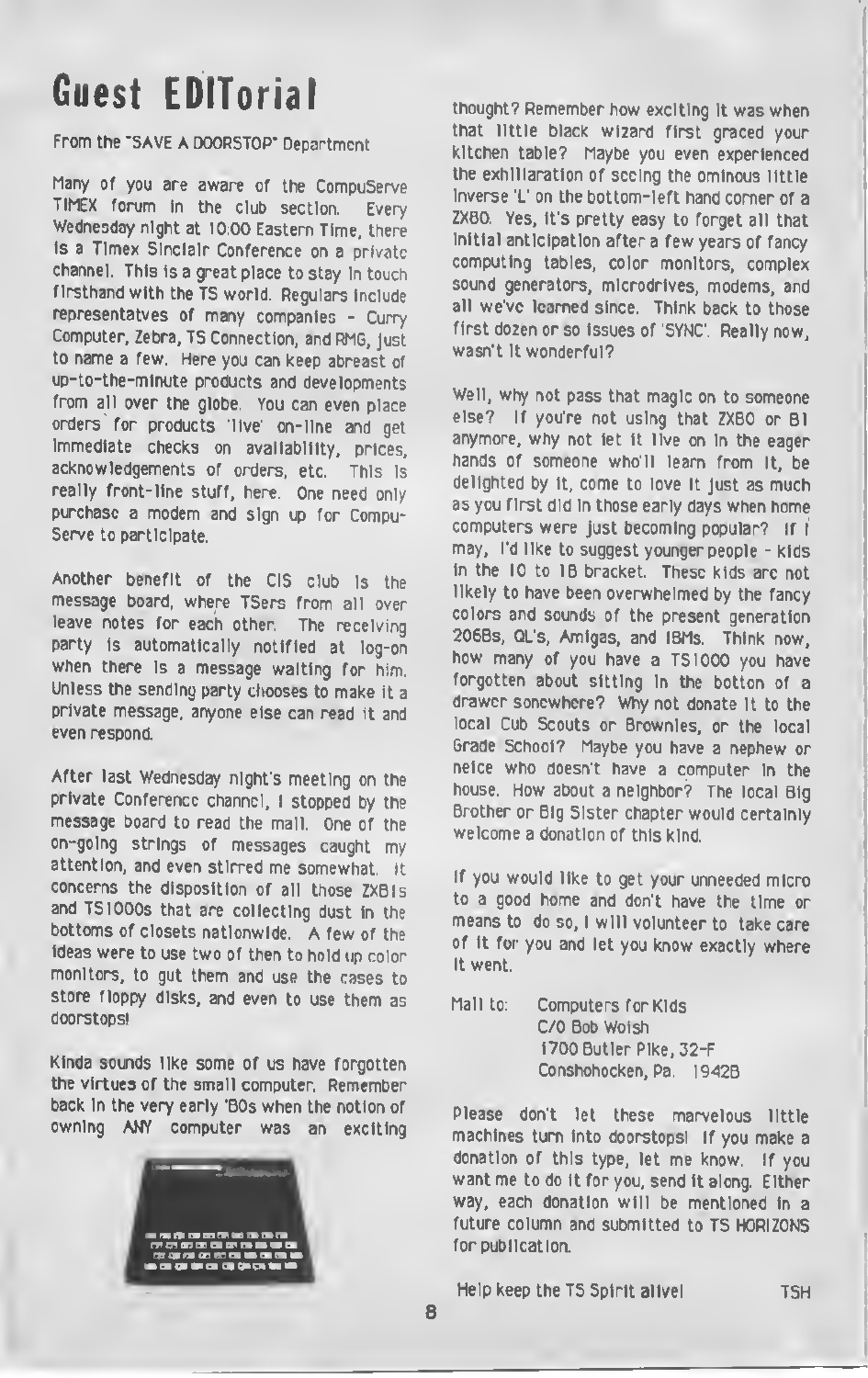

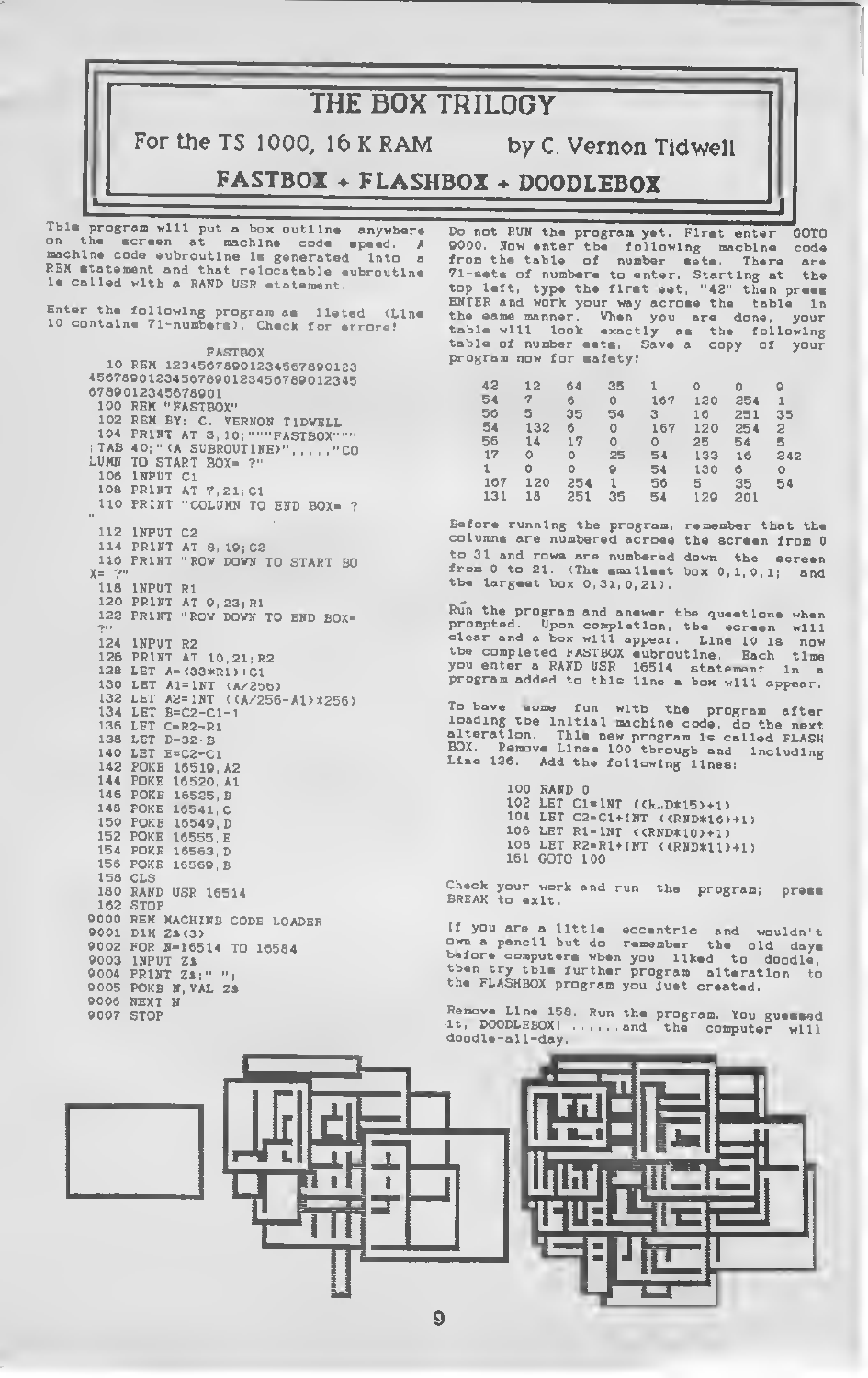

### BY PETER McMULLIN

I offer two unequivocal stateaants for the racord: l: Yes, ZIBI user support has aoved 'undarground'.

2: NO, the IIBI support aarkat is NOT daad!

Becausa of factil fdespita facti2 2 1, 1 am constantly encountering fellow coaputerists aho siaply don't knoa where to turn for intonation about support for their coeputer. The state of the 2181 aarket is such that usar participation, cooaumcation, and eutual support are absolutely crucial. Nhen Timex pulled tha plug, so did many of the larger aftermarket support coepanies. Nhat did that leave? The truly dedicated supporters and enthusiasts uho sae the potential of the eachine, rather than just the dollar signs in an \*up\* aarket.

Fact is, folks ineacoaars and old hackars alike): the free rides are (long since) over. It's up to US to support suppliers aith our business if aa expect them to continue. It's up to US to comeunicate with each other- to share intonation and ideas. <sup>1</sup> speak froa both sides of the fence here: Tinex's exit has rendered us equal, supplier and user alike, in eutual support reguireeents.

Hany neacomors to 21 land have expressed concern that there isn't much IIBI support available these days. NOT SO! A lot of the extraneous garbage (ahich certainly padded out the, appearance of the sarketplace) has disappeared, but uhat's left is the creae of the crop. Naae virtually any conceivable softuare application, harduare upgrade, or coeeunications support that aas evar available during tha 'Timax' peak': all the best is still available, and uill continue to be for <sup>a</sup> uhile. Ny list is still grouing, not shrinking!

Nou arise the questions:

-'Hou do <sup>1</sup> find out uho this stuff is available froa? <sup>1</sup>

-•Uhere and hou can <sup>I</sup> learn aore about ay coaputer, and share uhat I've discovered uith others?\*

Fortunately, there are several ansuers. Participate in the activities of your local Usar Group. Get to know khe skills the interasts of other eeabers- and aake yours known, too. Thare's AUAYS soeeone uho can benefit froa knouledge you aay take for granted. Siailarly, those uho don't ask don't get. DO NOT be eabarrassed to ask questions of aore experienced users. Ne all eust start soaaahere. I've nevar aet an unfriendly 21 user!

There is no rula that says you can only belong to one User Group. Currently, in addition to at least 3 dedicated 'real aagazines', there is e large fand growing) nuaber of active User 6roups across the continent, aany of uhich publish excellant Newsletters. By subscribing to e few of khasa publications, you uill find yourself overuhelaed at the resources available to you. Your interaction uith support publications should NOT stop uith your subscription check! The arkicles & latters you read were contributed by someone just like you. So if you have <sup>a</sup> prograa you've uritten, neas you'd like to share, praise, or a gripe, then urito about it and send it in! Host neusletters also offer free classified ads to subscribers as an additional benefit.

\*\* BUG ALERT \*\* BUG ALERT \*\* Ouners of AERCO CP-21 Vers. 2.2 Centronics interfaces please take nota. The AERCO CP2.2 ROM hes, in eddition to an ASCII printer driver, a Disk Boot routine patched into the aachines' initialization. On pouer-up, it checks for an AERCO Disk interface, and if there is ooe, it proceeds to load the Directory page froa Drive A. If there's no Disk systea, the initialization continues, and up comes 0/0 f!). This is because during the Disk? check, the CP2.2 actually forces the

aachine to execute <sup>a</sup> BASIC line eabedded in the EPRON code. Thus, the aachine coaes up uith a 0/0 instead of a X cursor.

To the point: in the aidst of this exotic initialization scheae, the CP2.2 souehou sats up addresses 16507 and 1650B to hold a critical status flag for the operating systea. To the noraal 2I/TS RON, these tuo bytes are coapletely unused and ignored. They frequently get used as a 'cache-all\* register by aany Nachine Code prograas (e.g. HOT-2, 2ILR8, t aany •toolkits'). The problea is, uith the CP 2.2 interface attached, ANY PR06RAN uhich loads in froa tape uith values other than 0 in 10307/18308 uill crash if you try to BREAK it. Even if <sup>a</sup> progran loads in uith these bytes OK, if it changes their value at any tine, you are probably out of luck.

, Soae prograas uhich exhibit this problea can be 'cured' by loading the progran uithout the interface attached: Break, then POKE 16507 and 1650B with 0, and re-SAVE tha poked version to tape. The neu version should nou LOAD land 8reak) OK uith the interface attached.

AERCO nou have available an iaproved version of their CP-21 RON, Vers. 2.3, uhich they dais has the problea eliainated. If you have <sup>a</sup> 2.2 or earlier version of the AERCO <sup>21</sup> CPI, you should enquire about getting an updated vorsion leither frea or for a very noainal price) fron AERCO, 7000 Robalo Rd., Austin, TI 78737.

#### »\* HARDWARE USER REPORT »» SUBJECT: The JL0 Video Upgrade Project, available froa The John L. Oliger Co., 11601 Nhidbay Or., Cuaberland, IN 46229

INTRODUCTION: Since Nr. Oliger aanages to keep quite busy uithout doing any real advertising, a lot of folks are unauare of the fine products be has evallable for the 2181. A cartain nystique has built up around JL0 products, uhich <sup>1</sup> hope to dispel. Yes Virginia, John Oliger is a real person, uho ansaers eail, ships orders ou a raalistic schedule, and has soae pretty neat ideas.

Just uhat sort of peripheral is this Video Project? let ne begin uith <sup>a</sup> sueeping analogy: the Video Upgrade Project is just like a video aonitor, a disk interface, or a fullsize printer. Once you hook up <sup>a</sup> aonitor and get used to it, the ol' TV set just uon't do anyaore. Nhen you get a disk drive, you sadly transfer all your softuare, and then avoid cassettes like the plague. Nhen you get a real printer, the 2040 generally becoaes <sup>a</sup> hi-tech paperueight.

Likeuise, after having the Video Project (VP froa here on) for <sup>a</sup> couple eonths, <sup>1</sup> loathe going back to the flashing, flickering snail's pace of 'noraal' video uhich <sup>I</sup> have lived uith for so long,

NHAT IS IT? Reaeaber the ill-fated Koloruorks board, and the ColorSin81? Both uere color video boards for the 2181, uhich never really hatched due to various iapracticalities. The JL0 VP surpasses both. It is elegantly siaple, thus econoaical. The firauare integration to BASIC reflects the sane qualities, and is virtually transparent to 991 of existing software.

The VP consists of 2 circuit boards uhich plug into the back of your computer. Thasa boards have a sale edga connection only, and are seant to plug into a sotherboard.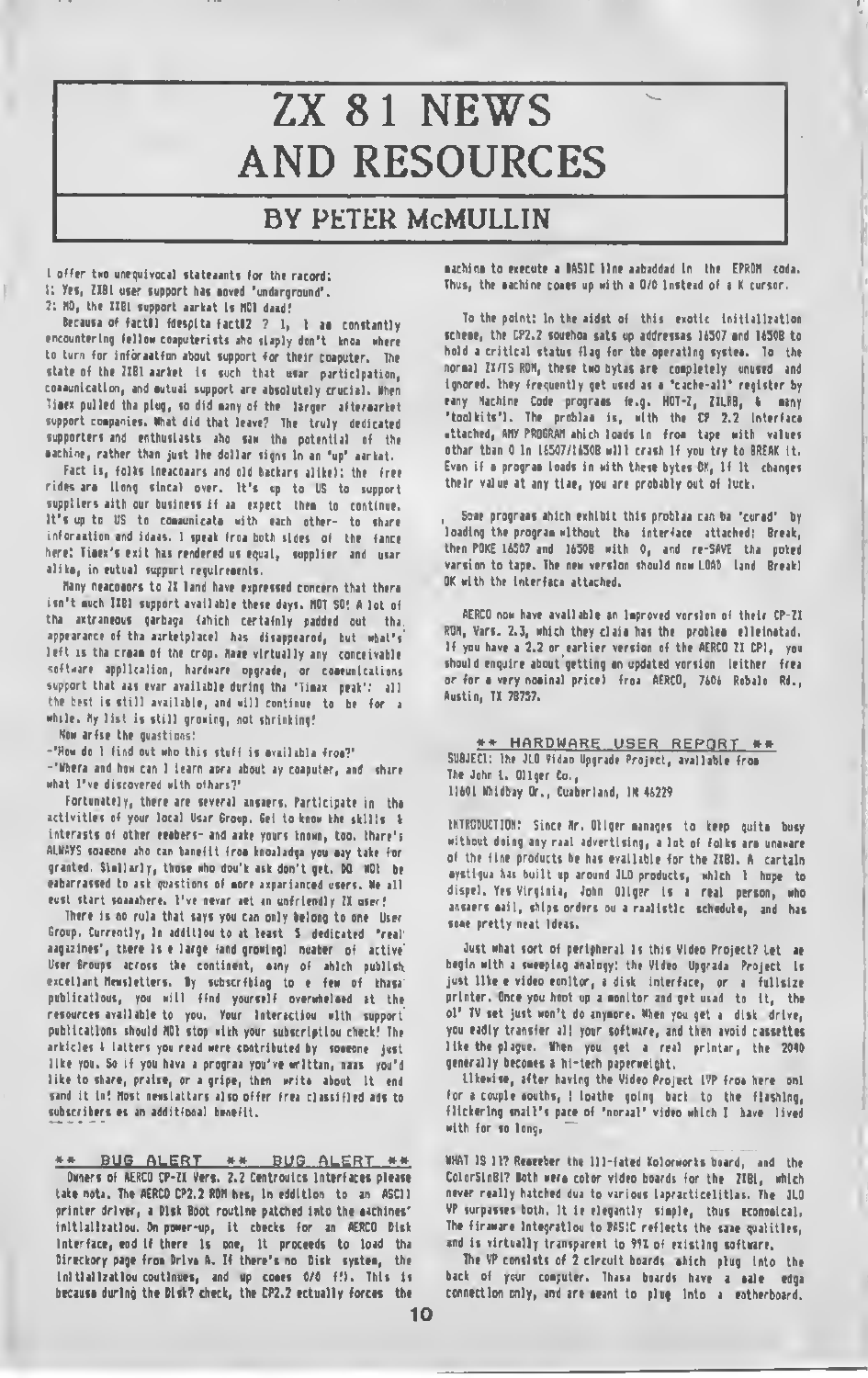Cospatible motherboarde are available from JtD, or from Haplin or Eprom Services in the UK.

Video Board 'A' holds a Texas Instrueents TNS9918A Video Display Processor, 1&K of dedicated Video RAM, and <sup>1</sup> decoder chip. This video RAM does not occupy any of the 180's address space- the 280 coeounicates with the VDP & video RAM through I/O ports 3F I 7F.

Video Board 'B\* has sockets for tuo 2764 IBK) EPROMS, and 4 decoder chipe. Eprom "A" is sapped to the 0-BK area, and overrides the internal RON in your cooputer. It is identical to the II BASIC RON, eicept for the parts which deal with generating a video diplay. All the real work ie now done by the VDP. The 280 just eende it the necessary data and ie free froo the actual task of generating video.

WHAT DOES IT DO? Two advantages which are lesedlately apparent are speed, and continuous display. In SION eode, the coeputer is non aloost as fast as in FAST eode. In fact, it can be difficult to tell which eode you're in at tiees. In FAST mode, the dieplay doesn't go blank. It just resulns static until you come to a PAUSE, IMPUT, or SLDN corrand. There is absolutely no screen "jusp", flashing, or flickering, at all, In either SION or FAST eode. Entering and editing -BASIC programs is a real pleasure, especially in FAST mode. The old ecreen reformatting games of the 7181 are gone! When you Enter a line, it sieply (zap) appears in the listing. LDAD and SAVE are rather Interesting. Nhen you enter a LOAD or SAVE command in FAST mode, the command stays on the screen through the tape operation. SAVE and LOAD activity is shoen by the border rapidly flashing through a seguence of 16 colors! The effect is eimilar to that of the 206B LDAD & SAVE patterne.

How about software compatibility, kit building details, and the bottoe line?

SOFTWARE COMPATIBILITY: As mentioned, the JLD VP is compatible with just about all softmare. The main exceptions are fast machine code arcade games, like Frogger, Pac Rabbit, etc. They run, but so fast they're generally leposeible to play. By the same token, some games that were boringly slow before are now a real challenge. Peion Filght Sieulator now responde like a jet fighter rather than a Cesena. Mazogs is eimply a hoot. BASIC programs with lots of calculations or plotting really benefit, too. The only softuare <sup>I</sup> have found that's truly incompatible with the VP uses moftware-only means to simulate hi-ree with the standard machine, or tries to peek the character generator of the RDM to get pattern data. This includes gates like Forty Niner, Sea Nines, and ZXtricator, and utilities like N. Eltaleh's SH HI RES and Callisto's Braphica. You simply have to unplug the video boards and use standard video for these programs.

CAVEATS, THE BOTTOM LIKE, ETC.: The Video Project, as the name implies, is availabls only in kit form. You may purchase either just the bare circult boarde with instructions, or get an laliost) cotplete kit of parts. For 448.93 U.S., you can get both boards and all parts eicept for the actual VDP chip and its crystal. The TMS9918A VDP chip is available frot several parts suppliers at uidely varying prices. The best I've meen is \$9.95 from Jameco Electronics, in Montreal. The 10.7386MHz. crystal is also generally available for about S3. 00. Nhen you order a VP kit, JLO till include <sup>a</sup> listing of the current best sources for the VDP & crystal. By the time you account for all the tidbite, allowing for a motherboard if you don't already have one, etc., this uhole thing is roughly a 4100.00 proposition.

The kit tnstructions are complete and reasonably clear, but I really can't recommend this as a first-time project for the prospective kit bullder. You eaet be able to do very fine soldering on these circult boarde, and eoee faeiliarlty with good electronic assembly & soldering practices le truly an asset. My only cooplaint is that, for economy's sake, the feedthrough holes on the double-sided circuit boards are not plated through. This means you must solder in a healthy nueber of tiny wire feedthrough conductors before mounting any parts

on the circuit boarde. Believe me, thie le a tedious and time consusing task, after which soldering the actual parts in place is a breeze.

A almor eodification must be done inside your coeputer to pereit functioning of the VP. The NMI line between the UtA and the CPU ouet be cut, and a diode and resistor added. This is very simple to do, and does not affect the normal operation of the coeputer. This sod is outh easier to do on the older lesue 1 2XB1 boarde than on the later Iseue 3 layout.

taet but not least, you ouet supply and prograe your own 2764 EPROM for the eodified operating eyetee. Mr. Ollger will eupply a tape for his 2764 prograeser, which contains the necessary code and uill automatically prograt your neu EPROM. Most of the code is gotten from your regident ROM, eo if you have, for example, Tom Bent's BK ROM UPGRADE, all the isprovemente in it will also appear in your new video ROM.

John Oliger has kindly put his operating code in the public domain. If you don't have an Eproe programmer, don't despair. Toe Bent till supply the VP EPROM uith his Vers. 10 ROM ieprovemente as well, for \$25.00. I can supply a VP EPROM based on the TSIOOO ROM for 410.00, to cover cost of the EPROM and poetage. In either case, you must specify whether you want I6K or 64K RANT0P initialization, default paper, ink, and border colors, etc. That's the lazy uay out, though. An EPROM programmer is a really handy gadget to have around, and represents a modest investeent. JLD's programmer is a snap to asseable- it uses plated through holes. Building up <sup>a</sup> motherboard & EPROM programmer is good practice- tt'il sharpen up your epidering skills (and confidence) before tackling the Video Project. And you'll learn a lot more.

ADVANCED FEATURES: So far, we've discussed only how compatible the VP is with exieting eoftware. By executing certain RAND USR commands, you can choose between noreal ZX charactere, or lower case instead of inverse on the screen. The old eystem variable MARGIN is nou the COLOR systea variable: you can poke different values to this address to select INK and PAPER frot 16 different colors. That's the limit of the extra commande available from BASIC, but by using machine code to communicate uith the VDP, it is capable of 32, 40, or 64 coluan screens, true hi-res color graphice which are in some respects superior to 2068 graphics capabilities, and real eprites, definable on 32 different pianes' in addition to this, the VP removes virtoally all the funny display-dependent limitatione of the eachine. Minor eadifications will peralt eachine code to run anyuhere in 64K, and even Mode 2 interrupts can be used. For machine code programmere, the IX register is now available for use, and the R register is used to the normal ZBO fashion. No ligitations exist on the location of DF1tE in RAM, and 'illegal\* characters (i.t. tokens) can even be poked into the DFILE uithout causing <sup>a</sup> crash. Since the character patterns are stored in video RAH rather than in ROM, it it possible to have programs load tn with user-defined character setsexcellent for gamee and wordproceesore. I'm now running Word Sine 11.3 uith upper and louer case onscreen, as uell as special symboie for control characters. Prospective eoftware support is exciting, too: Silicon Mountain Softuare nou have <sup>a</sup> tape verelon of Hemotext with a 64 col. onecreen viewing option, as uell as <sup>a</sup> 64-col. hi res color extended BASIC for release in the not too distant future. And Callisto Softuare till be producing an exotic graphics toolkit for use uith BASIC, as uell as a hi-res screen, color version of Sine-Artist'

IN CONCLUSION: The JLO Video Upgrade Project is an extreeely uell conceived and executed product. For the ZX81/TS1000 hobbyist, this is an excellent opportunity. It gives you speed and video capabilities at least equal to the 2068 (the video ie actually MUCH more stablei, and improvee the performance of tost existing softuare. You get SUPPORT, too. If you can't get your kit to uork, you can send it back to JLO along uith \$15.00, and he will locate k fix the problee for you. FEATURED NEXT ISSUE: THE AERCO FD-ZI FLOPPY DISK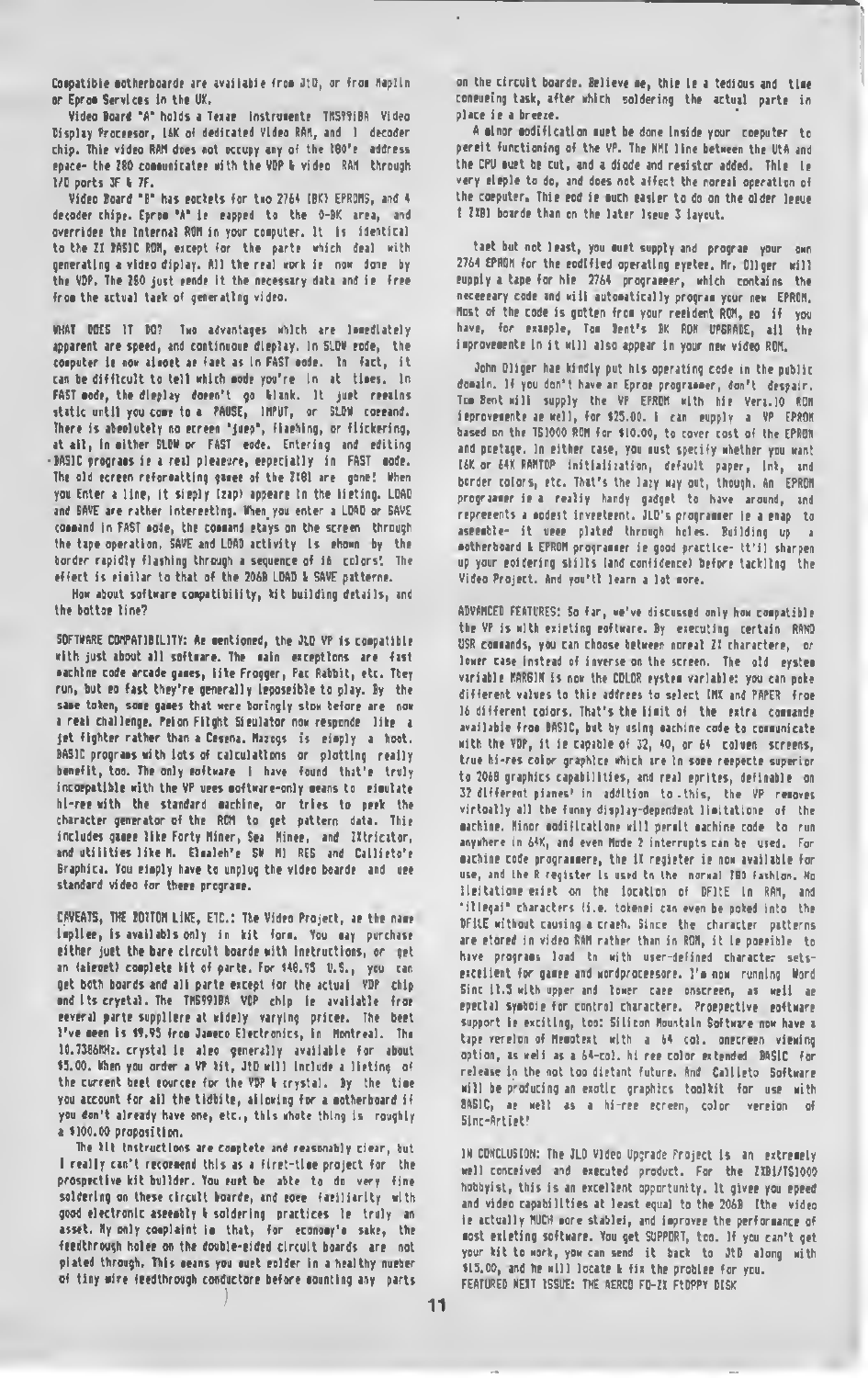### MACHINE CODE FOR **EXAMPLE TO A FOR THE TS 1000** THE MASSES: PART 2 by KEVIN R. BULGRIEN

Well, here we are agalnl For thoae of you who may not have aeen the laat MCM article, I'll explain what we are doing. The object of thla aeriea la to preaant you with aavaral machine language programa that can be uaed to enhance your BASIC programa. You don't have to know anything about machine language to uae .these routines though. If you follow the instructions carefully, you shouldn't have any trouble. Last time, <sup>I</sup> gave a mora detailed introduction, and we covered <sup>a</sup> DATA-READ simulation. If you find this article interesting, <sup>I</sup> am sure you'll want to get <sup>a</sup> copy of the last one.

This month's feature consists of five short<br>acrean acroiling routinas (138 bytas total). acrean acrolling routinas (138 bytas Thara's one for each of the four directions: up, down, left, and right. These may be used individually to scroll the screen in the desired direction; or, by running the fifth routine, you can call up any of the other four. In other words, you may use <sup>a</sup> different USR statement for each of the scrolls, but it's also possible to use a single USR statement to access all of them. By using the later method, you also get the ability to combine <sup>a</sup> vertical and <sup>a</sup> horizontal scroll to get a diagonal scroll. Another feature of these routines is that they don't affect the CLS command in any way. As you have probably noticed, the TIMEK acroil commend causes CLS quite a blt of grlef. There la oaa iimliation<br>though, you muet hava at leaat 4K of memory though, you must have at least 4K of memory so that the screen is always fully expanded.

I've thrown in a sixth routine as well. It allows you to find the address of any BASIC line rather easily. This will be especially useful as the REM statements which contain machine code start to pile up. If you POKE the line number in the right place, running this routine will give you the appropriate address. You won't have to use the mile long, and potentially troublesome, PEEK expressions that you used in the last articla, I figured that this would be a welcome addition.

Wa ere ready to enter the routines now, eo you need to LOAD the loader program that <sup>I</sup> gave you last time. You should LOAD the varalon which has the DATA-READ routine saved<br>with it. That way, you can have all your with it. That way, you can have all your machine code routines in one BASIC program. If you didn't SAVE it laat time, hare it is again:

#### LOADER PROGRAM LISTING

10 PAINT "ENTER STRRT ADDRESS"<br>
20 CLS<br>
30 CLS<br>
40 FOR B=A TO A+175<br>
50 PRINT (STA\$ PEEK B+"") (<br>
50 PRINT (STA\$ PEEK B+"") (<br>
50 NEXT B<br>
30 LET N=9999<br>
100 LET N=9999<br>
100 LET N=9999<br>
100 LET N=9999<br>
100 LET N=9999<br>
100 L 130 IF CON AND BO175 THEN LET B = B + 1<br>190 GOTO 110

If the line number of the DATA-READ routine is 9999 or 9998, then EDIT the line and change it to 9997. DO NOT MOVE THE CURSOR PAST THE REM1 For reasons I'll discuss later, the addreaa finding routine must be stored at the very end of <sup>a</sup> BASIC program. It is this routine which we will enter first.

To start, enter the 9999 REM statement which will hold the new routine. It should have exactly 30 characters after the REM, and, should look like this:

ORIGINAL REM LISTING <sup>1</sup>

9999<mark>0</mark>AEM 12345678901234567890123<br>4567890

Now, RUN the loader program (in FAST mode). When it asks for an address, type this statement in: PEEK 16396 + 256 \* PEEK 16397 - 31. For those of you who aren't using REM statements, be sure to answer with <ADDRESS - 6> ao that your acraen matchaa the tabie<br>except for the firet six numbara. After the screen fills and the cursor (three inverse question marks) appears, you may enter the numbers in TABLE 1. As <sup>I</sup> explained last time, those not using REM atatamants should skip<br>tha first six numbers. They aren't a part of<br>the routina, they just fix the REM statements<br>ao that the DATA-READ routine doesn't use<br>them es data. Ramember, you MUST NOT after any of the numbers beyond the end of the table.

Here's a refreaher oa using tha ioader. When you enter <sup>a</sup> number, the cursor advances to the next position. If you find that you entered a number Incorrectly, you can back up one space at a time by entering the letter N. Back up until the cursor is on top of the offending number, then re-enter the correct number. Use the letter M to get back where you left off. It advences the cureor ona<br>space at a time. if you BREAK the program by mistake, don't worry, juat RUN the program<br>again. The numbere you entered bafore will again. The numbers you entered before will still be there. After you have fixed ALL of the arrora, you cen quit by entaring tha<br>lattar Q. You will notice thet the acraen looks exactly like the table in the magazine, except thet the acraan doean't atop whara tha<br>tabla doaa. Thia facilitetes error checking.<br>1'li ramind you egain, DO NOT changa tha numbers beyond the end of the table.

Whaa all the numbara la TABLE 1 hava baaa<br>antared aad checked, you ahould breek the<br>loadar program. Tha REM atatamant ahouid iook lika this;

MODIFIED REM LISTING <sup>1</sup>

9999<mark>b</mark>rem<br>A000 USR E?AND fast LN \*\*\*SGN ??<br>C INT 4**7**4 AUN TRN

Add this line to help you remember how to uae the routine whan you don't have thia article with you:

ADDRESS FINDER I.D. REM

*Professional* **MARINE BERGES** 9998**BREM** 16507, LINÉ-INT (LINE/256) \*256<br>LET RODRESS \*11+USR (PEEK 16396+<br>256\*PEEK 16397-25)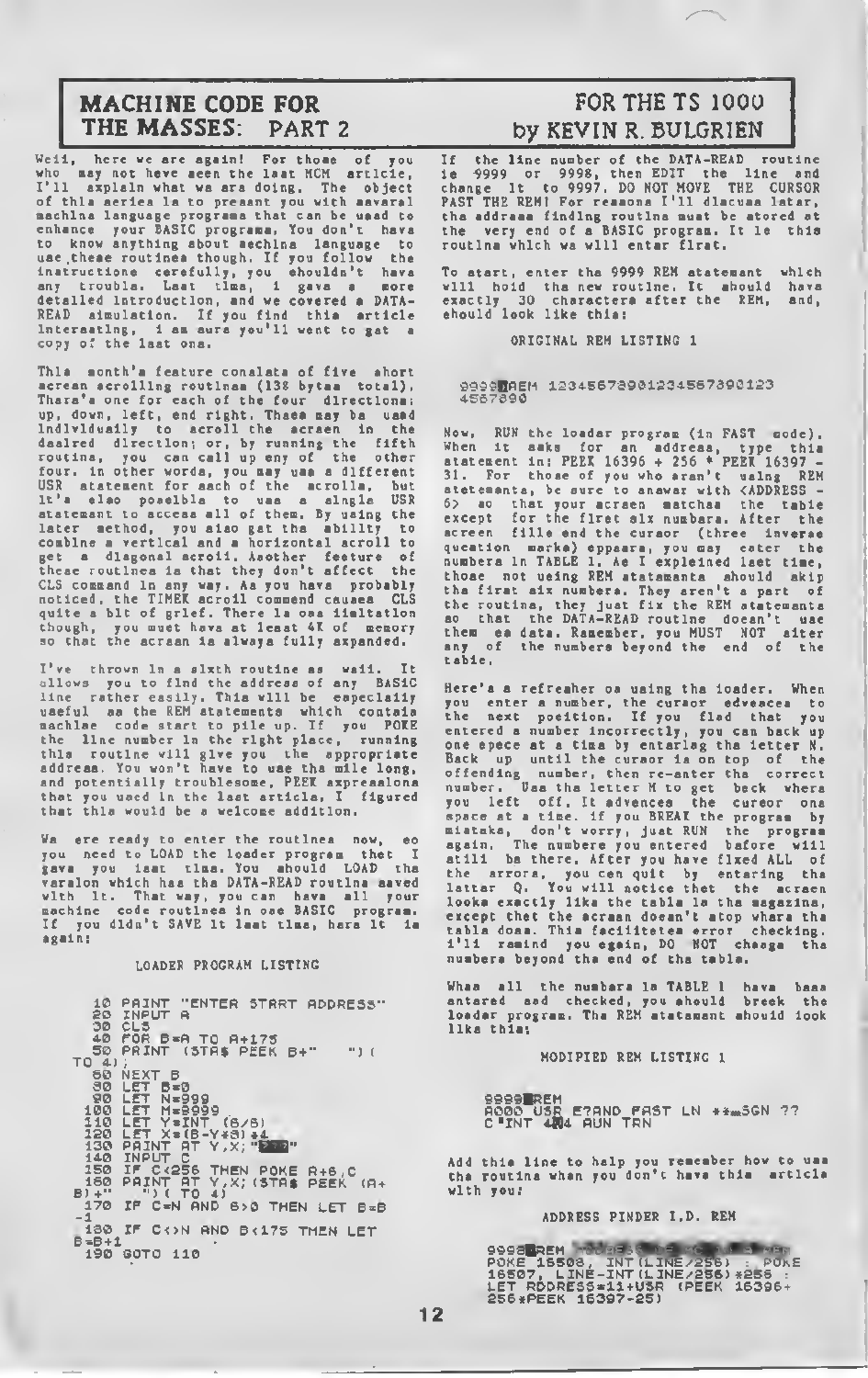SAVE the loader program with the REM<br>atatementa now. This iain case you have aiased an error that will crash the computer. Obvioualy, you will also nead this on tape<br>anywaya, but it's important to SAVE it before testing.

To teat the address finder, type the following lines into the computer. If the message "IT WORKS OK" appears, the routine is fine. If the message is not printed, or if<br>the computer crashes — go back and fix the<br>errors. You may try re-entering the teat<br>lines if you think you made a mistake there.

Here follows more detailed instructions for the use of the address finding routine: NEVER CORRECT ADDRESS! You must use this routins to<br>calculate or re-calculate the addresses of<br>your routines after changing ANY part of your calculating statements within the program itself. If you don't recalculate the addresses, you will probably crash the computer! It may seem annoying, but that's the price one has to pay for the added benefits. You should never eraae the lines holding this routine as they will be needed as Iong as you use my machine language<br>routines. The instructions REM is, of course,<br>options1, but I think you will find it<br>halpful.

Here follows <sup>a</sup> short demonstration program that <sup>I</sup> will use in explaining the use of the address finder:

ADDRESS FINDER SAMPLE LISTING

10 LET ADDRESS=PEEK 16396+256\* \*<br>PEEK 16397-25 20 POKE 16503,INT (9997/256)<br>30 POKE 16507,9997-INT (9997/2<br>561\*256 --------561 +256<br>40 LET RESTORE=11+USR RDDRESS<br>50 LET READ=REST0RE+32

| <b>TABLE</b>                                                 | 1                                                   |                         | ADDRE33                |                                           | FINDER                                                       |                |                                                                |
|--------------------------------------------------------------|-----------------------------------------------------|-------------------------|------------------------|-------------------------------------------|--------------------------------------------------------------|----------------|----------------------------------------------------------------|
| $118$<br>64<br>40<br>35                                      | 39<br>229<br>226                                    | 16<br>205<br>207<br>187 | ono<br><b>NNA</b><br>Б | រប្រមាណ<br>ស្រុក<br>ស្រុក                 | 212<br>209<br>1861<br>201                                    | 42<br>63<br>32 | $\frac{1}{2} \sum_{i=1}^{n} 3$                                 |
| <b>TABLE</b>                                                 | 2:                                                  |                         | SCROLL                 |                                           | ROUTINES                                                     |                |                                                                |
| 155322311123212114<br>18 3143714 355262<br>18 3143714 355262 | HANHHANGAHOANGRAGG<br>1440ANG NGC NA4440<br>4 Gu N+ | 16<br>ē4                |                        | 145324532444477<br>4351924532455244444777 | ig hj<br>31<br>542325222727426<br>54234444444444444444444457 |                | MAAMAHADHAMAHAMAHAM<br>1900-1900-1900 1<br>1900-1900-1900-1900 |

Line 20 defines the address of the address<br>finding routine IF AND ONLY IF it is the very<br>last line in the BASIC program!

Linea 30 and 40 apecify tha line whose<br>address you wish to find. Any lines used in<br>this manner should appear at the beginning of<br>rour bists your BASIC<br>machine code your BASIC program. This is because other<br>machine code routines may use the sase<br>addresses. Its a good place enyways, because<br>then you can be aure you slways have correct<br>addresses when you RUN the program. It is<br>not neces equivalent values. For example, line 30 could be replaced by 30 POKE 16508, 39 sincs 39 -<br>INT (9997 / 256). If you change the line<br>number of the routine, ba aure to change<br>these lines also. these lines al

50 puts the correct address Line for the existent line number was specified, the<br>program will stop with an L/<lina number> error message. The 'L' stands for a 'Line number error'. Note that you must add 11 to the value of the value of the address returned is the address of the actual baginning of the Iine. To get the beginning<br>of the machine code, you have to add 11 to<br>this address! This means that the routine chim address: Inis maana that the routine<br>could poaeibly be usad for purpoass other<br>than the ona I wrote it for.

your the are LIST then the Oh! One mora thing: you'll find that<br>computar will never automatically liat<br>linae after the DATA-READ REM. Thay<br>thega after the DATA-READ REM. thera though, If you apacifically any<br>9998 (or whataver line follows), then<br>computer will list tha lines.

our 'librarian' routine taken cara of,<br>,80 on to bigger and better thinga. You we can go on to bigger and better things. You<br>guessed it... its time to enter tha scroller<br>routises routinea. To do ao, you need to LOAD tha<br>loader program again. Be aura to LOAD tha<br>varaion the biga that has the addrasa finder routine SAVEd with it.

Lat's make use of the new address finding.<br>routing be alighted routina by alightly modifying the loader. (Of couras, if you don't stora the mechina code<br>in REM atatements, this paragraph does not<br>annly to row les apply to you.) 8y adding two POKE atatements<br>and a USR atatement, the loadar will accept a<br>line musher as an address. By changing the<br>nrosrem as a sulled a. By changing the program so it looks like this, you now have a<br>loader that's a lot easier to use:

### HOD <sup>I</sup> FT F.D I.OADF.R I.TSTTNG

| 10 PRINT "LINE NUMBER OF REM F<br>OP M-CODE?"<br>15 INPUT A<br>20 POKE 16508, INT (A/256)<br>25 POKE 16507, A-INT (A/256) *25<br>6                  |
|-----------------------------------------------------------------------------------------------------------------------------------------------------|
| 30 LET A=5+USR (PEEK 16396+256<br>*PEEK 16397-25)<br>35 CLS<br>40 FOR 6=A TO A+175<br>50 PRINT (STR\$ PEEK 8+"<br>$n_{1}$<br>TO 4)                  |
| 60 NEXT 8<br>80 LET 8=0<br>90 LET N=999<br>100 LET M*9999<br>110 LET Y=INT (8/8)<br>120 LET X=(B-Y+3) +4<br>130 PRINT AT Y, X; "FEE"<br>140 INPUT C |
| 150 IF CK256 THEN POKE 8+8,0<br>160 PRINT AT Y,X; (STR\$ PEEK (A+<br>$B1 + "$<br>") ( TO 4)<br>170 -<br>IF C=N AND B>0 THEN LET B=8<br>$-1$         |
| 180 IF COON AND BO175 THEN LET<br>$B = B + 1$<br>190 GOTO 110                                                                                       |

POKE 16507,15 POKE 16508,39 IF PEEK 16396 +256 \*PEEK 16397-36= USR (PEEK 16396 +256 +PEEK 16397-2 <sup>51</sup> THEN PRINT "IT UORKS OK"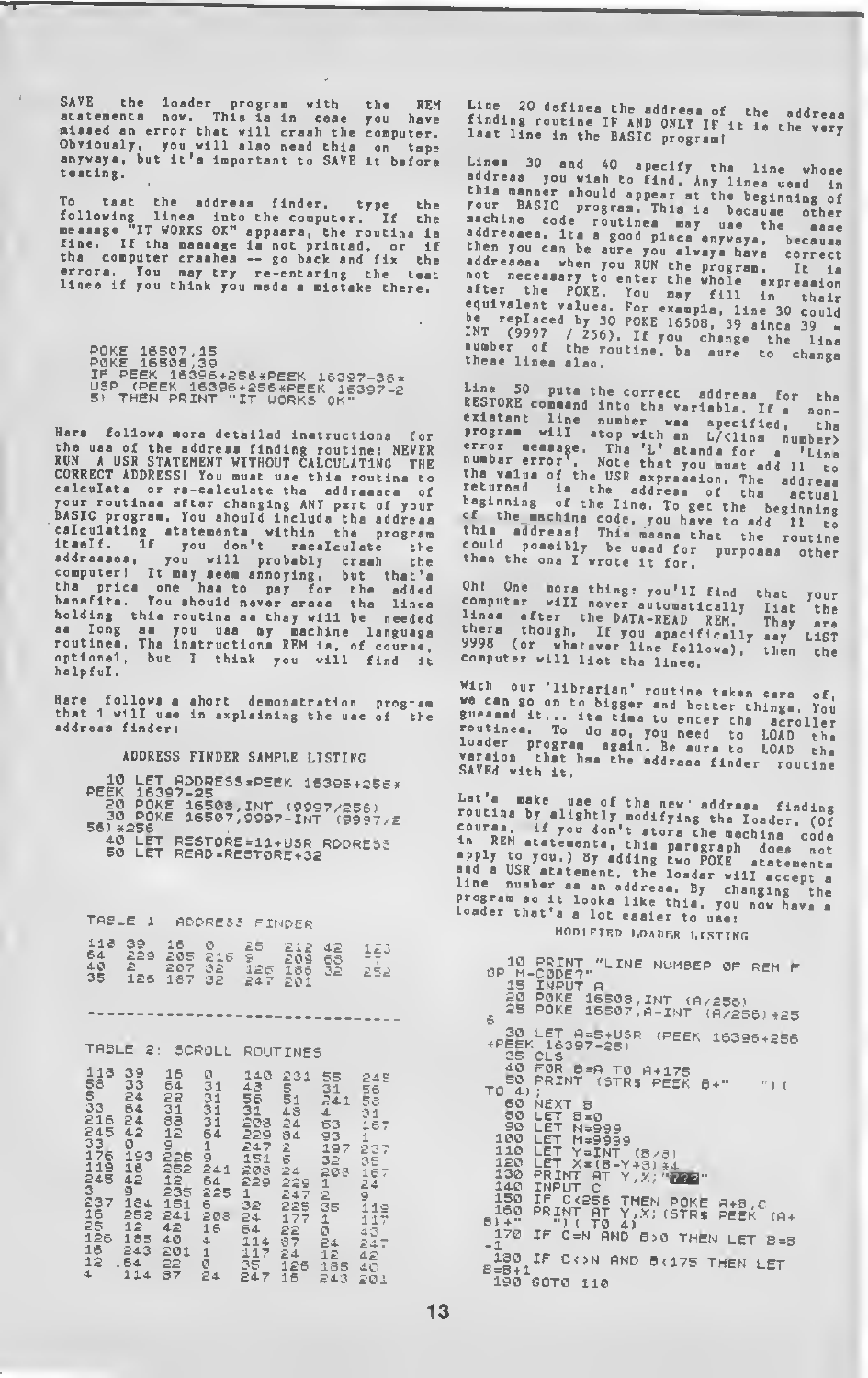After the loader program is ready, the first thing to do is type in <sup>a</sup> REM statement that has exactly 144 characters after the REM. The line number is not critical, but I'd suggest you make it 9995 so that It Is right next to all the other machine code REMs. An example REM follows:

#### ORIGINAL REM LISTING <sup>2</sup>

9995 REM 12345673901234567390123<br>45678901234567390123456739012345<br>6789012345673901234567390123455<br>89012345673901234567390123456739<br>0123456739012345673901234

With the REM entered, you may RUH the loader<br>in the FAST mode. If you have modified the the FAST mode. If you have modified loader, respond to the resulting prompt with the line numbar of the REM that you juat<br>typed in. As alwaya, those not using REMs are<br>adviaed to enter the desired address of the<br>routine - 6. In either case, enter the<br>numbera in TABLE 2. Once again, skip the first six numbers if you're not using a REM. It may seem repetitive, but once again I'll warn you not to alter anything beyond the end of the table.

With the data entered and verified against the table, quit the program by entering a Q. The following REM shows what the line should look like:

MODIFIED REM LISTING 2 9995BREM R000 SCROLL R PRINT U5RND3KI 351 -3SN LET U5RND333K\* 3\*\*/?35QR /ZH PRINT E£RND FAST ??• <sup>5</sup> \*\*• RUN AL G03UB HAT LPRINT «.&»477 ( UNPL OT LET SOR\_/SQP g PRINT E£RND FA ST FAST /% FOR LPRINT RUN 30SUB SV4 LPRINT <sup>77</sup> ( UNPLOT LE T SOR /|F^,££(RND- F/ RUN ( NEXT TAN \*?/£E£RND- 7/ RUN ( NEXT TA

Now, enter the following name tag REM so that you know which routine is in the line you Just entered. This will be important later when you have forgotten.

SCROLLER I.D. REM

#### 9994 REM SCROLLER - DISPRICHER

At this point, SAVE the loader and routines on tape.

It's now time to explain how to use the scroll routines that you have Just finished entering. Once again, I'll remind you that they must not be used unless your screen display is fully expanded. I'm told that it ia alwaya expanded when you hava 4K or more of RAM hooked up for BASIC. In any case, a 16K machine will definately be using a fully expanded display.

As <sup>I</sup> mentioned before, there are two ways to access these scrolls. The first way is to use separate USR statements for each of the four individual directions. The following listing ahows how you can use the scroll routines in this manner:

INDIVIDUAL USR EXAMPLE LISTING

| 10 LET APDRESS *PEEK 16396+256*/ |  |
|----------------------------------|--|
| PEEK 16397-25.                   |  |

- PEEK 16397-25 20 POKE 18503, INT (9995/256) 30 POKE 16507, 9995-INT (9995/2
- 56) \*256 40 LET DISPRTCH=11+USR ADDRESS<br>50 LET UP=DISPATCH+33<br>60 LET DOUN=DISPATCH+65<br>70 LET LEFT=DISPATCH+56<br>70 LET LEFT=DISPATCH+117<br>80 PRINT AT 10,15;"X"
	-

| 100.   | <b>EAND</b>       | USR UP  |              |
|--------|-------------------|---------|--------------|
| 110    | <b>RAND</b>       | USR.    | RIGHT        |
| 120    | <b>RAND</b>       | U.BR    | DONN         |
| 1.0213 | <b>CONTRACTOR</b> | 1.12.25 | . <i>. .</i> |

130 RANG USR LEFT Try it out. If it doesn't work, you had better find any errors you missed while entering the table of numbers. You'll have to use the loader to fix them.

The second method of using these scrolls is via a single dispatching routine which can call up any one of the four separate scrolling routines. For the dispatcher to know which scroll is desired though, requires some data to be stored somewhere. I've chosen the byte located at address 16417 since it is normally unused by the computer. A simple POKE 16417, <number> will provide the data required by the dispatcher.

The scroll that will occur when the dispatcher is called depends upon the number that is POKEd into address 16417. If a <sup>1</sup> is poked, the routine will cause an UP scroll. A POKE 16417,2 will yield a DOWN scroll. Likewise, a 4 will initiate a LEFT TO RIGHT scroll and an 8 yields <sup>a</sup> RIGHT TO LEFT scroll. You may combine more than one scroll by simply adding the numbers required for a particular direction. In other words, POKE 16417,5 or POKE 16417,4+1 will cause the<br>dispatcher to scroll the screen diagonally towards the upper right hand side of the screen. Using this method, you may achieve a scroll in 8 unique directions. Note that adding an up and a down scroll does not do anything. Likewise, neither does adding <sup>a</sup> LEFT-RIGHT and <sup>a</sup> RIGHT-LEFT scroll.

As you can aee, uaing the scroll routines is quite elementary. The following listing is an example of how you can use the scroll dispatcher

SCROLL DISPATCH EXAMPLE LISTING

10 LET ADDRESS =PEEK 16396+256\* PEEK 16397-25 . <sup>20</sup> POKE 16503, INT (9995/256) 30 POKE 16507 , 9995-INT (9995/2 56<br>30 PO<br>56) +256<br>40 LE 40 LET SCROLLER=11+USR ADDRESS<br>50 LE<u>T DIRECTION=</u>18417 60 PRINT AT 10,15; •×\*<br>70 INPUT X<br>30 POKE DIRECTION,X<br>90 RAND USR SCROLLER<br>100 GOTO 70

Now that you know how to use the scroll dispatcher, try it out. If the computer crashea, you have either made an error in<br>calculating the addreas of the routines, or you have failed to correct an error while typing in the machine code numbers. Carefully check the USR statements against my examples first. If they are correct, then you'll have to recheck and correct your mistake in the<br>mschine code numbers. You do this by machine code numbers. You do this by following the same procedure you used when you started the loader to enter the table the first time. Be sure to SAVE the corrected .<br>firat time. De sure to SAVE the corrected<br>version to tape.

When you want to write <sup>a</sup> program using these routines, the loader is no longer needed, and may be erased line by line. You may also delete any REM statements containing unused machine code routines. The address finding routine is ALWAYS used.

If you would like to fix up an already written program with these routines, you may do so by adding the loader listing to the do so by sdding the loader listing to the<br>existing program listing. Type in the<br>appropriats 9999 REM for the addreaa finder, appropriate 9999 REM for the address finder, and enter it. Then you can add an appropriate REM for the other routine you wish to add. Modify the loader for use with the address finder, then enter the desired routine. It is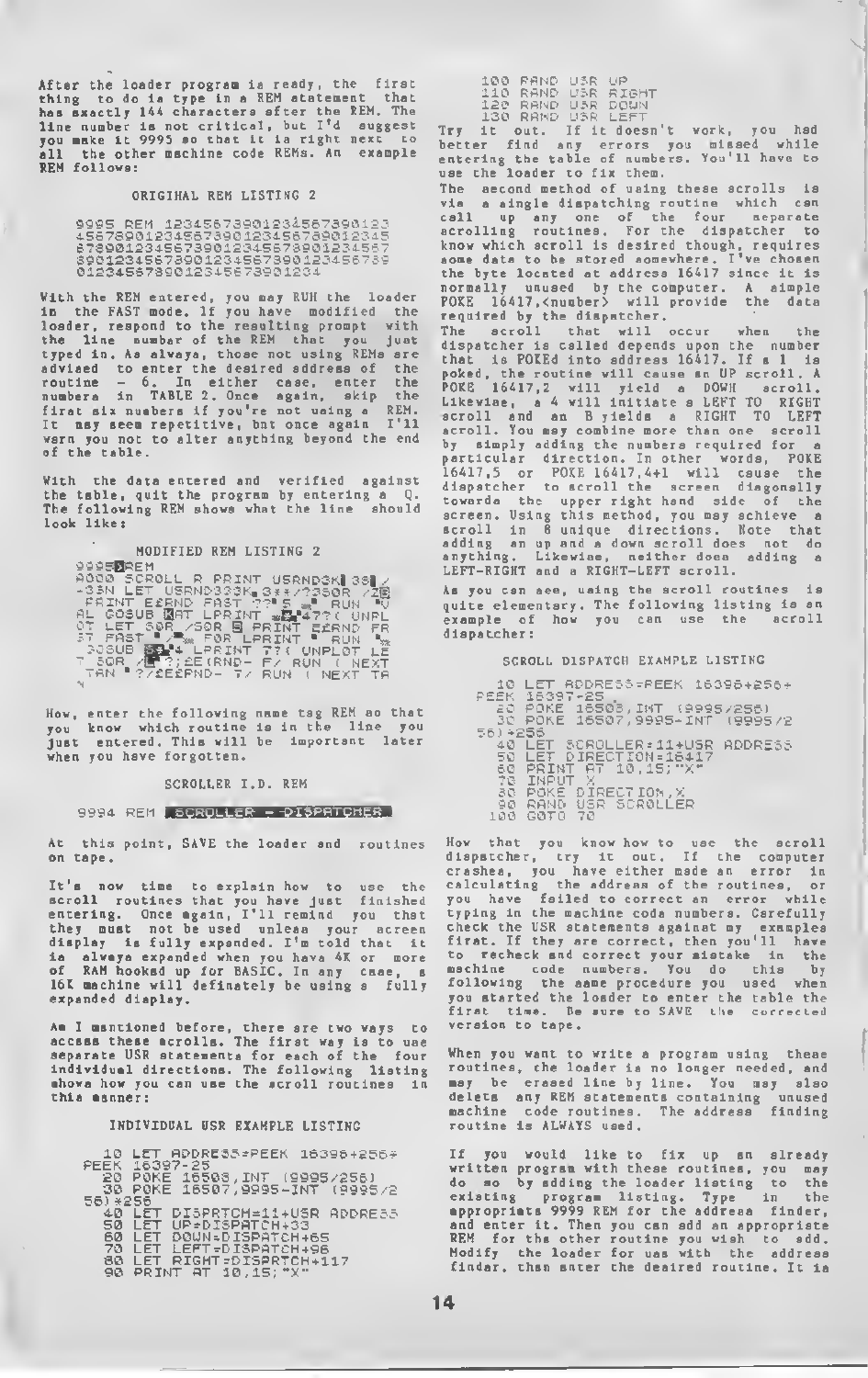a lot more bother to fix up an existing program, but its probably less bother than re-entering the whole thing with the REMs previously created.

As with the DATA-READ routine, <sup>I</sup> will make an assembly language listing available to those who are genuinely interested. It is fully documented so that a programmer can follow<br>the logic incorporated in the routines. If the logic Incorporated in the routing, please send 50 cents to cover my cover my cover my cover my cover my control of the cover my cover my cover my cover my cover my cover my cover my cover my cover my cover my cover my centa to cover my coata. If you have<br>questions not answered in the article, I will attempt to answer them if you send a self-addressed and stamped envelope. If you missed the article featuring the DATA-READ simulation, you may check with TSH about getting a back issue, or <sup>I</sup> can provide <sup>a</sup> copy of the article with the assembly listing (\$2.00). My address is:

Kevin R. Bulgrien LeTourneau College #1014 P.0. Box 7001 Longview, TX 75607

"\

Note: Usually <sup>I</sup> can respond to <sup>a</sup> request within <sup>a</sup> day or so. If, however, <sup>I</sup> can't, please be Understanding. Being <sup>a</sup> college senior means that my schedule is very full. I<br>work on this project if I find time. I had<br>planned to try to get these articles in for planned to try to get these articles in for<br>every TSH issue, but it's proving to be<br>nearly impossible - time is hard to find!



...received my moneys worth with just one issue .

—J. Trenbick

always stop to read CTM. even though most other magazines <sup>t</sup> receive land write lor) only get cursory examination...

— Fred Blechman. K6UGT

| USA                                                | \$15.00 for 1 year                   |
|----------------------------------------------------|--------------------------------------|
| Mexico, Canada                                     | S25.00                               |
| Foreran                                            | \$35.00(land) - \$55.00(air)         |
| (U.S. funds only)<br>Permanent (U.S. Subscription) | \$100.00                             |
| Sample Copy                                        | \$3.50                               |
|                                                    | CHET LAMBERT, W4WDR                  |
|                                                    | 1704 Sam Drive . Birmingham AL 35235 |

1205) 854 0271

T31000/ZX81 SOFTWARE CLOSEOUT... Software cassettes from \*.99! Catalog/Cloeeout list from: SIMULUSION-H2, Box 2382, La Jolle, CA 92038.

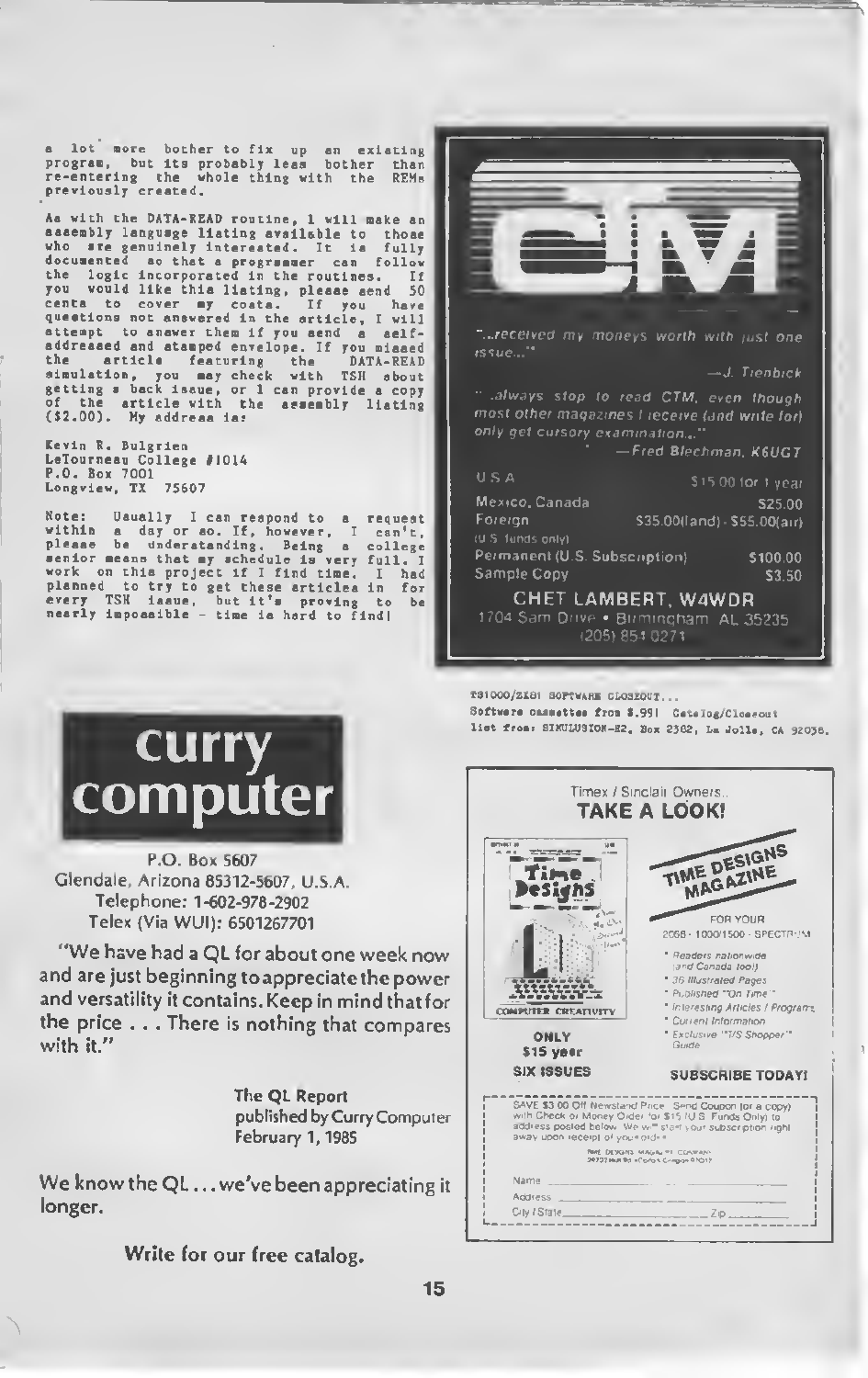LITTLE GOODIES FOR THE 2068 by George Muckridge Edition 3

The following 'Little Goodies" are a collection of tips. aids, utilities, etc. that should prove helpful in 2068 programming. Special thanks to John Kuhn of the SINC TIMES in Florida and Stuart Ree of the TIMEL1NEZ N/L in Northern Calif, for their help. If you have a "Little Goodie" to share, please send it along and we will add it to the next edition. THANKS.

> TIMELINEZ P.O.BOX 1312 PACIFICA. CA 94044

- <sup>1</sup> . POKE 23609.X For keyboard click  $(x = 1$  to 255)
- 2. POKE 23692.2 Use before every print for automatic scrolling. Works like the scroll command on the 1000/ 1500.
- 3. POKE 23692.1 Another way to control scroll. Scrolls 22 lines, then a key must be pressed for every line.
- 4. POKE 23658.8 Put 2068 in caps mode.
- 5. POKE 23658.0 Take 2068 out of caps mode.
- 6. PAUSE 0 Pause until any key pressed.
- 7. POKE  $23561.$   $($   $=$  1 to 35) Time that a key must be held down before it repeats. Prefer 10-15 for text.
- 8. POKE 23562,  $(4 1)$  to 5) Delay between successive repeats of <sup>a</sup> key held down. 3 for text.
- 9. USR 15002 Try this to get our of an infinite input loop w/o crashing.
- 10. DIM A\$ (704) PRINT AT 0.0; OVER 1; PAPER 1; INK 6; A\$ Allows you to change paper and ink color w/o clearing screen.
- 11. PRINT \*1; AT 0.2; "HI-PRINT \*1; AT 1.5; "BY" PAUSE 0 Prints on lines 22 and 23.
- 12. LOAD ""CODE RAND USR 33792 For programs that will not load.
- 13. LET  $x=INT(x + 0.5) / 10$  Jy Use for rounding. x=N0. To be rounded. y=NO. of dec. places.
- 14. 1 DEF FN r(x,y)=INT (x\* 10 l y+.5) / 10 l y 2 INPUT "Enter a number ": a 3 INPUT "Round off to ? "; b 5 PRINT FN r (a.b) Sets the defined function to the formula used to round off. a=no. before rounding. b=no. of dec. places desired after rounding.

15. INPUT LINE A\$ Prevents computer from placing " on screen

when waiting for input. Note: can't use stop with this method, but cap shirt 6 will stop. Bug in system.

**BRNTR S** 

| FUNCTION      | <b>CURSR</b> |                   | Kazitzunadok               |            |                | dirar <b>ı (</b> 441) ilinde (d.) |            |                 | durs:Ways Isurdi   |
|---------------|--------------|-------------------|----------------------------|------------|----------------|-----------------------------------|------------|-----------------|--------------------|
| <b>RBS</b>    |              | G                 | <b>COS</b>                 |            |                | <b>IINPUT</b>                     |            |                 | <b>OVER</b>        |
| <b>RCS</b>    |              | $\pm$ CS $\pm$ Ul | <b>DRTA</b>                |            |                | <b>TNT</b>                        |            |                 | PRPER              |
| <b>RND</b>    | KCI          |                   | <b><i>ISSIYADEF FN</i></b> |            | 55+11          | <b>LINVERSE</b>                   |            |                 | CS+MTPAUSE         |
| <b>ASN</b>    | E            |                   | CS+0 DELETE                | ĸ          | $334C5 + 0$    | <b>VOED</b><br><b>TNU</b>         | <b>KCL</b> |                 | CS+4 RPEEK         |
| RT            | KCL          | S5+INOIM          |                            |            |                | LEN                               |            |                 | IΡI                |
| <b>ATN</b>    | F            |                   | <b>CS+EIDRAU</b>           |            |                | LET                               |            |                 | PLOT               |
| RTTR          | E            | CS+LIEDIT         |                            |            | $C5+1$         | <b>IL TNE</b>                     |            | $S5+3$          | <b>POINT</b>       |
| <b>BEEP</b>   |              |                   | CS+ZIERRSE                 |            | $55+7$         | ILIST                             |            |                 | <b>POKE</b>        |
| BIN           |              | R                 | EXP                        | E          |                | ILL IST                           |            |                 | PRINT              |
| BORDER        | κ            | B                 | <b>FLRSH</b>               | Е          | <b>CS+ULLN</b> |                                   | Е          |                 | RRNOOM             |
| <b>BRIGHT</b> | Е            | CS+B⊪FN           |                            |            | $S5+2$         | <b>ILORO</b>                      |            |                 | RERO               |
| ICPS LOCK     | KCL          | CS+2 FOR          |                            |            |                | <b>ILPRINT</b>                    |            |                 | <b>REM</b>         |
| <b>ICRT</b>   | Е            |                   | SS+91FORMRT                | E          | $55 + 01$      | <b>INERGE</b>                     |            |                 | <b>CS+THRESET</b>  |
| CMR \$        |              |                   | FREE                       |            | CS+RI          | <b>IMOUE</b>                      |            |                 | <b>SS+6WRESTOR</b> |
| ICIRCLE       |              |                   | CS+HIGO SUB                |            |                | NEU                               |            | я               | <b>RETURN</b>      |
| <b>CLERR</b>  | κ            |                   | GO.<br>TO                  | κ          | G              | INEXT                             | κ          | N               | <b>RND</b>         |
| <b>CLOSE#</b> |              | 55+5              | <b>GRRPHICS</b>            | <b>KCL</b> | CS +9          | INOT                              | KCL        | $S5+S$          | <b>RUN</b>         |
| ICLS.         |              |                   | <b>TF</b>                  |            |                | ON ERROR                          | F          |                 | C5+FISAVE          |
| !COOE         | E            |                   | ΙN                         |            | $C5+I$         | <b>IOPEN#</b>                     | Е          |                 | SS+4 SCREEN        |
| ICONTINUE     |              |                   | <b>INK</b>                 |            | $CS+X$         | IOR                               | KCL        | SS+URSGN        |                    |
| ICOPY.        | к            |                   | <b>INKEYS</b>              |            |                | ¶ DUT                             |            | <b>CS+OMSIN</b> |                    |
|               |              |                   |                            | -6         |                |                                   |            |                 |                    |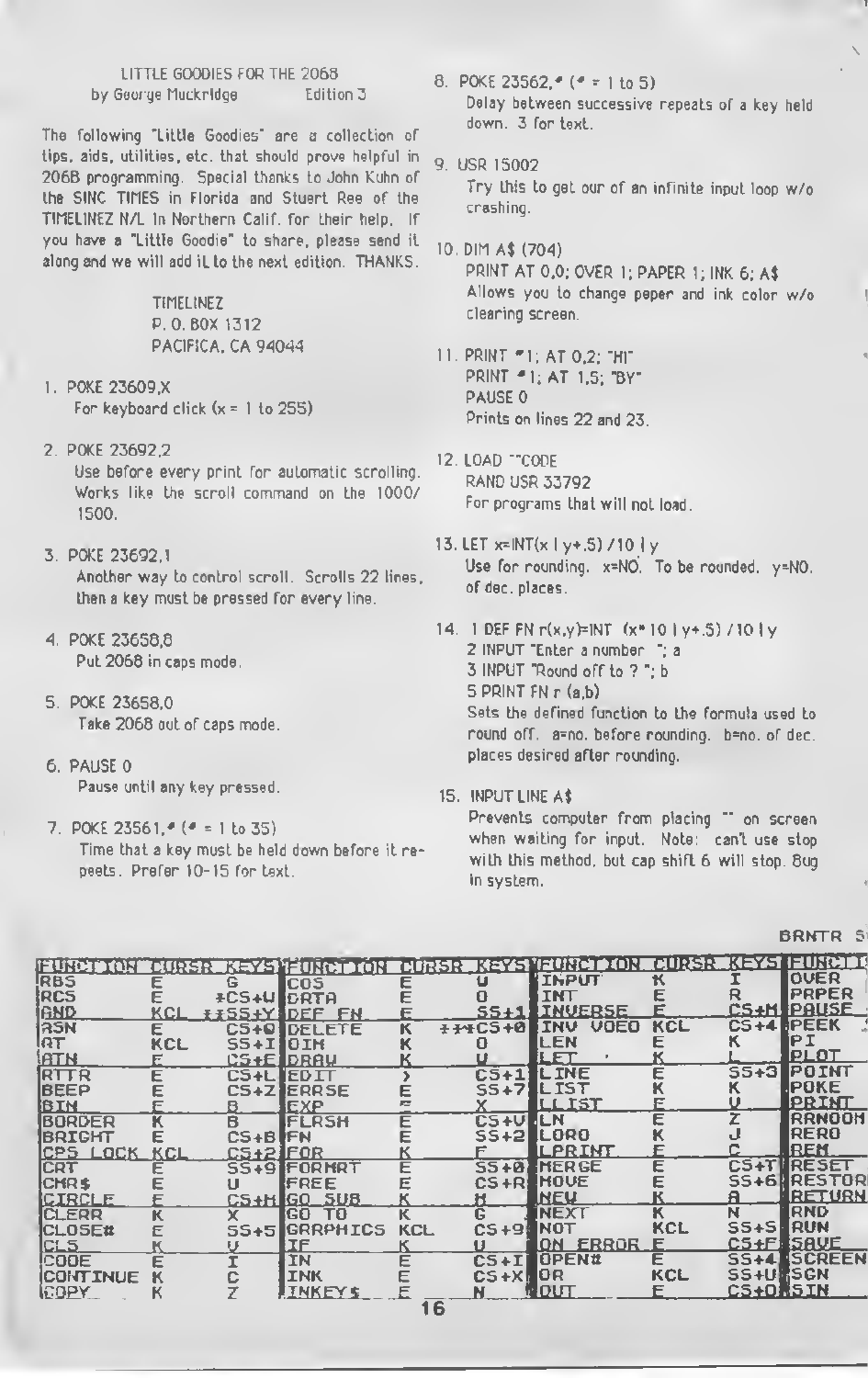- 16. PRINT PEEK 23635+256" PEEK 23636 Use to find starting address.
- 17. PRINT<sup>-</sup> Gives line feed to print statement.
- 18. RANDOMIZE USR 0 Use to reset computer.
- 19. INPUT AT 22.0; AT 10,0; "input value"; <sup>a</sup> \* Input at any position on screen.
- 20. IFOR. 1=0 TO 21 2 FOR X=0 TO 31 3 LPRINT SCREEN\* (I.X); 4 NEXT X 5 NEXT <sup>I</sup> Copy screen to printer without using copy command.
- 21. OPEN \*2 Sends all data normally destined for the screen to the printer
- 22. CLOSE #2 Cancels above command.
- 23. <sup>1</sup> LET C=2 2 FOR 1=32 TO 255
	- 3 PRINT AT 0.0."
	- 4 PRINT AT 0.0; CHR\* <sup>I</sup>
	- 5 IF CODE SCREEN\* (0.0>-0 THEN PRINT AT 4.C; CHR\* I: LET C=C+2 6 NEXT <sup>I</sup>

Lists characters not recognized by the screen\* command.

24. CLEAR 63255

Do this first if you plan to use UDG's in a long

basic program that will incorporate a video mode change. A bug in the system will allow <sup>a</sup> long basic program to overwrite you UDG's if RAMTOP is not first lowered.

25. POKE 23750.0

If you are using cartridge S/W that can be stopped by the break key. this will allow you to enter your own basic lines into RAM. To return to the cartridge ROMWARE, POKE 23750.128.

- 26. POKE 23693.56 To give starting paper/ink color.
- 27. BASIC STARTS AT 26710
- 20. CAPS SHIFT 3 Scroll two screen when listing
- 29 POKE 26711.0 Gives line no. 0. POKE 2671 1.1 to change line 0 to 1.
- 30. POKE 23659,0 To use all 24 lines (make program unstopable). POKE 23659. 2 resets. (Use with 'INKEYS' only. INPUT resets.)

### continued on next page...

Cut out the strip below and tape to the top front of your 2068 Or Xerox and tape



Courtesy TS Horizons arid Banta Software.

| SOFTUARE | 8088 Highwood Way Orangevale, CA 95662                                  |  | $(916)$ 722-4895 |  |
|----------|-------------------------------------------------------------------------|--|------------------|--|
|          | OR GURSR KEYS FUNG DOR CURSR KEYS FUNDRIRER KEYS TEUR ALAN BERGE KEYS S |  |                  |  |

| ØН         | [HU:F1:) |                 | Keysueuncidion      | CURSR      |                |   | KEYƏNEUN CURƏN |               | <u>KETƏNEUNU</u> I<br>.un | шикек      | المستقطة           |
|------------|----------|-----------------|---------------------|------------|----------------|---|----------------|---------------|---------------------------|------------|--------------------|
|            | Ε        |                 | CS+NISOUND          | E          | $CS+GE=$       |   | <b>KCL</b>     | $55+L$        | l%                        | <b>KCL</b> | $55+5$             |
|            |          | C5+CH50R        |                     |            | н              | ÷ | <b>KCL</b>     | $55+0$        |                           | <b>KCL</b> | $55+6$             |
|            |          |                 | <b>NSTEP</b>        | KCL        | $55+$ $R$      |   | KCL            | <b>SS+ULE</b> |                           | KCL        | 55. <del>1</del> X |
|            | Ē        | $\Omega$        | <b>MSTICK</b>       | Е          | $CS+5$ >=      |   | <b>KCL</b>     | <b>SS+EM</b>  |                           | $CL + E$   | CS <sub>1</sub>    |
|            |          |                 | <b>istop</b>        | <b>KCL</b> | $55 + 9$       |   | <b>KCL</b>     | $55+R$        |                           | <b>KCL</b> | $55 + 7$           |
|            |          |                 | <b>MSTR\$</b>       |            |                |   | <b>KCL</b>     | <b>SSITIL</b> |                           | KCL        | $C5 + U$           |
|            | Ë        | <b>S5+8HTA8</b> |                     | Е          | P              |   | <b>KCL</b>     | $55+MP+$      |                           | <b>KCL</b> | $C5+6$             |
|            |          |                 | <b>STAN</b>         |            |                |   | <b>KCL</b>     | <b>SS+NH+</b> |                           | <b>KCL</b> | $CS+7$             |
|            |          | D               | <b>ETHEN</b>        | KCL        | 55+GJ          |   | <b>KCL</b>     | $55 + C$      |                           | KCI        | $C5+8$             |
| <b>FIZ</b> | κ        |                 | ĿТO                 | <b>KCL</b> | $55 + F$       |   | <b>KCL</b>     | $55+0$        |                           | G          | $C5+1$             |
|            |          | я               | MTPU<br><b>UDEO</b> | <b>KCL</b> | $C5+3$         |   | <b>KCL</b>     | $55+Z$        |                           | G          | $C5+2$             |
|            |          |                 | <b>FUSR</b>         |            |                |   | KCL            | $55 + P$      |                           | G          | $C5+3$             |
|            | K+E      | P               | <b>IVAL</b>         | Ε          | J.             |   | <b>KCL</b>     | $55+7$        |                           | G          | $C5+4$             |
| RE         | Е        | 5               | <b>NUAL \$</b>      |            | $C5+J$         |   | KCL            | $55+1$        |                           | G          | $CS + 5$           |
|            |          |                 | WERIEY              |            | $C5 + R$       |   | KCL            | $55 + 8$      |                           |            | $C5+6$             |
|            | Ε        |                 |                     | <b>KCL</b> | $55+K$         |   | <b>KCL</b>     | $55+9$        |                           | G          | $C5+7$             |
|            |          |                 |                     | <b>KCL</b> | $55 + J$       |   | Е              | $C5+Y$        |                           |            | $C5+8$             |
|            |          |                 |                     | KCL        | 55+BL          |   | E              | CS+Ul         | $CS = CAPS$               | SHIFI      |                    |
| 电卡         | Ë        | $CS+K$          |                     | <b>KCL</b> | $55+0$ e       |   | KCL            | 55+21         | $S5 = SYHBO$<br>【子子】      |            | <b>SHIFT</b>       |
|            |          |                 |                     | <b>KCL</b> | 55+H #         |   | <b>KCL</b>     | $55 + 3$      | <b>ETE</b><br>DEL         | KEY        | <b>CAN</b>         |
|            |          |                 |                     |            | <b>C5+D 11</b> |   | KCI            | SS + 4 J      | <b>USED</b><br>IBE        | <b>ANY</b> | TIME               |
|            |          |                 |                     |            |                |   |                |               |                           |            |                    |
|            |          |                 |                     |            |                |   |                |               |                           |            |                    |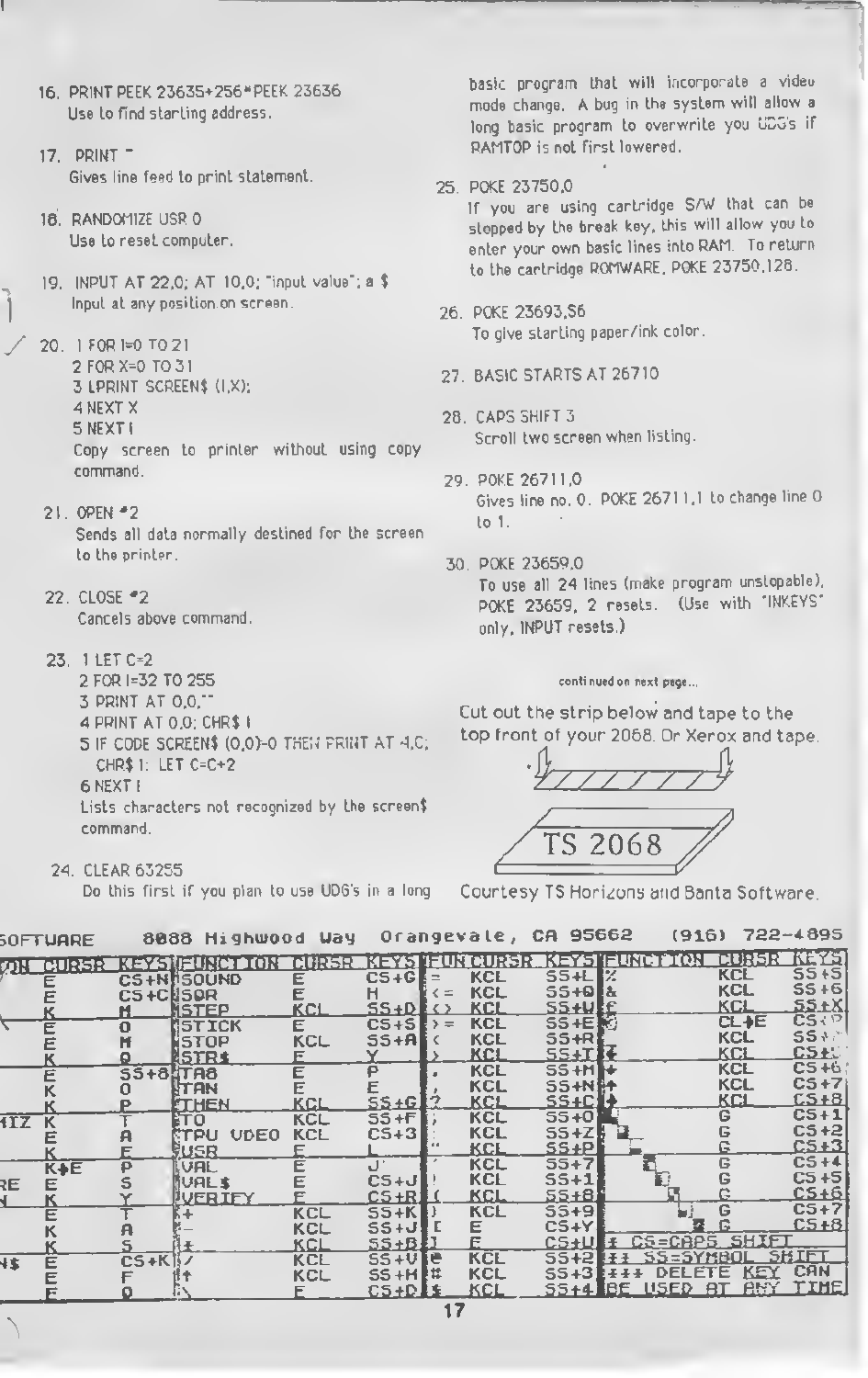- 31. POKE 26710.255 Use to make lines disappear (makes line NO 9999). POKE 26710.0 will reset.
- 32. INK OR PAPER 9 Gives contrasting base color.
- 33. E' MODE/CAPS SHIFT AND A COLOR 1 7 Gives ink color in listing.
- 34. E' MODE/UNSHIFTED AND A COLOR 1 7 Gives paper color (go back to original color at the end or the line, if not. all the lines will be the same color.)
- 35. <sup>1</sup> INPUT -COMMENT'; A\*; CHR\$ 13; "COMMENT'; B\$ 2 PRINT 'COMMENT'; A\$; CHR\$ 13; -COMMENT'; B\$ Example of double inputs.
- 36. 9000 FOR 1=1 TO 200 9010 BORDER 1: BORDER 2: BORDER 3: BORDER 4: BORDER 5: BORDER 6: BORDER 0: PAUSE <sup>1</sup> 9020 NEXT I: RETURN Gosub 9000 for <sup>a</sup> striped border
- 37. POKE 23617,236 Use to get <sup>a</sup> question mark cursor in input statemenls.
- 3B. PRINT \*0; "COMMENT": PAUSE 0 Use to print on line 24.



### The Sinclair/Timex User's Magazine

Hardware Projects • Hardware Raviaws Soltwsre Reviews • Product Comparisons Published Monthly • Back Issues Available Frea Personal Ads for Subscribers

SUM Msgszlna Is aimed at Sinclair and Timex users who want to learn what is available tor their computers, how to do things no one else is doing, and what is just over the horizon. Examples ot recent articles include: Reviewing the Portuguese Disk Orive System: Rotronics Watadrive Review: Hi-Res Graphics tor TS-1000; Build Your Own Printer Interlace: & a series on Beginner's Programming.

SUM Magazine invites articles, reviews, and projects lor possible publication. Wa pay lor articles published) Hardware and soltwsre producers are invited lo submit their products tor review.

Annual Subscription/12 issues (U.S.) ............... \$15 Sample Copy-\$1.00

SUM Magazine <sup>3224</sup> NW <sup>30</sup> Avenue - Gainesville. Florida <sup>32605</sup> 904/376-9000 or 462-1086

### **BRADIN SPECTRUM SOFTWARE!**



That's rightl While supplies last, you will receive THREE assorted SPECTRUM Software Cassettes — FREE! when you purchase the RAINBOW plus SPECTRUM Interface!

The RAINBOW plus is a complete Spectrum Interface offering Spectrum emulation PLUS e Spectrum<br>hardware compatible expansion port with ALL-IN-ONE compect plastic case ... and for only \$49.95!

And the savings don't stop there ... We are also offering the Rotronics WAFADRIVE® for only \$125.00 with the purchase of the RAINBOW plus; or a combo price of only \$174.95 and still get the FREE Software.

The WAFADRIVE offers · two 128K high speed drives · Fast reliable access · SPECTRUM compatible · RS232 (serial) port · parallel (Centronics) port · extended Basic O.S. · Blank wafer  $\bullet$  A very powerful word processor.

\* Since the WAFADRIVE is a SPECTRUM device, the RAINBOW plus Is required for operation with the TIMEX 2068.<br>TO ORDER: DAMCC

Send Check, Money Order 67 Bradley Ct.<br>VISA or MASTERCARO to: Fall River, MA 02720 VISA or MASTERCARO to:

DAMCO ENTERPRISES<br>67 Bradley Ct. or call (617)678-2110

L

HOW AT LASTIN A VERY AFFORDABLE COMPUTER AT A VESY AFFORDABLE PRICE ACCURATE TO SIX OF OUR AMOUNT OF SIX OUR AMOUNT CONSIDERED AND A THREE CONSIDERS IN A DAMAGE OF CHANNEL AND CONSIDER AND CONSIDER AND CONSIDER AND CONSIDER AND CONSIDER AND CONSIDER AND CONSIDER AND CONSIDER AND CONSIDER we cannot tell tou the make of the computer but it was<br>Made by a famous wapon company, they used to bell for  $\bullet$  and  $\bullet$  or  $\bullet$  or  $\bullet$   $\bullet$   $\bullet$ ranconena. HE BOUGHT OUT WHAT THE EACTOMY MAD LEFT WI STOCK AMO RAB<br>TO NEWOVE THE LABETS, THEW UNITS ARE UNPACKAOED, LEBS THE<br>BY WALL ADAPTER AMO WANAANTY,<br>ITEM THERE AS HO WANAANTY, **tra accounts**<br>Booggaage LIMITED BUFFLY aut isi unit FOR s19.95 — auf 2nd FOR 919.95<br>BUY THE 3rd UNIT eron operating for farts \$10.99 **IV OC WALL AOAPTON<br>MANUAL IOVEN 198 PAGES** S2.M See September 1964 lasue of 73 for TIMEX/RTTY article CHIP BONANZA pd mess media their rat A errors I THEY AME A GYEAU<br>BYBB IEA OM IS POM t MSS rmma NAL'S<br>COMPUTER ps ia om is pom tasse<br>• KJA om insb ia on « pom maos<br>• KJA en « pom maos<br>• KJA en « pom insb m<br>• KJA en « pom insb m<br>• KJA en « pom insb m<br>• KJA • MBS II» → FOM HIS<br>• KJA • MBS III» → FOM HIS<br>• FOM HIS POM MBS III» → FOM GOODIES Telepa (kristan . . . . . . . . . . . . . . . .<br>. . . (1919). 000 VII. . . . rapin. 000 VII. nou 1199, ...<br>Inco 11996 .  $\begin{array}{l} 0.0461 & \dots & \dots & \dots \\ 0.041 & \dots & \dots & \dots & \dots \\ 0.06 & \dots & \dots & \dots & \dots \\ 0.06 & \dots & \dots & \dots & \dots \end{array}$ provincy applications and the Williams<br>TV, gr 000 Mis. Adapter (comba)<br>The NIK Williams and the U.S. UT Williams<br>His Nikola and the Soldier and XMCMCMOPSlPWBSrTM . M BT CPU 31NIMCAOPP\* 4ANIMCMOPCLOCK OIM ANOOMFVfM <sup>B</sup> IS NR RAM park module, npa<br>1919 - Louis Court Louis (1990)  $\begin{minipage}{.4\linewidth} \begin{tabular}{l} \hline \textbf{11} & \textbf{22} & \textbf{33} & \textbf{34} & \textbf{35} \\ \textbf{23} & \textbf{34} & \textbf{34} & \textbf{34} & \textbf{34} & \textbf{34} \\ \textbf{35} & \textbf{36} & \textbf{36} & \textbf{36} & \textbf{36} & \textbf{36} \\ \textbf{36} & \textbf{36} & \textbf{36} & \textbf{36} & \textbf{36} & \textbf{36} \\ \textbf{37} & \textbf{3$ <sup>I</sup> BBlBANL MtCPOP COIOM OMAPHICS AMO OlSPVAT <sup>B</sup> BBS oaMSKOHMASAi\* »op\*Ti\*q <sup>s</sup> • **Cassette Settware:**  $\begin{array}{l} \text{Lattice B121} \\ \text{Lattice B121} \\ \text{Lattice B121} \\ \text{Lattice B121} \\ \text{Lattice B121} \\ \text{Lattice B121} \\ \text{Lattice B121} \\ \text{Lattice B121} \\ \text{Lattice B121} \\ \text{Lattice B121} \\ \text{Lattice B121} \\ \text{Lattice B121} \\ \text{Lattice B121} \\ \text{Lattice B121} \\ \text{Lattice B121} \\ \text{Lattice B121} \\ \text{Lattice B121} \\ \text{Lattice B121} \\ \text{Lattice B121} \\ \text{L$ TVOorepuige game paskaj<br>1999 - Paris III III III III III III ishme, hify seem.<br>....K201 phis shipping **APPLE POWER** SUPPLIES .. 329.95 Inversion Information: 000278 OVER 525 WILL 98 SHIPPED PORTPAUD INCEPTION CREW TRIAL DECEPTION CONTINUES AND INTERFERING AND INFARM CHARGE LESS THAT A CONTINUES AND INFARM CHARGE IN THE TRIAL OF THE TRIAL OF THE TRIAL OF T HAL-TRONIX, INC. J., DEED P.O. BOX 1101 - DEPT. HR SOUTHGATE. MICH. 48195 • HAROLD C. HOWLAND WIZXH PHONE (313) 285-1782 / 182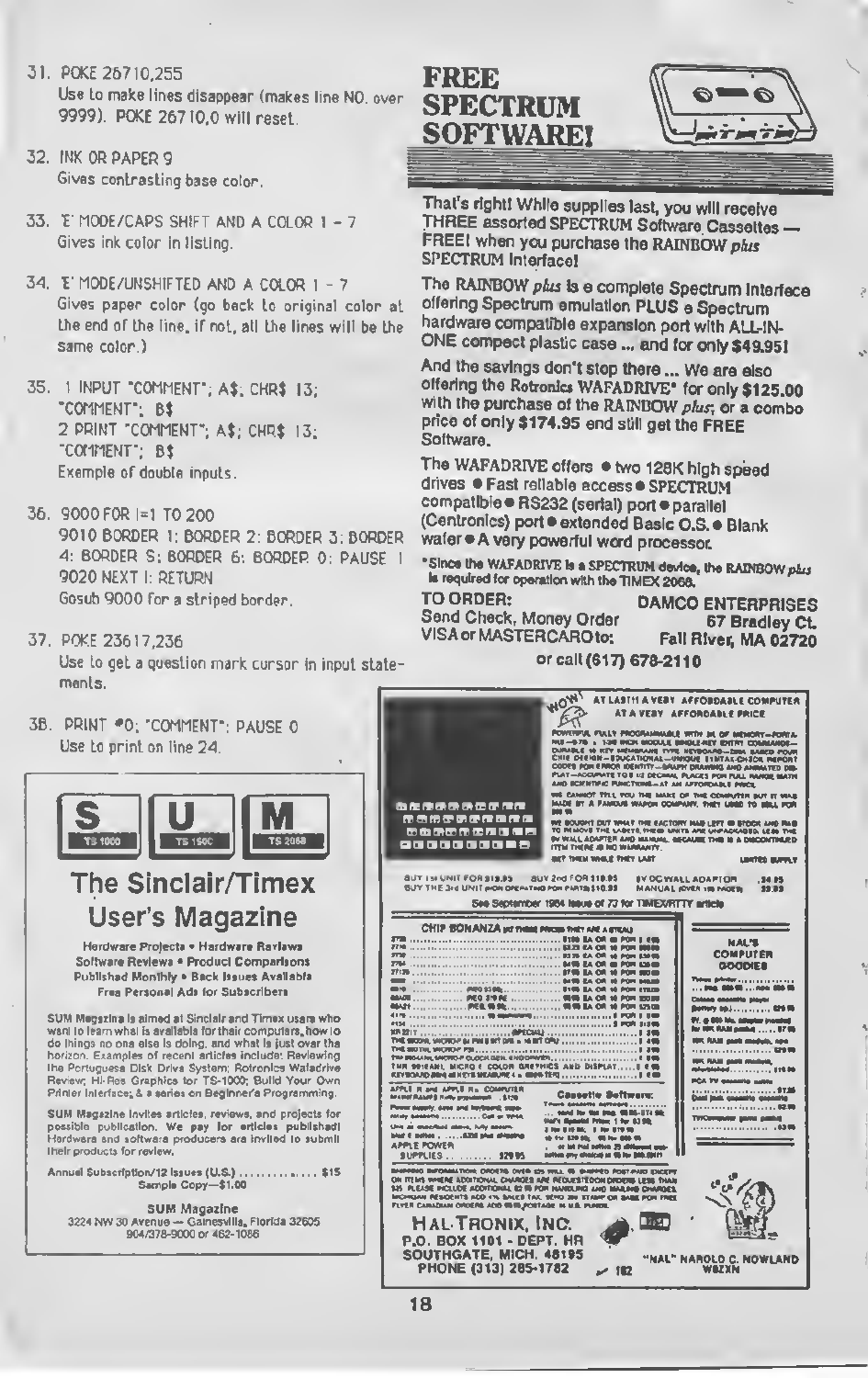2068

# $\frac{2068}{\text{Screen-Save}}$  "IN SYNC"

by John Bell -33

 $\overline{\phantom{a}}$ 

When you are writing <sup>a</sup> BASIC program it is often necessary to be able to switch between two screens of information. Perhaps you would like the user to be able to call a help screen, or have a player instantly "transported" to another location in an adventure game. It is simple to call the original screen drawing subroutine, but if the screen display is created by the user when the program is operating, there is no way to re-create it once it is erased or written over. This month's column is about a program that solves that problem.

The following "Screen-Save" program is written in machine code and will aflow you to instantly save and re-call two graphics screens in the memory of your computer. If you have <sup>a</sup> Spectrum ROM in your 2068 the program will also work. (The people who program on the 1000 series of Timex/Sinclair machines can find two articles on saving screens in issue #3 of T-S HORIZONS). YOU will have to enter and call the routine from BASIC but once it is in memory it can be saved and loaded along with the stored screens as machine code.

To enter the machine rode, type In, save and run program 1. The machine code will be checked as It Is being poked into memory and the program will Inform you if you have made any typing errors. If you nave not you can save the machine code to tape by pressing the "S" key. Press any other key and the program will stop. If you would like a demonstration of the program in operation type in program 2. It draws, saves and switches between two screens.

Using the machine code in your own programs

The first line in your basic program has to "make room" for the machine code and stored screens. Use the command 'CLEAR 51484". This will ensure that the BASIC program won't write over your machine code. The code Is actually comprised of four routines. Each one has a different function and is called by its own RANDOMISE USR command. The first routine saves the first screen into memory. It is called by: RANDOMISE USR 65319. The routine that re-calls the first screen using: RANDOMISE USR 65331. The routine to save screen 2 into memory is called by: RANDOMISE USR 65343. To re-call tne second screen use: RANDOMISE USR 65355. To load the machine code from

tape once It has been saved by program <sup>I</sup> use: LOAD "code'CODE . If you have saved two screens in memory and want to save them to tape use: SAVE "code'CODE 514484,14051 . This saves the program, the two screens, and any User Defined Graphics you might have created.

"

b

10 REM PROGRAM 1<br>\*\*\*\*\*\*\*\*\*\*\*\*\*<br>20 CLEAR 51495 20 CLEAR 51495 30 LET C=0<br>40 FOR a=65319 TO 65366 50 READ <sup>b</sup> 60 LET <sup>C</sup> =C+a - «775\*b) 70 POKE <sup>a</sup> , 30 NEXT a 90<br>90 IF C (>6990 THEN PRINT "PLEA" 5E CHECK FOP. TYPING ERRORS!": 5T OP<br>| 100 PRINT "TYPING OK"  $\vec{110}$  DATA 33,0,64,17,39,201,1,0, 27,237<u>,176,201,33,39,201,17,0,64</u> .1,0.27, 237 ,176 , 201 ,33 ,0 , 54 , 17 , 9,22<u>871,072772377176,201</u>,33,39) .<u>oke</u> a 28,17,0,64,1,0,27,237,176,201

<sup>10</sup> REM PROGRAM <sup>2</sup> \*\*\*\*\*\*\*\*\*\*\*\*\* 20 PAPER 5: CLS 30 FOR <sup>a</sup> =0 TO 77 40 PRINT "screen <sup>1</sup> ".; 50 NEXT a 50 NEXT a<br>60 RANDOMIZE USR 65319<br>70 PAPER 6: CLS 70 PAPER 6: CLS 30 FOR 3=0 TO 77 90 PRINT "SCREEN 2 100 NEXT a<br>110 RANDOMIZE USR 65343 120 FOR <sup>3</sup> =30 TO <sup>1</sup> STEP -1 120 FOR a=30 TO 1 STEP<br>130 RANDOMIZE USR 65331<br>140 PAUSE a 140 PAUSE a 1<br>150 PANDOMIZE USR 65355<br>160 PAUSE a 160 PAUSE a<br>170 NEXT a<br>180 PAPER 7: CLS 1Q0 PRINT "DEMONSTRATION CO'MPLE

TE"

Now that you have the Screen-Save program up and running, you should be able to find some interesting uses for it. Perhaps you could even do a simple form of animation with it. Next issue I'll be writing about the SCREENS function on the<br>2068 and 1000. TSH 2068 and 1000.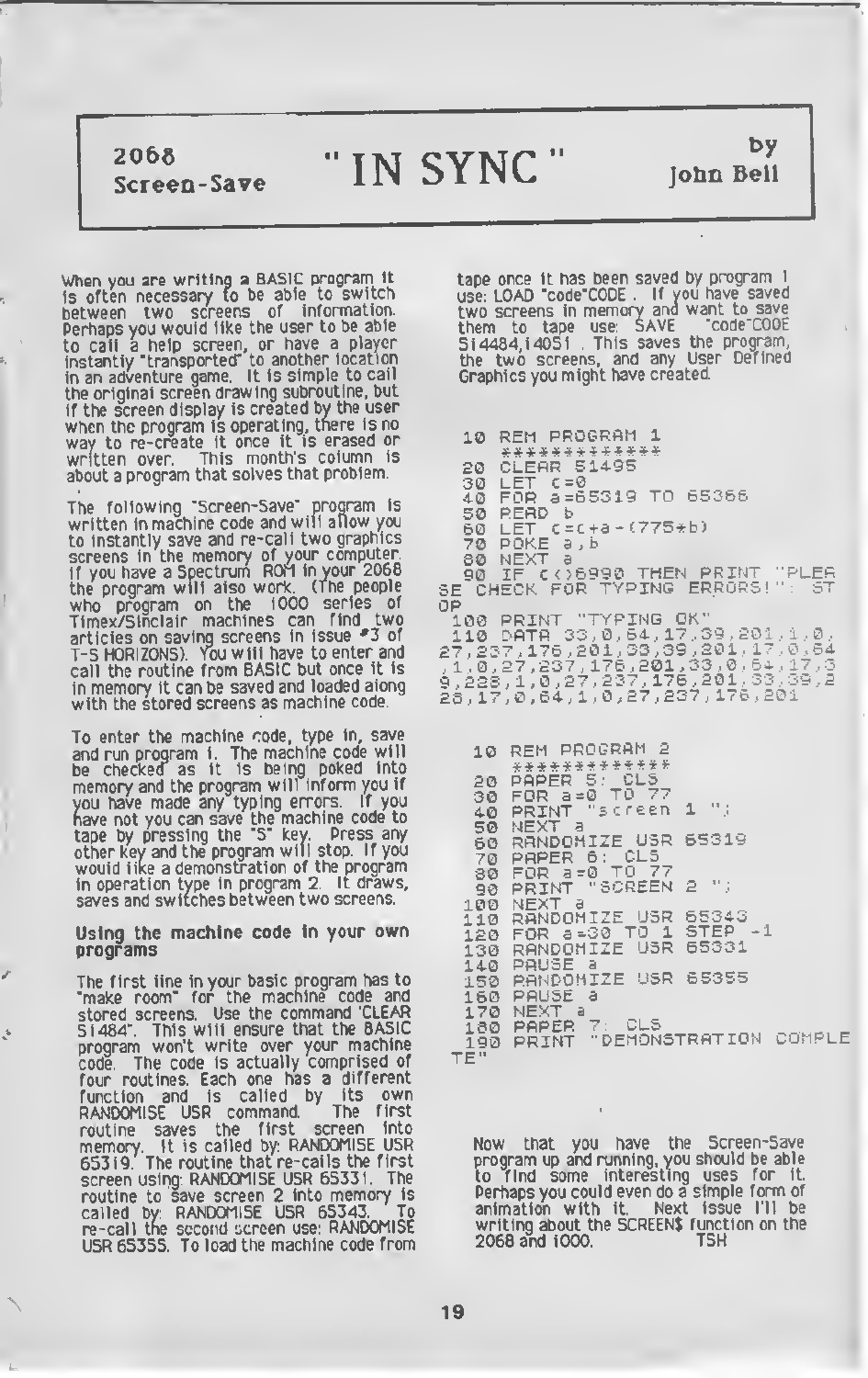

<sup>A</sup> new graphics technique called FRACTALS is being used in modelling applications to simulate crystal growth, clouds, and three-dimensional landscapes. We will work on landscapes.

A FRACTAL is an object that is put together by beginning with<br>some basic shape, and then adding or removing fractions of it. First large pieces are removed or added, then smaller pieces, all in random fashion. This is repeated until the desired effect and resolution is achieved.<br>And resolution is achieved. We will use the triangle as our base fi

of the program you are asked at what level you wish to work on.<br>Level-1 will give you 4 triangles, level-2 will give you 16<br>triangles. Each time you increase the level you quadruple the<br>number of triangles, to a level 6, w

You can use different INK colors for land and sea (lines 1070<br>and 1090) or use the variable (Fl) as a flag to draw lines for<br>fractals above sea level and dots for those below sea level or a combination of both.

ACKNOWLEDGEMENTS: Michielvan de Pamme (Creative Computing Jul 85). Scientific American-Sept. 84. And to Benoit Mandlebrot the father of FRACTAL GEOMETRY.

5 REM \*\*\*\*\* FRACTRLS \*\*\*\*\*<br>10 REM Converted from APPLE II<br>15 BORDER 1: PAPER 5: INK 0: P to TS-2063 by Ted Knyszek<br>15 BORDER 1: PAPER S: INK 0: P<br>RINT : CLS

20 DIN D (65,33)<br>30 INPUT "NUMBER OF LEVELS (1-<br>6) ";LE

40 LET DS=2tLE+1<br>50 LET HX=0S−1: LET HY=HX/2: L<br>ET RH=PI/6: LET VT=-PI/5 ET CRH) RH=PI/6: LET VT=-PI/S<br>51 LET RC=COS (RH) : LET RS=SIN S2 LET VC=COS (VT): LET VS=SIN<br>(VT) :

1.8tN FOR N=1 T° LE: LCT >-=10000/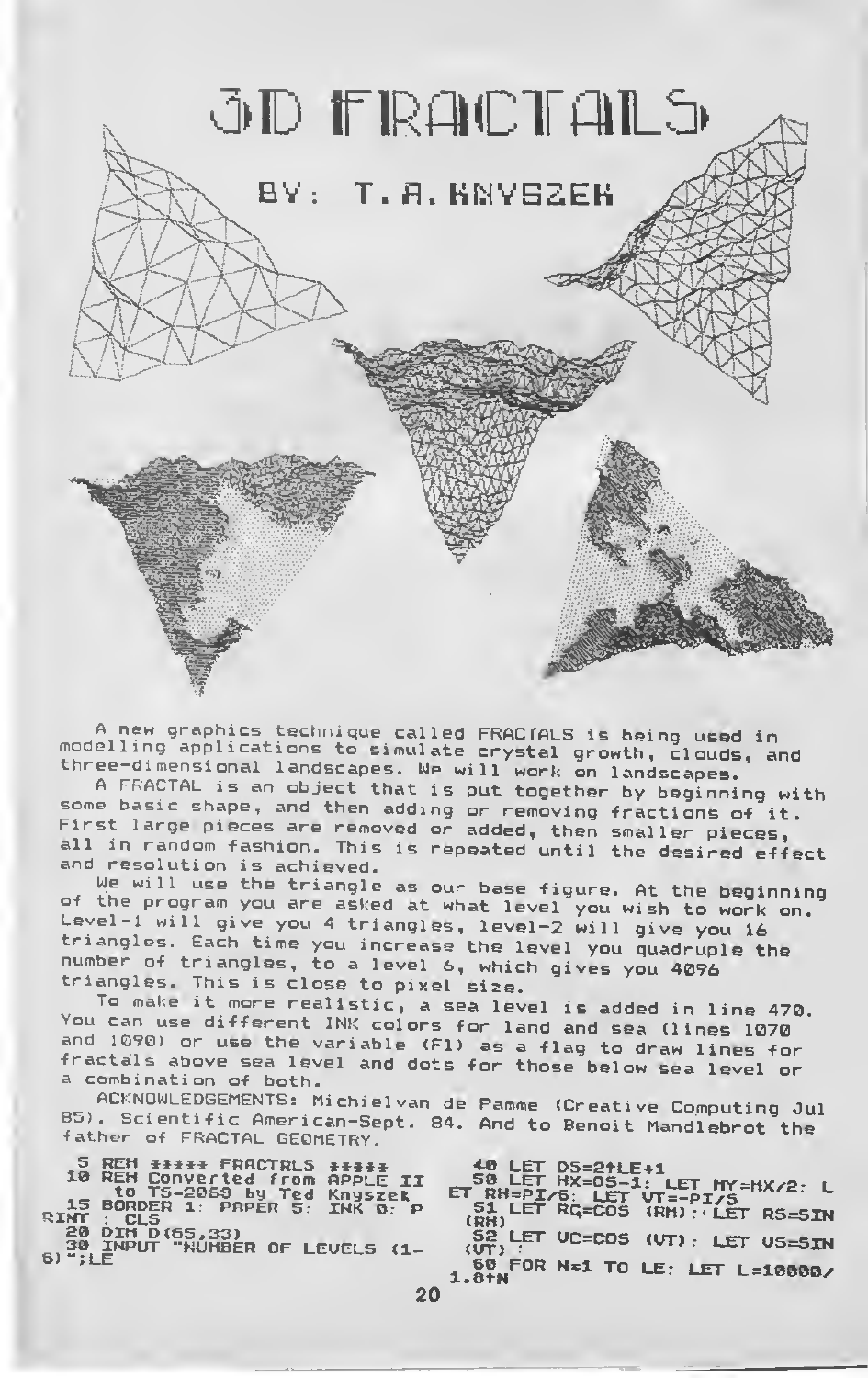70 PRINT #1;RT 0,0; "UORKING OH 580 REM \*\*\* COMING OUT OF UATER 80 LET IB=HX/21H; LET 5K=IB+2 <sup>80</sup> LET IB=MXr2tN: LET SK=IB\*2 <sup>90</sup> GO SUB 150: REM \*ASSIGN HEI GHTS ALONG X IN ARRAY\* <sup>100</sup> GO SUB 220: REM \*ASSIGN HEI GHTS ALONG <sup>Y</sup> IN ARRAY\* <sup>110</sup> GO SUB 290: REM \*ASSIGN HEI GHTS ALONG DIAG. IN ARRAY\* 120 NEXT N N 130 GO TO 640: AEH \*ORAU\* 140 AEH \*\*\* HEIGHTS ALONG X \*\*\*<br>150 FOR T=0 TO HX-1 STEP SK 160 FOR K=IB+T TO AX STEP SK<br>170 LET I=K-IB: LET J=T: GO SUB 370: LET D1=D: LET I=K-fIB; GO <sup>S</sup> UB 370: LET <sup>02</sup> =D  $180 \overline{370}$ : LET  $02=0$ <br>180 LET 0=(01+02) /2+(RH0-.5) \*L<br>2: LET I=K: LET J=T: G0 SUB 426 2: LET I=K: LET J=T: GO SUB 420 190 NEXT K 200 NEXT T: RETURN 210 AEN \*\*\* HEIGHTS ALOHG Y \*\*\*<br>220 FOA K=MX TO 1 STEP -SK<br>230 FOR T=IB TO K STEP SK<br>240 LET I=K: LET J=T+IB: GO SU8 240 LET I=K: LET J=T+IB: 6<br>370: LET 01=D: LET J=T-IB:<br>UB 370: LET 02=D 250 LET D=CD1+D2> /2+CRND-.5) \*L/ 2: LET I=K: LET J=T: GO SU8 420<br>260 HEXT T<br>270 HEXT K: <u>RETURH</u> 280 AEM \*\*\* HEIGHTS ALOMG OIAG.<br>
<sup>\*\*\*</sup> 290 FOR K=0 TO MX-1 STEP SK<br>
300 FOA T=IB TO MX-K STEP SK<br>
310 LET I=K+T-IB: LET J=T-IB: G<br>
0 SUB 370: LET 01=0 320 LET I=K+T+IB: LET J=T+IB: G O SUB 370: LET 02=0 330 LET I=K+T: LET J=T: LET D= 01+D2) /2+(RNO-.5) \*L/2: GO SUB <sup>42</sup> <sup>0</sup> -340 HEXT T<br>-350 HEXT K: RETURH<br>-350 AEM \*\*\* AETURH OATA FAOH RA<br>A<u>RY \*\*\*</u>  $\begin{array}{ll}\n\text{ARY} & \text{X11} & \text{S11} & \text{S11} & \text{S11} & \text{S11} \\
\text{370} & \text{IF} & \text{J} & \text{31} & \text{7} \\
\text{380} & \text{LET} & \text{BY=J} & \text{LET} & \text{6X=I} & \text{G0} & \text{T0}\n\end{array}$ **OLD** 390 LET BY=HX+1-J: LET BX=HX-I<br>400 LET 0=0 (8X+1, BY+1) : RETUAN<br>410 REM \*\*\* PUT OATA INTO ARAAY<br>\*\*\* 420 IF J>MY THEH GO TO 44.0<br>430 LET 8Y=J: LET 8X=I: GO TO 4 50 440 LET BY=HX+1-J: LET 8X=HX-I<br>450 LET 0(8X+1,BY+1)=0: RETURN<br>460 REM \*\*\* PUT IN SEA LEUEL HE<br>RE \*\*\* 470 IF XO 0-999 THEN GO TO 500<br>480 IF ZZ (0 THEN GO SUB 1070: L<br>ET Z2=ZZ: LET ZZ=0: GO TO 620<br>490 GO SUB 1090: GO TO 610<br>500 IF Z2>0 AMD ZZ>0 THEN GO TO<br>610 510 IF Z2<0 AMO ZZ<0 THEN LET Z 2=ZZ: LET ZZ=0: GO TO <sup>620</sup> <sup>520</sup> LET U3=ZZy (ZZ-Z2) : LET X3= X U : ^ Y3=(Y2-YY>\*U3+  $YY:$  LET  $Z3 = 0$ .<br>T=XX<br>T=XX <sup>540</sup> IF ZZ>0 THEN GO TO <sup>590</sup> <sup>550</sup> REM \*\*\* GOING INTO UATER \*\* 手 - 560 LET ZZ=Z3: LET YY=Y3: LET X<br>X=X3: 60 SUB 950<br>- 570 GO SUB 1070: LET ZZ=0: LET<br>YY=YT: LET XX=XT: LET Z2=ZT: GO<br>TO 620 2000 SAVE "FRACTALS" LINE 15

\*\*\*<br>590 LET ZZ=Z3: LET YY=Y3: LET X<br>X=X3: GO SUB 950<br>600 GO SUB 1090: LET ZZ=ZT: LET<br>YY=YT: LET XX=XT 610 LET Z2=22<br>620 LET X2=XX 620 LET X2=XX: LET Y2=YY: RETUR 630 REM \*\*\* OISPLAY HEAE \*\*\*<br>640 GO SUB 1110: REM \*\*\* SET UP PLOTTING OEUICE ON SCREEN \*\*\*<br>650 LET XS=.04: LET YS=.04: LET<br>ZS=.04: AEM \*\*\* SGRLING FAGTOAS \*\*\* <sup>660</sup> FOR 1=0 TO MX: LET XO=-999: FOR U=0 TO I 670 GO SUB 370: LET ZZ=D: LET Y Y=J7HX¥10000: LET XX=I7HX\*10000-<br>YY/2 680 GO SUB 940: HEXT J: HEXT I.<br>690 FOR J=0 TO HX: LET XO=-999: FOR I=U TO HX 700 GO SUB 370: LET ZZ=D: LET Y Y=J/HX\*10O00: LET XX=I/MX\*10000- YY /2<br>710 710 GO SUB 940: NEXT I: NEXT J 720 FOR G=0 TO MX: LET XO=-999: FOR H=0 TO MX-G 730 LET I=G+H: LET J=H: GO SUB 370: LET ZZ=D: LET YY=J/MX\*10080 740 LET XX=I/HX\*10000-YY/2: GO SUB 940: NEXT H: NEXT G 750 GO TO 1130: REM \*\*\* DONE PL OTTING, GOTO END LOOP \*\*\*<br>760 REM \*\*\* ROTATE \*\*\*<br>770 LET OX=XX 780 LET XX=XX\*RC-YY\*AS<br>790 LET YY=OX\*RS+YY\*RG<br>800 AETURN<br>850 AEM \*\*\* TILT OOUN \*\*\*<br>850 LET 0X=XX 870 LET XX=VC\*XX-VS\*ZZ 880 LET ZZ=US+OX+UC+ZZ 880 LET ZZ<br>890 AETUAN 930 AEM \*\*\* HOUE OR PLOT TO (XP ,YP) \*\*\* <sup>940</sup> GO SUB <sup>470</sup> 950 LET XX=XX¥XS: LET YY=YY¥YS:<br>LET ZZ=ZZ¥ZS 9t>0 GO SUB 770: REM \*\*\* ROTATE \*\*\*<br>970 GO SUB 860: AEM \*\*\* TILT UP<br>990 LET XP=INT (YY)+1: LET YP=I<br>NT (ZZ) 1000 GO SUB 1030 1010 RETURN 1020 REM \*\*\* PLOT LINE HERE \*\*\*<br>1030 LET XP=XP\*0.55+5: LET YP=17<br>5-(24-0.7\*YP) 1140 IF XO=-999 S=XP: LET XO==999 OR F1=1 THEN LET<br>10440 IF XO==999 OR F1=1 THEN LET<br>X8=XP: LET Y8>174 OR Y8<0 OR YP>174<br>1045 IF Y8)174 OR Y8<0 OR YP>174<br>0A YP+Y8 THEN RETURN<br>1050 PLOT X8,Y8: ORAU (XP-X8), (Y<br>P-Y8): LET X8=XP: LET Y8=YP: <sup>1060</sup> REM \*\*\*SUITCH TO SEA COLOR \*\*\* <sup>1070</sup> LET Fl=l: RETURN : REM Add INK-Optionat 1080 REM \*\*\* SUITCH TO LAND COLO 1090 LET F1=0: RETUAN : REM ROO INK-Optiona 1110 RETURN<br>1150 STOP 1150 STOP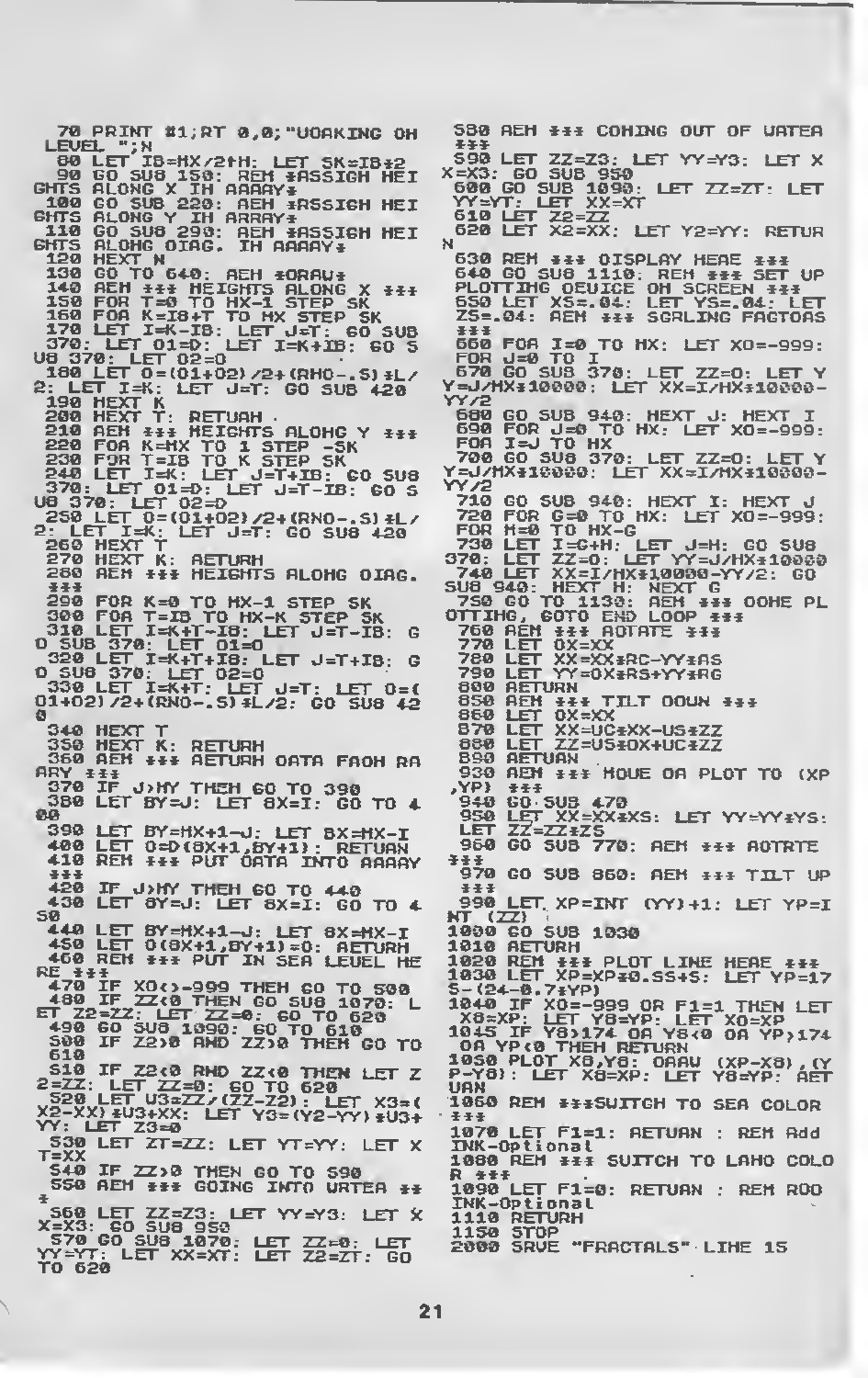

749 Hill Street "6 Parkersburg, WV 26104

<sup>I</sup> have been one of those "Sinclair Junkies" since almost

the beginning. Yes, <sup>I</sup> took the abuse. "You have one of those toys?!T...'l thought that was a high-tech doorstop!"... and so on.

But, you know as well as <sup>I</sup> do that you wouldn't trade in your T/S for anything. Our motley crew of tinkerers

10 CLS ! INPUT "Program Titles"; a\* 12 IF LEN a\* >32 THEN GO TO 10 14 PRINT TAB 16-<LEN a\*/2);a\* 20 INPUT "Lin. #2 Info:"ib\* 22 IF LEN b\*>32 THEN GO TO 20 24 PRINT TAB 16-CLEN b\*/2);b\* 30 INPUT "Lin. #3 Infos ";c\* 32 IF LEN c\*>32 THEN GO TO 30 34 PRINT TAB 16-(LEN c\*/2);c\* 38 PRINT : PRINT <sup>s</sup> PRINT <sup>s</sup> PRINT : PRINT 40 INPUT "Bottom Line:";d\* 42 IF LEN d\*>32 THEN GO TO 40 44 PRINT TAB 16-(LEN d\$/2);d\$<br>30 PRINT AT 21,8<sub>1</sub> FLASH 1;"Correct? (y/n)" 52 IF INKEY\*-"" THEN GO TO 52<br>54 IF INKEY\*-"n" THEN GO TO 10 100 PRINT AT 21, B; "<br>"s INPUT "Number of copies :";x 110 FOR i-1 TO <sup>X</sup> 120 LPRINT TAB 16-CLEN a\*/2>;a\* 122 LPRINT TAB 16-(LEN b\$/2);b\$<br>124 LPRINT TAB 16-(LEN c\$/2);c\$ 126 LPRINT : LPRINT : LPRINT ; LPRINT : LPRINT<br>12B LPRINT TAB 16-(LEN d\$/2);d\$ 130 LPRINT : LPRINT 132 NEXT <sup>i</sup> 140 INPUT "More?  $(y/n):$ "; $x$ \$<br>142 IF  $x$ \$="y" THEN 60 TO 100  $142$  IF  $x$ \$="y" THEN 150 INPUT "Another title? Cy/n>i"jx\*  $IF$   $x*= "y"$  THEN 160 CLS <sup>s</sup> PRINT AT 10,8; "[Work Complete]": STOP

constantly come up with new and exciting ways to enjoy our "toys'.

And with great publications such as this, we will never run out of places to share our newfound knowledge, or gain insight on how to even better use "the power within our reach"

\*\*\* CRYSTAL COAST SOFTWARE \*\*\* STARVING HACKERS SALE=3 TRIVIA QUIZZES ONLY 19.75. Satisfaction guar anteed . ORDER NOW! VISA MC OK. Or send for Free Catalog 8. Program {listing}. But HURRY while offer lasts. Over 50 different programs in stock POB 233 <sup>i</sup>MOREHEAD CITY,NC 28557 With this in mind, <sup>I</sup> would like to give a gift to you, " the believers". LableMaker is <sup>a</sup> short program that <sup>I</sup> wrote to fulfilli a need I had for a way to make nice looking cassette labels for my software collection.

Lable Maker will work with any full-size printer interface you may have (AERCO, Tasman, A&J, Oliger) because you will use the print driver software provided with your Interface to drive this program

First, load the driver software for your Interface, and save it to a blank tape. DO NOT REWIND THE TAPE!

Next, type In the simple program below. SAVE this on the tape immediately following the driver. Make sure to use the LINE command on the SAVE so that It will auto-run.

That's all there is to it! Just oe note. If you plan on using double quotes (\*), such as LOAD ", you will need to Input TWICE the amount you will want printed. LOAD" will need to be Inputted as LOAD\*\*\*\*

<sup>I</sup> have found a great place to buy form feed cassette labels to use with your full size printer. CUSTOM TAPE LOADERS (8135 COX'S DRIVE, SUITE 209 PORTAGE, MI 49081) has them available in 4 colors (White-Yellow-Red-Blue) for \$1.60 per 100. Check out their prices on blank computer tapes, too.

<sup>I</sup> hope you get as much use out of this program as <sup>I</sup> did. Let me know If you make any modifications to this program. T5H



THE BEST FILING PROGRAM FOR YOUR ZX81 . TS1000, TS1500 OR YOUR MONEY BACK

INTRODUCING PROFESSIONAL DATA MANAGEMENT SYSTEM

Holds more data than you ever thought possible

Written in lightning fast 100% machine code. Sorts 1500 5-byte records in 24 seconds, 500 in 5 seconds! Searches through 1500 records in <sup>1</sup> second! Adds up 1500 decimal numbers in under 2 seconds. Built in word processor allows easy data entry. 4 data types stores more information in less memory Add, change, delete, LPrint. search and Query are all as easy as pointing your finger Several different kinds of files can be in memory at the same time Complete query system answers "How many...?". "How much...?', or 'Which...?' type questions, includes an example checkbook program which can store 400 checks in 16K! Manual includes information on how to create coupon/refund files, mailing labels, inventory control, address book, appointment schedularfcalendar and your own files.

To order send S19 95 plus S2.00 P&H for cassette and manual: Tom E. Cole. 1514 Speight <sup>f</sup> 15. Waco, TX 76706. Texans add local tax.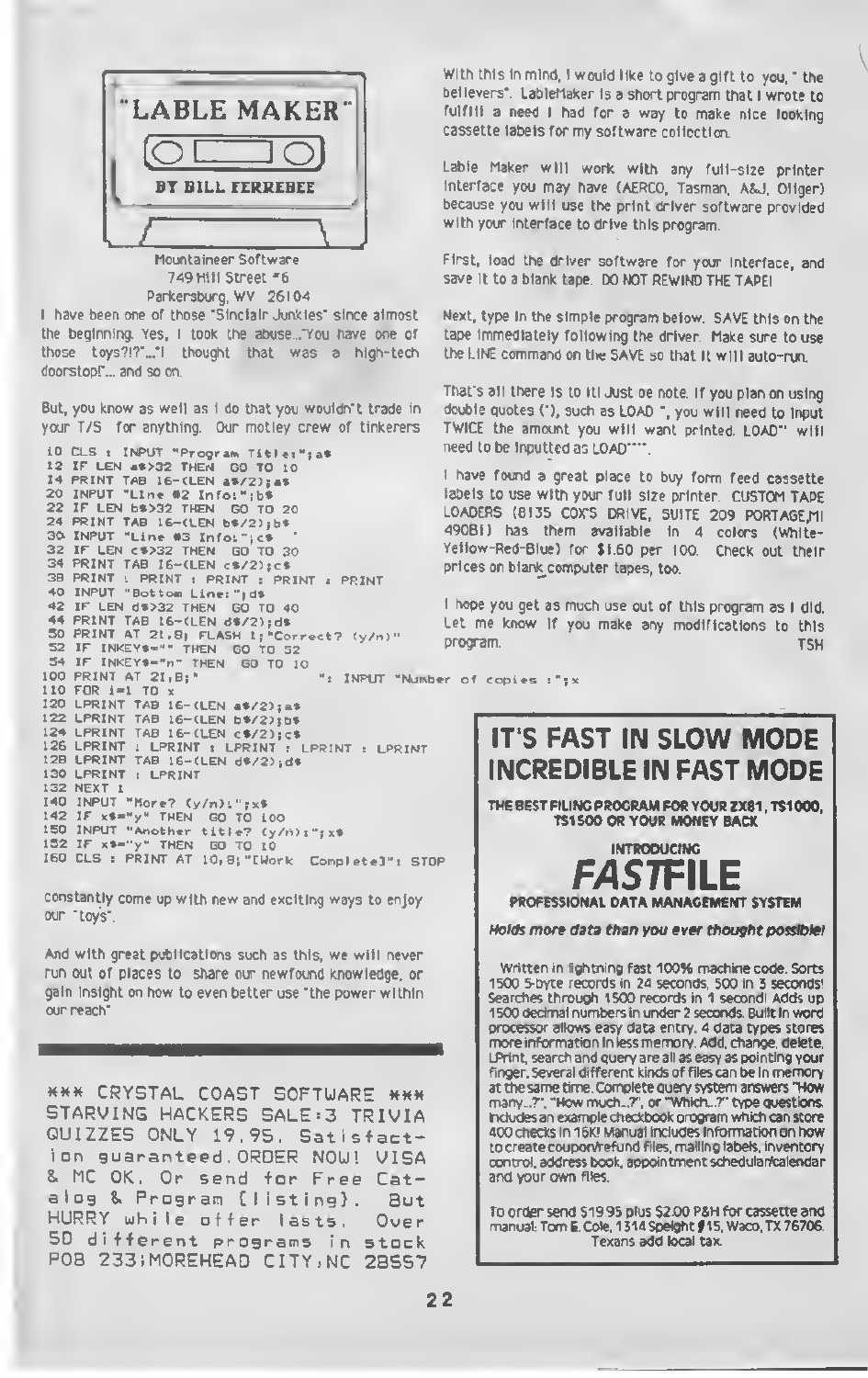

### TS 2068 RFVIFWS BY Daniel Richardson

DAMCO Enterprises 97 Bradley Ct, Fall River MA 02720 (617)678-2110

DAMCO RAINBOW PLUS INTERFACE \$49.95 plus \$2.00 S&H

While they are not the biggest supplier of products for Timex Sinclair market, DAMCO Enterprises has, over the months developed an impressive line hardware for the TS 2068. Most of these hardware products were developed and sold in England and the rest of the Sinclatr-ized world for use with the ZX Spectrum and have been well-received there. An example of which is reviewed below, the DK'Tronics Speech Synthesizer. Of course all of these devices must be finagled to get them to work with a 2068.

That's where DAMCO's new Ranibow Plus interface in. It is DAMCO's major non- imported product and their answer to the finagle problem.

The Rainbow Plus is an elegant and simple alternative to previous Spectrum emulators. It is actually two producto in one. It does what other emulators do by switching in a Spectrum EPROM to "replace" the Timex ROM in your computer. This allows the 2068 to run any of thousands of programs available for the Spectrum. But the Rainbow Plus goes a step further.

It allows the 2068 to run Spectrum hardware, like the DK'Tronics Speech Synthesizer (see below).

The EPROM operating system of the Rainbow Plus actually an improvement over the Spectrum ROM in that many of the letter's bugs have been corrected. The EPROM contains an expansion of the character set 21 new symbols including the superscripto 0-9, some Greek letters and other symbols. The few Spectrum games <sup>I</sup> have loaded well on my Rainbow-tzed <sup>2068</sup> even with my ancient tape player. Damco claims near 100\* compatibility with Spectrum software.

A switch on rear of the Rainbow "toggles" your computer between the 2068 and Spectrum modes.

The Spectrum compatible expansion port completes the Spectrum emulator package. Timex users are already used to the concept of piggybacking peripherals, so the Spectrum Plus feels quite natural to me. As Damco's advertising states, the Rainbow really does give the power of two computers at the flip of a switch.

DK'TRONICS SPEECH SYNTHESIZER

\$34.95 plus \$2.50 S&H

Except for on  $8-1/2 \times 11$  sheet of instructions DAMCO provides to supplement the instruction booklet, the DK'Tronics Speech Synthesizer arrives just like you would find it if you got it off the shelf of on English computer store. There are three items on the box: <sup>a</sup> 4-inch speaker, an interface with front and rear connectors, and <sup>a</sup> cassette tape The interface is black, small ( roughly 4x2x <sup>1</sup> Inches) and has <sup>a</sup> volume control knob and <sup>a</sup> standard earphone jack to plug in the supplied speaker.

The interface contains an amplifier and the synthesizer chip. The chip is basically the same as the ones used in most inexpensive speech synthesizers for home computers. So if your friend has a speech synthesizer for his C-64 or TI-99 you've heard 11 before. It's the electronic monotone that everybody expects a computer sound like.

The thing that makes the package fun and not just another toy for computer whizzes in your local user group is the tex1-to-speech software contoined on the tape. Thanks to this software anyone can sit down at his computer and in fifteen minutes, make it talk. Using LPRINT statements in BASIC you just type in any word or sentence you want the computer to say to you, and it sterto chattering away. Actually 3.5K of tape contains a table of English pronunciation rules. Using these rules the computer makes its best guess at whet you are trying to say.

That's where the fun port comes in. To get the most correct pronunciation possible it is often necessary to purposely<br>mispell words. For example never enter a word fike "caught" or 11 will come out "coggit." A better wey would be "cot" or "cout." It's easy once you get the hang of it. (Although I must admit I never could get it to say Carolyn right.)

In conclusion the DK'Tronics Speech Synthesizer is a very nice addition to anyone's computer, if you have the right "connections." ISH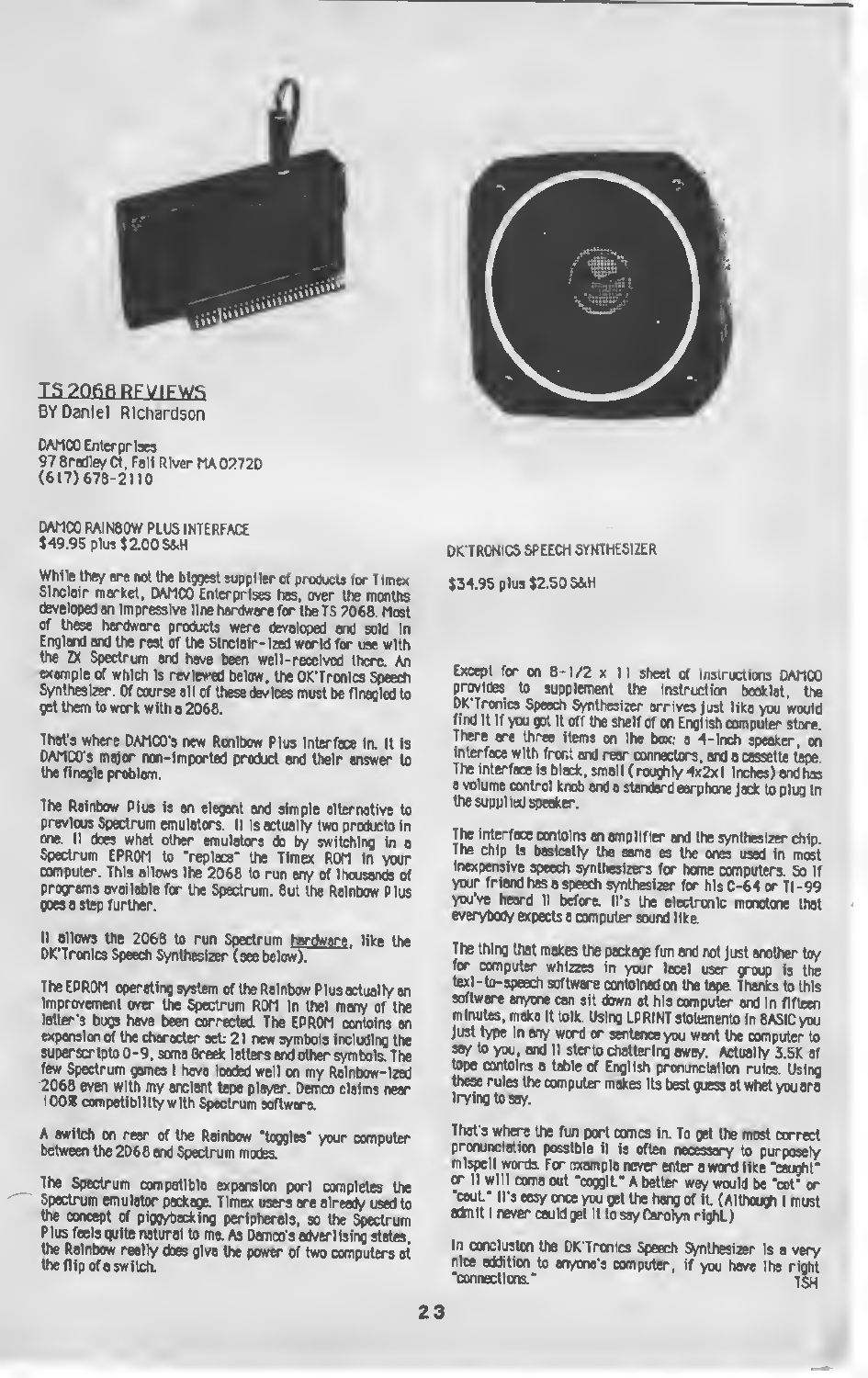### IS 1000 REVIEWS

### EXIENDED BASIC: For the TS1000/7XRT Reviewed by Peter McMullin

Have your ever wished the ZX81 BASIC allowed multistatement lines, or provided commands such es READ, DATA, RESTORE, IN, OUT, etc? Sure, lots of utilities have been around which provide these features, but most require RAND USR commends and POKEs which just aren't "friendly' BASIC. Programming genius Frits Beniest, of Holland, has come to the rescue with e superb piece of software celled EXTENDED BASIC.

EX.BAS. is an ectual BASIC interpreter which lives in a 3.5 K long O>REM statement. Since the EX.BAS. statements are very compact, you can still write a large program in 16K. Use of EX.BAS. does not require any POKEs or RAND USR commands EX.BAS. is activated by the statement 0OSUB 0 in your program The following line begins with REM. then the EXTENDED BASIC commands. After the REM, it's almost like Microsoft BASIC. ALL the commands must be typed in (spelled out). You can Include as many commands in a line as you want, separated by colons. A whole new world of BASIC programming opens up, since lots of Microsoft -type commands are included.

This makes It a snap to type in some neat BASIC listings published for the IBM. Apple, TRS80, 2068, etc. which use commands that were nonexistent in ZX BASIC.

EX.BASIC provides <sup>22</sup> new commands, extending Display, Data & String Handling, and Input/Output control.

DISPLAY COMMANDS include. DRAW, UNDRAW, CIRCLE, UNCIRCLE. FILL, PAPER, UNPAPER, PRINT, PRINT AT, MOVE (a window scroll). SCR0LL(by N lines), CIS (fast!), COPY, SCREENS ( looks up character at specified screen coordinstes, & returns it to a specified variable) "These <sup>1</sup> 4 commands use all 24 lines. PRINT auto-scrolls at the bottom line: no more 5/ reports!

DATA & STRING HANDLING commands include DATA, READ, RE510RL, (to specified DATA line), LEFT\$, MID\$, RIGHTS (slice it!)

INPUT /OUTPUT CONTROL commands include KEY (like INKEYS but faster, and con deal with multiple keys), IN (tests an input port and returns result to specified variable),OUT (sends contents of specified variable to indicated output port.) With these commands, you can program port-mapped control or measurement interfaces from BASIC.

EXTENDED BASIC seems to be virtually crash proof, and has 12 meaningful new report codes to tell you when you messed up. Due to the ingenious nature of the interpreter, it's incredibly fast- it can print up to 6,000 chars/sec. to the screen in SLOW mode! Due to the speed of the Display utilities, you can easily write animated games or graphics applications in EX.BAS. that rival tlie speed of Machine Code!

<sup>I</sup> simply cannot recommend this program highly enough. By the lime you read lhis.it will be available from Thomas B. Woods (P.O. Box 64, Jeffferson NH 03583). Send an SASE to Tom for his <sup>r</sup> sw catalog-don't know his price but it should be in the \$ 16.95- \$ 19.95 range. Fred Nachbaur has written a 20 page manual for EX.BAS. , which is loaded with examples, tutorials on the use of the "new" commands, etc. E. Arthur Brown is also distributing EX.BAS., but with the (inferior) documentation provided by the auUur. Until EA Brown makes arrangements to supply the Nachbaur manual, I'd suggest you order EX.BAS. from Tom Woods,

BOOK REVIEW by Tex Faucette

OH! PASCAL! by Doug Cooper & Michael Clancy. Copyright l982byW.W. Norton & Cb., Inc. 500 Fifth Avenue, New York, NY 10110

#### ISBN 0 393 95205 3

OH! PASCAL<sup>I</sup> is without doubt one of the most friendly textbooks <sup>I</sup> have ever encountered Thanks to the designing and 470+ pages and 15 "structured" chapters. Each chapter proceeds in an orderly manner, and contains "error trapping" in the form of "self-check questions" which are answered on the spot. Additional self- test problems are posed at the end of most chapters; answers to these exercises are contained in a special section "in the back of the book". Most chapters also contain a specific section entitled 'Antibugging and Debugging", plus a brief chapter review.

Humorous aspects of programming are not neglected A series of time-lapse photos of <sup>a</sup> demolition project illustrate the concept that "(Sometimes) it's better to start over from the beginning". The Leaning Tower of Pisa illustrates lie truism that, "Testing may show the presence of bugs, but is doesn't soy much about their absence".

<sup>I</sup> seem to have damaged my only Pascal tape in mid-stream, so to speak, so I was unable to test the full range of programs and procedures contained in OH! PASCAL!. I did manage to run a few. and with excellent results, after making minor changes to accomodate the limitations of the T/S 1000 and Partial Pascal.

OH! PASCAL! is highly recommended to those interested in advancing their programming "savvy". TSH

### 5-Pack of TIMEX Programs ONLY \$12.00 (Add PAH \$1.50) THE CHECKBOOK MANAGER The Checkbook is a pensonal or business checking<br>account program which will store banking transac- $\overline{r}$ tioris, keep a running balance of the account, and<br>1811 transactions «i a number of useful ways<br>© John Heaney 1982 Softsync, Inc 需要 THE HOME ASSET MANAGER A home invencory program that can be invaluable in<br>case of fire or theft Records dare of purchase, place<br>of purchase, description, price, senal number and E model number, Optionally yields total value of all .<br>assets © TIMEX 1962 **is ex OTMEX 1992**<br>THE COUPON MANAGER THE COUPON MANAGER<br>For coupon dippen, the 15 1000 can keep track of<br>those columns frowing what they are for where<br>they are offered, and staring and ending direct Your<br>specified your model to ppe and bing the computer<br>of Fi **SUPERMAZE** Navigate your way through a three-dimensional<br>maze, complete with trapdoors, gold bans, marker<br>stonics, and a compass. Ten separate mazes, with up to four oppons each Extremely challenging and a<br>fire use of three-dimerisional graphics, @ Greg<br>Harvey 1982 Softsync, Inc **THE GAMBLER**<br>Program Machaid: — Match your Madgade stat<br>agarist the 1/5 1000 dealer Full graphical doptay of carts drait and wereings. Play a determined by ca.<br>Casino rules. Features include: Double Down. Min-<br>Max bejang. The superb graphics of this game liend a «werk» vary man Kin before<br>«The Caracteristic matches in Deplayed is the TAS 1000<br>Sto Machine, complete with idding numbers, payoff<br>Values, and complete



HCS Software, P.O. Box 1754, Portsmouth OH 45662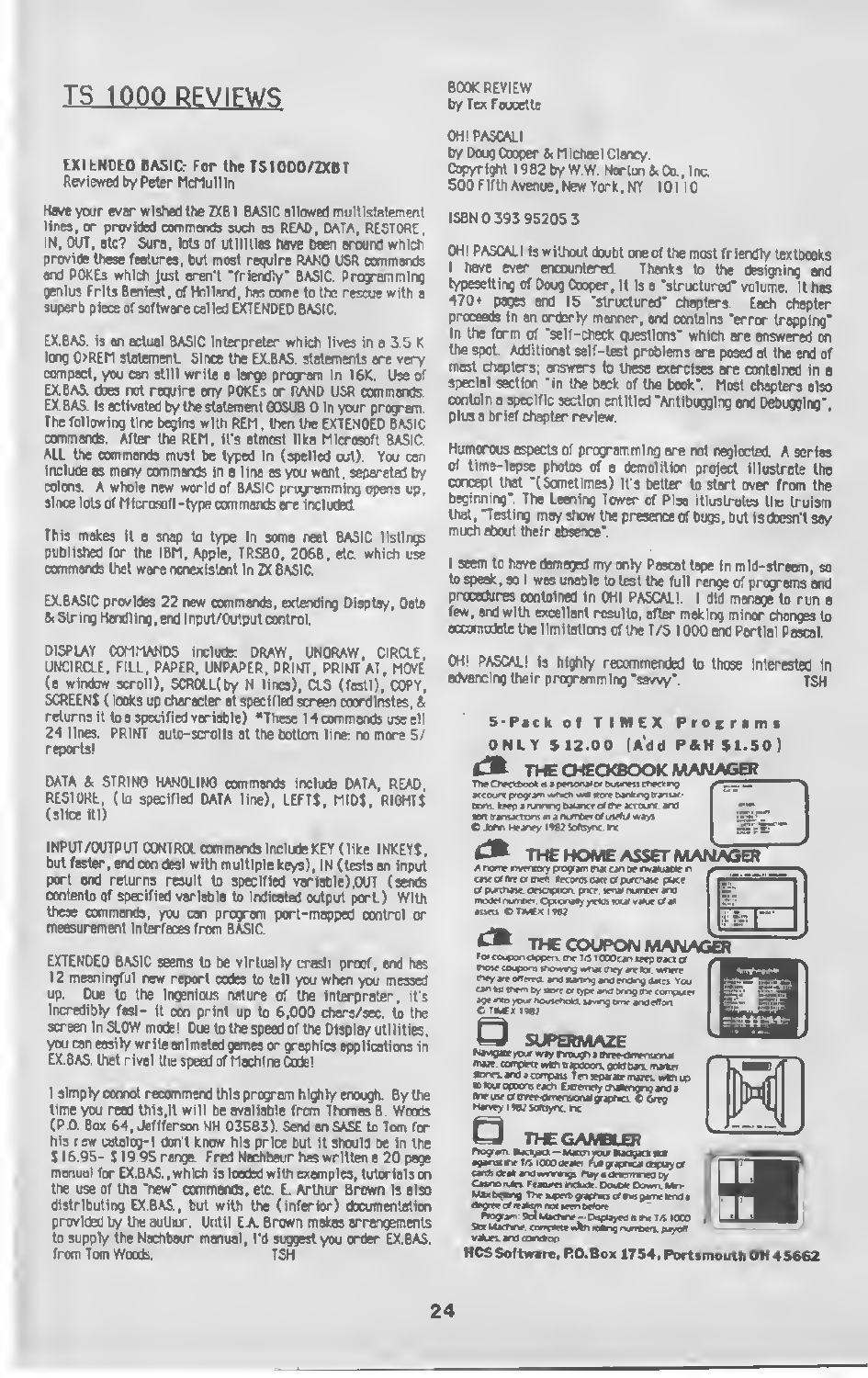# T-S NEWS

U

### ITEM: Attention TS User Groups !!!

The MIDWEST TIMEX-SINCLAIR COMPUTERFEST, is scheduled for May 3rd and 4th, 1986. Your club is invited to attend the computer fest in Cincinnati. Clubs may rent <sup>a</sup> 4' <sup>x</sup> 8' table for \$10. for seliing, copying, and trading of, newsletters and original programs, demonstrating software, hardware, and for generally promoting your club. This is a special exhibitors price for clubs onlyl

Preregistion. FAMILY-\$7.00 ADULTS-\$4.00 DOOR PRICE... FAMILY-S8.00 ADULTS-\$5.00 (These admission prices cover both days of the fest.) SEND INQUIRES TO: (S.AS.E.) T/S COMPUTERFEST, 3832 WAI1ERSON AVE., CINTI. OH 45227 PLEASE INCLUDE THIS <u>MESSAGE IN YOUR NEWSLETTER J</u>II

ITEM: Someone asked me the other day if Byte Back was still in business or not. The answer is yes. Byte Back was one of the earliest American supporters of the Sinclair machines, and their latest catalog still contains quite <sup>a</sup> lot of great addons for both the TS1000 and TS2068. They carry <sup>a</sup> 64K RAM for the TSI000/ZX81, with special features like battery back-up, 24 pin EPROM socket, and more, for \$99.95, a real time clock \$79.95; their own modem \$29.95; R5-232 and centronics parallel interfaces \$69.95; and more. Add \$4.95 shipping. Byte Back, Rt. 4, Box 54, Bednbaugh St, Leesviiie, SC. 29070, (803) 532-5812. Write for <sup>a</sup> catalog and teil them who sent you.

ITEM: Remember the TS 1510 cartridge dock that Timex came out with in 1983? It allowed the ZX81, TS 1000, and TS 1500 to run instant loading, plug-in cartridges. Weil now Zebra Systems is selling the TSI5I0 along with three cartridges-Flight Simulator (considered by some to be the best game type program to come out for the TSIOOO), Chess (the Timex standard, we assume),and Supermath (never heard of it) as a set for **\*39.95.** Quantities are limited. Zebra SAystems, 78-06 Jamaica Av., Woodhaven NY 11421. Many other items are reduced, too.

ITEM: AN-TO Productions(9009 W. Eim St.#2, Phoenix AZ 85057) carries a line of plastic keyboard overlays for- the TS 2068, for- use with Tasword II and MScript (and soon for Omnicalc and other programs). These overlays help in word processing and data entry by helping you to find the keys and they have tables printed on the top half for quick reference. Only \$3.99 each (specify) or \$7.50 for two. Blank overlays are also available to customize to your needs for \$3.00 each. Add 50< per order for postage and ahndling.



ITEM: If you've ever heard of DARKSEID, STRONTIUM DOG, DANGERMOUSE, and A5TERIX & OBELIX you're probably <sup>a</sup> real comic book fan. These are just a few of the computer games available for Spectrum users in England. If your interested in any of these games try the English Micro Connection, <sup>5</sup> Kliburn Ct., Newport, Rl. 02840. (By the way Darkseid is featured in the popular "Superman" game for the Spectrum).



T/S 1510 COMMAND CARTRIDGE™ PLAYER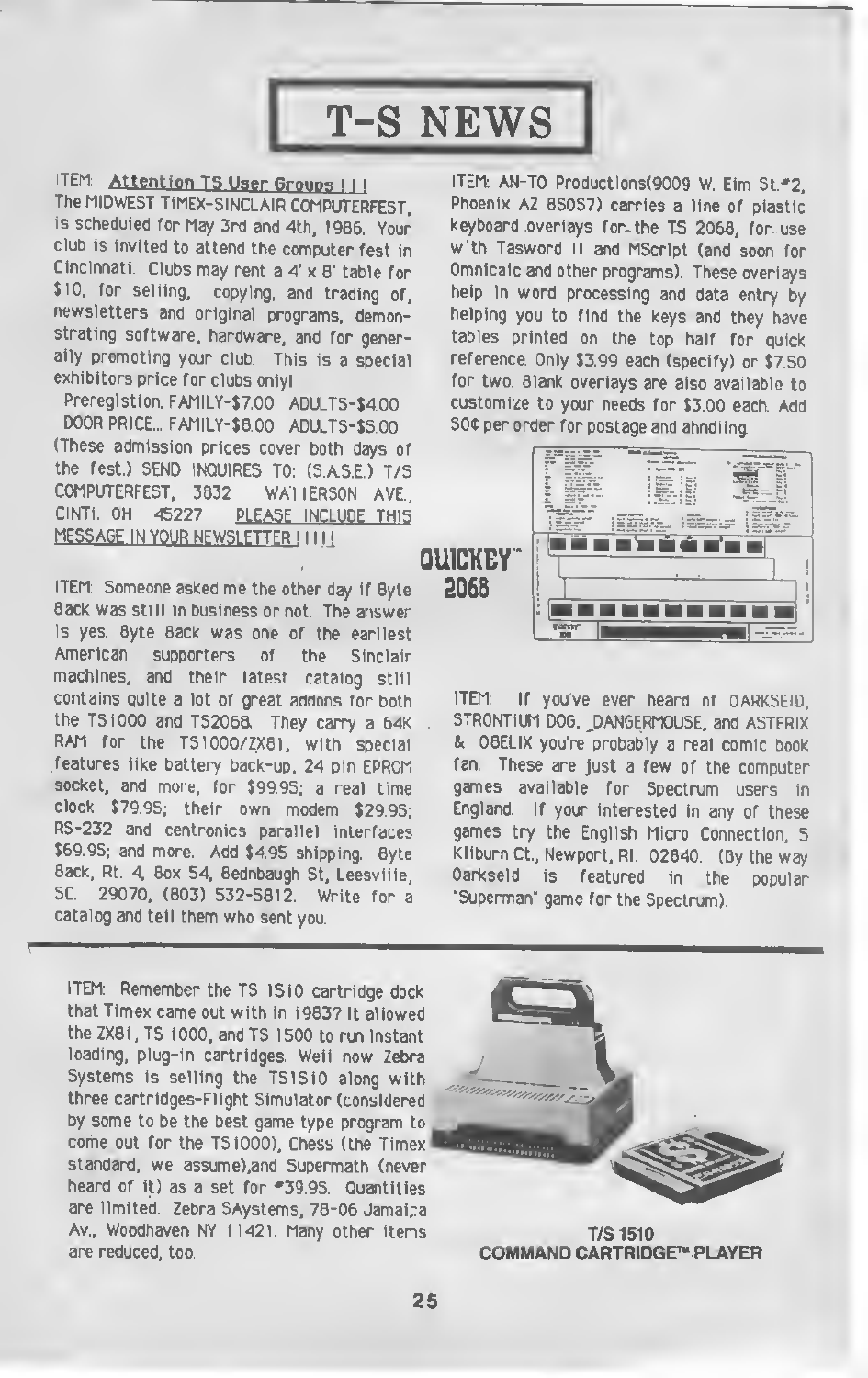# T-S NEWS CONTINUED

ITFM: Applied Sinclair: Subroutines and Programs for the Mathematically Minded, A book for all levels of programmers and users of Sinclair computers. It comes with a cassette tape containing 59 demonstration programs (TS2O60 only). The book features interesting mathematical diversions, including: Curve-plotting: Cartesian, Polar, and Parametric descriptions;Contour-plotting: 2-d surfaces; Decimal-place calculations; Basechanging: Integer and fraction. It contains experiments in computer programming and numerical-analysis problems. including: Matrix-inversion, with determinant calculation; Numerical Integration, with error calculation ( $=$  and  $\circ$  step-size); Oiscrete convolution. It is a source-book for useful programs and subroutines, including: Rootfinding: Systems of equations; Data regession: Linear and non-linear, multi-variable; Differential equations. Some of the features of the book are: Line-compatibility: All prog's/sub's and demo's may be in memory at the same time. Some sub's/prog's/demo's make use of

several other sub's so that much repetition has been spared. Written in Sinclair Basic: Sub's/prog's will run on ZX80 with 8K Rom, ZX8I/TSI000, T5I500, TS2068, and SPECTRUM. 168 pages, 59 dem's, 25 central sub's/prog's. Price: Book only \$13, Book and tape for TS2068 \$16.00. Address-RICHARD BOOTH, SHERMAN FAIRCHILD LAB, LEHIGH UNIVERSITY, BETHLEHEM. PA 18015 (215) 861-3951.

ITEM: A new 2068 printer interface from Hacksel Electronics, 247 Queen St. W., Toronto, ONT, CAN, M5V 1Z4. (416) 596-1663. Hacksel claims it works with all Centronicstype printers, allows full page, hi-res color screen copies using a gray scale, is compatible with software designed for the Aerco and Tasman interfaces as well as Omnicalc II, Vu-Caic, and Vu-File. Available in cartridge port or rear-edge connector boards for \$49.95 (U.S.) plus \$4.00 postage and handling. Write or call for more Information.

SHARP'S INC. Rt 10 Box 459 Mechanicsville, Va. 23111 (804) 746-1664 9am to 5 pm (804) 730—9697 5pm to 11pm

SOFTWARE FOR T/S 2068:

WAR IN THE EAST **EACH \$19.95**<br>FALL OF THE 3rd REICH 2 FOR 34.90 FALL OF THE 3rd REICH 2 FOR 34.90<br>ARDENNES 3 FOR 49 AS 3 FOR 49.85 BRITAIN INVADED! FALL OF ROME **REDCOATS** 

These are military strategic wargames. Write or call for more information.

QL COMPUTER \$289.00 Includes shipping Software & Hardware available for QL. Write for catalog. VISA ?< MASTER CARD accepted

| <u>Ad Index</u>           | Page     |
|---------------------------|----------|
| AFR Software              | 2        |
| Cole, Tom                 | 22       |
| CTM                       | 15       |
| Crystal Coast Software 22 |          |
| Curry                     | 15       |
| Games To Learn By         | 4        |
| Oamco                     | 18       |
| Gulf Micro                | 28       |
| Hal-Tronics               | 18       |
| HCS                       | 24       |
| Russell Electronics       | 29       |
| Sharp's                   | 26       |
| <b>Simulsion</b>          | i\$      |
| <b>SUM</b>                | 18       |
| TIme Oesigns              | 15       |
| Zebra                     | 30,31,32 |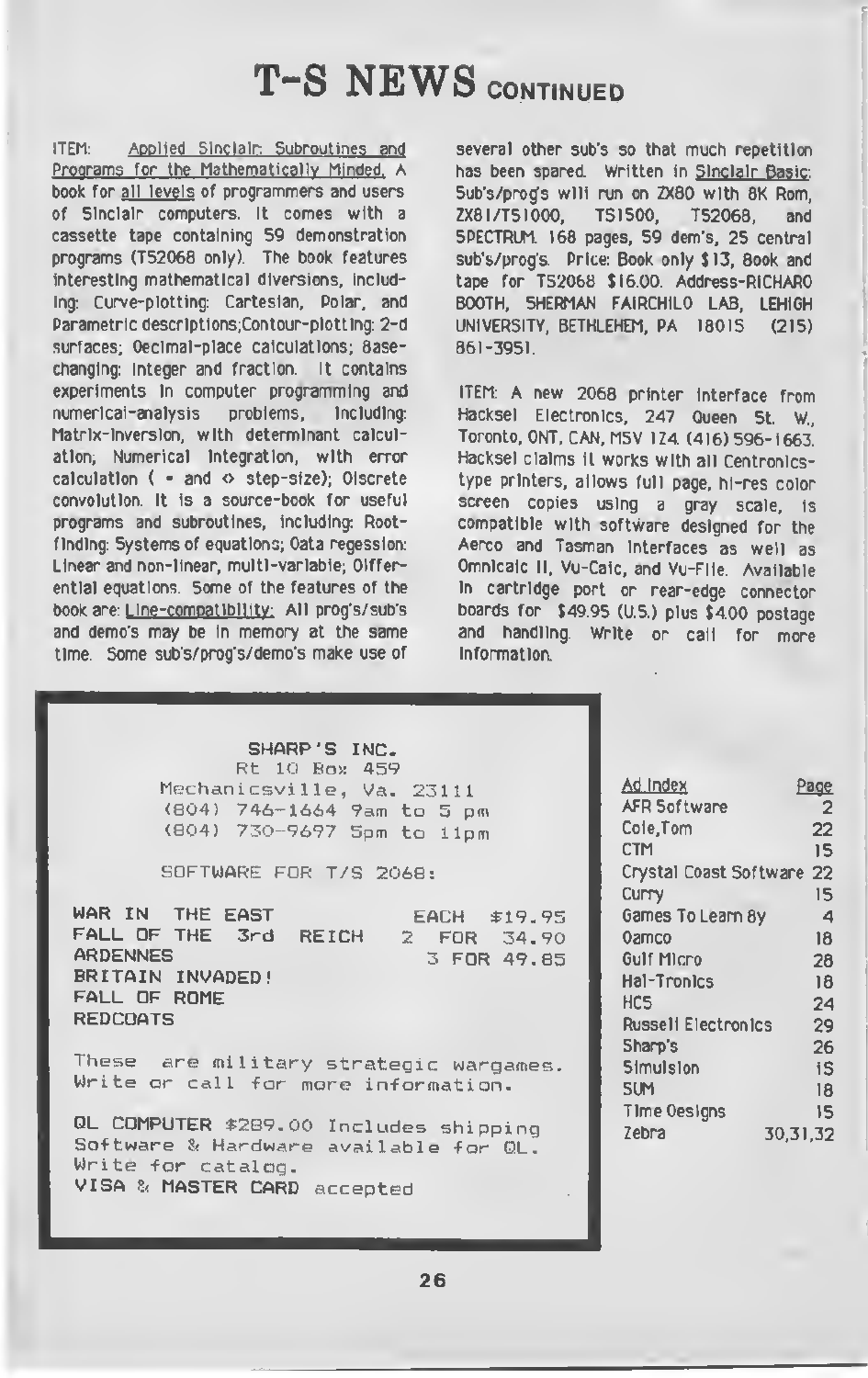# INDEXATION OF VOLUME 2, NOS.11-16

INDEXATION OF VOLUME II, NOS. <sup>1</sup> 1-16 (Jan. '85 to Nov. '85)

In the three Indices below, the numbers that follow each entry indicate the issue and page number where the article appears.

**GENERAL INDEX**.

The Timex or Sinclair computer to which the<br>following articles apply is indicated in<br>parentheses after the listing, unless this is<br>implied by the listing itself or unless the<br>article is applicable both to the TS 2068 and article is applicable both to the TS 2068 and TS 1000.

| <b>A&amp;J Microdrive</b>                  | $11 - 29, 14 - 6, 14 - 8$     |
|--------------------------------------------|-------------------------------|
| Amateur Radio (TS users)                   | $14 - 30$                     |
| Bar graph program                          | $11 - 11$                     |
| Bank Switching (1000)                      |                               |
| pt. 7,11-18; pt.8 (concl.),                | $12 - 22$                     |
|                                            | additonal notes,<br>$16 - 14$ |
| Bank Switching (2068)                      | $14 - 16$                     |
| <b>Byte Back Modem, Experimenting with</b> | $11 - 12$                     |
| Byte-Mapped Scroll (2068)                  | 15-18                         |
| Cassette tapes, use and care of            | $14 - 13$                     |
| Checkbook 8a1ancer (1000)                  | $16 - 13$                     |
| Clock (1000)                               | 12-20                         |
| Disk Drives (1000)                         | $15 - 14$                     |
| Disk Orives (2068)                         | $12 - 8$                      |
| DVORAK Keyboard Modification (1000)        |                               |
|                                            | see Worm Enhancements         |
| Game Scoreboard                            | $12 - 18$                     |
| Graphics displays (2068)                   | $1S-7$                        |
| Graphics Leop, MC (2068)                   | $14 - 19$                     |
| Graphics program (2068)                    | $16 - 11$                     |
| Joysticks (2068)                           | $16 - 21$                     |
| Keyboard project (1000)                    | 14-12,15-6                    |
| Linecheck program                          | $12 - 10$                     |
| Line renumbering routine (2068)            | $16 - 10$                     |
| Lowercase printing (1000)                  | $11 - 14$                     |
| Machine code tutorial                      | $15 - 10$                     |
| Machine code - utility                     | $12 - 7$                      |
| Memory expansion (2068)                    | $14 - 16$                     |
| Mterm, use with Spectrum ROM               | $16 - 20$                     |
| MTerm I, 80-col. printer patches           |                               |
| Tasman and Aerco interfaces                | 12-15                         |
| MTerm II Tutorial                          | $10 - 18, 11 - 10$            |
| Number to Word                             | $14 - 9$                      |
| Op Codes, Z80                              | $12 - 20$                     |
| "OPEN" and CLOSE"" tutorial (2068)         | $12 - 19$                     |
| Programming Tips (1000)                    | $12 - 20$                     |
| Phone number convertor (2068)              | $14 - 9$                      |
| Quick Balance (1000)                       | $16 - 13$                     |
|                                            |                               |

| OL Report (Curry Computer)                  |                     |                    |
|---------------------------------------------|---------------------|--------------------|
|                                             | 14-15, 15-29, 16-28 |                    |
| OZX (Ham radio)                             |                     | $14 - 30$          |
| READ, OATA, and RESTORE Simulation (1000)   |                     |                    |
|                                             |                     | $13 - 24$          |
| Recorder, Use and care of tape              |                     | $14 - 13$          |
| REM 8ullder utility (1000)                  |                     | $12 - 7$           |
| Scroll, 8yte-Mapped (2068)                  |                     | $15 - 18$          |
| <b>SETYPE (2068)</b>                        |                     | $13 - 15$          |
| Simulating READ, DATA, RESTORE(1000)        |                     | $13 - 24$          |
| Sinclair programmable calculators           |                     | $14 - 20$          |
| Spectrum conversion                         |                     | $15 - 20$          |
| <b>STARTEXT</b>                             |                     | $12 - 11$          |
| Stopper (1000)                              |                     | $16 - 12$          |
| Superprinter (lower case printing for the   |                     |                    |
| TS 1000)                                    |                     | $11 - 14$          |
| Sunge suppressor project                    |                     | $14 - 9$           |
| Tape unlocker                               |                     | $12 - 20, 16 - 12$ |
| TextEditor 2000(BASIC word processor) 13-18 |                     |                    |
| <b>Try These</b>                            | 13-8, 15-4, 16-7    |                    |
| TS Help and Information                     |                     | $11 - 7, 13 - 10$  |
| Typestyles, variation of(2068)              |                     | $13 - 15$          |
| UnLISTable REM lines (1000)                 |                     | $12 - 20$          |
| User Designed Graphics (2068)               |                     | $13 - 7$           |
| User Group Service Report                   |                     | $14 - 10$          |
| <b>VuCa1c (1000)</b>                        |                     |                    |
| modification for full-sized printer         |                     | $1S-8$             |
| additional notes                            |                     | $16 - 18$          |
| Word Processors (2068), reviewed            |                     |                    |
| pt. 1, 11-24; pt. 2, 12-13; pt. 3, 14-22    |                     |                    |
| World of Sinciair                           |                     | $16 - 6$           |
| WORM enhancements (1000)                    |                     | $13 - 13$          |
| <b>International</b>                        | <b>CALL</b>         |                    |

letters 16-8, 16-9 Z80 Opcodes 12-20

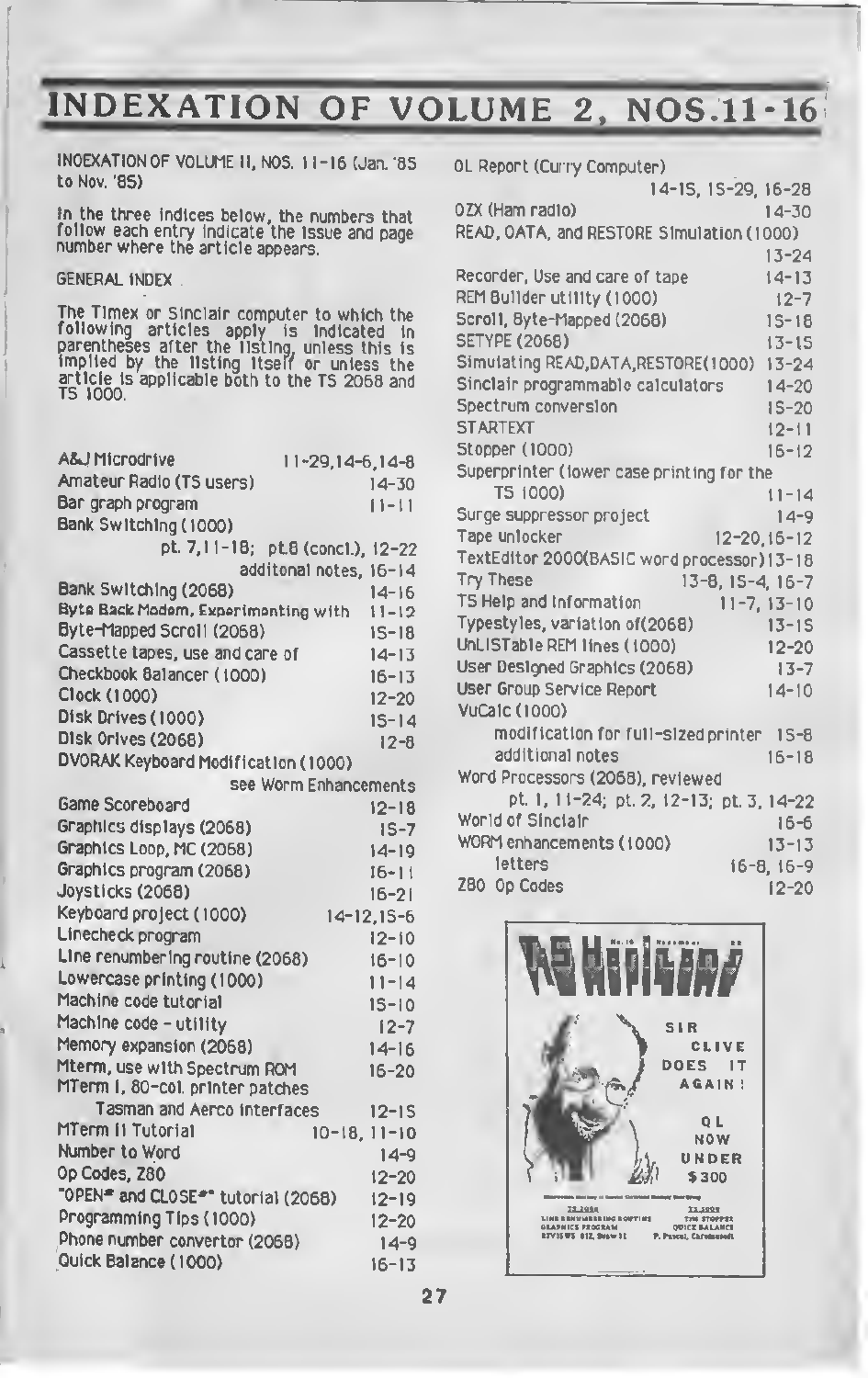### PRODUCT REVIEW INDEX

The Timex or Sinclair computer to which the following reviews apply is indicated in parentheses after the listing, unless this is implied by the listing itself or unless the review is applicable both to the TS 2068 and TS 1000.

| A&J Microdrive (2068)                          | $11 - 29$              |
|------------------------------------------------|------------------------|
| see also 14-6, 14-8 (letters)                  |                        |
| ACZ General Ledger (2068)                      | $12 - 27$              |
| Aegean Voyage(2068)-                           | $15 - 24$              |
| Alphabet Zoo (2068)                            | $15 - 24$              |
| Artworx (2068)                                 | $15 - 23$              |
| Backgammon (2068)                              | $12 - 26$              |
| Beach Head (Spec)                              | $14 - 24$              |
| 81z (2068)                                     | $16 - 21$              |
| 811ppo Sound Effect Generator (1000)           | $11 - 35$              |
| ChromaSoft (1000)                              | 16-27                  |
| Compudex Telephone Olalling System             |                        |
| (1000)                                         | $13 - 12$              |
| Computer Interfacing Techniques in Science     |                        |
|                                                | $16 - 24$              |
| Coupon Manager (1000)                          | 14-26                  |
| Crunchers: 21 Simple Games (1000)              | $12 - 28$              |
| Dangermouse (Spec)                             | $14 - 24$              |
| Oeathchase (2068)                              | $11 - 32$              |
| Oraw II (2068)                                 | $16 - 22$              |
| Facemaker (2068)                               | $11 - 30$              |
| Frogger (2068)                                 | $11 - 32$              |
| 51 Game Programs (1000)                        | $12 - 28$              |
| Forty Niner (1000)<br>Gambler (1000)           | $15 - 28$              |
|                                                | $14 - 26$              |
| Gamesmate Joystick Interface<br>Graf1st (2068) | $15 - 24$              |
| Home Asset Manager (1000)                      | $11 - 26$              |
| Kids on Keys (2068)                            | $14 - 26$              |
| KIndercomp (2068)                              | $11 - 30$              |
| Letterwriter (2068)                            | $11 - 30$              |
| Logic Levels (2068)                            | $12 - 14$<br>$15 - 24$ |
| Masterfile (2068)                              | $11 - 31$              |
| More Uses for Your TS/1000: Astronomy          |                        |
| <u>On Your Computer</u>                        | $11 - 34$              |
| <b>MSCRIPT (2068)</b>                          | 14-22                  |
|                                                | $11 - 33$              |
| Music Library (1000)<br>Number Tumblers (2068) | $15 - 24$              |
| Partlal Pascal (1000)                          | $16 - 22$              |
| Penetrator (2068)                              | $11 - 28$              |
| Powerful Projects with Your TimexSinciair      |                        |
|                                                | $16 - 25$              |
| Pro F11e 2068                                  | $13 - 27$              |
| <b>ROMFIX (2068)</b>                           | $15 - 24$              |
| <b>ROMPAK (1000)</b>                           | $11 - 33$              |
| Software Supermarket Catalog                   | $13 - 27$              |
| Supermaze (1000)                               | $14 - 26$              |
| Superscreen (1000)                             | $14 - 29$              |
|                                                |                        |



| Tech Oraw Software (2068)    | $14 - 21$    |
|------------------------------|--------------|
| TextEditor 2000              | $14 - 22$    |
| TEXTMAN (2068)               | 14-22        |
| Textwriter (2068)            | 12-13        |
| T.5.S. Guldebook             | $11 - 27$    |
| Up & Add'em (2068)           | $15 - 24$    |
| VIEWord (2068)               | $12 - 14$    |
| WIDJUP Word Processor (2068) | $14 - 23$    |
| Winkey Board 2000            | $12 - 26$    |
| WIz, The (2068)              | $15 - 22$    |
| WORD-MO5T (2068)             | 14-22        |
| Word 1.5 (2068)              | 14-22        |
| WORD* (1000)                 | 15-28.16-27  |
| YS Mega BASIC (Spec)         | <b>IS-2S</b> |
| Zebra Graphics Tablet (2068) | 14-21        |
|                              |              |

### Smart Text TS-2068

### and the new

Smart Text OS-64 ( For the Zebra OS-64 Cartridge )

With Universal Intfc/Printer Patch For all Configurations

Three Integrated softwares that does ost all administrative functions Uord proc - Data files «gt - Nailing List - Fore Letters - Nailing Labels Repeat printing - Auto Letter Heads.

Supports all Printers, plus TS-2848.

29. 95 + \*3.W Bailing to: Bill Jones Gulf Nicre, 1317 Stratford 'Ave, Parana City, FL 32484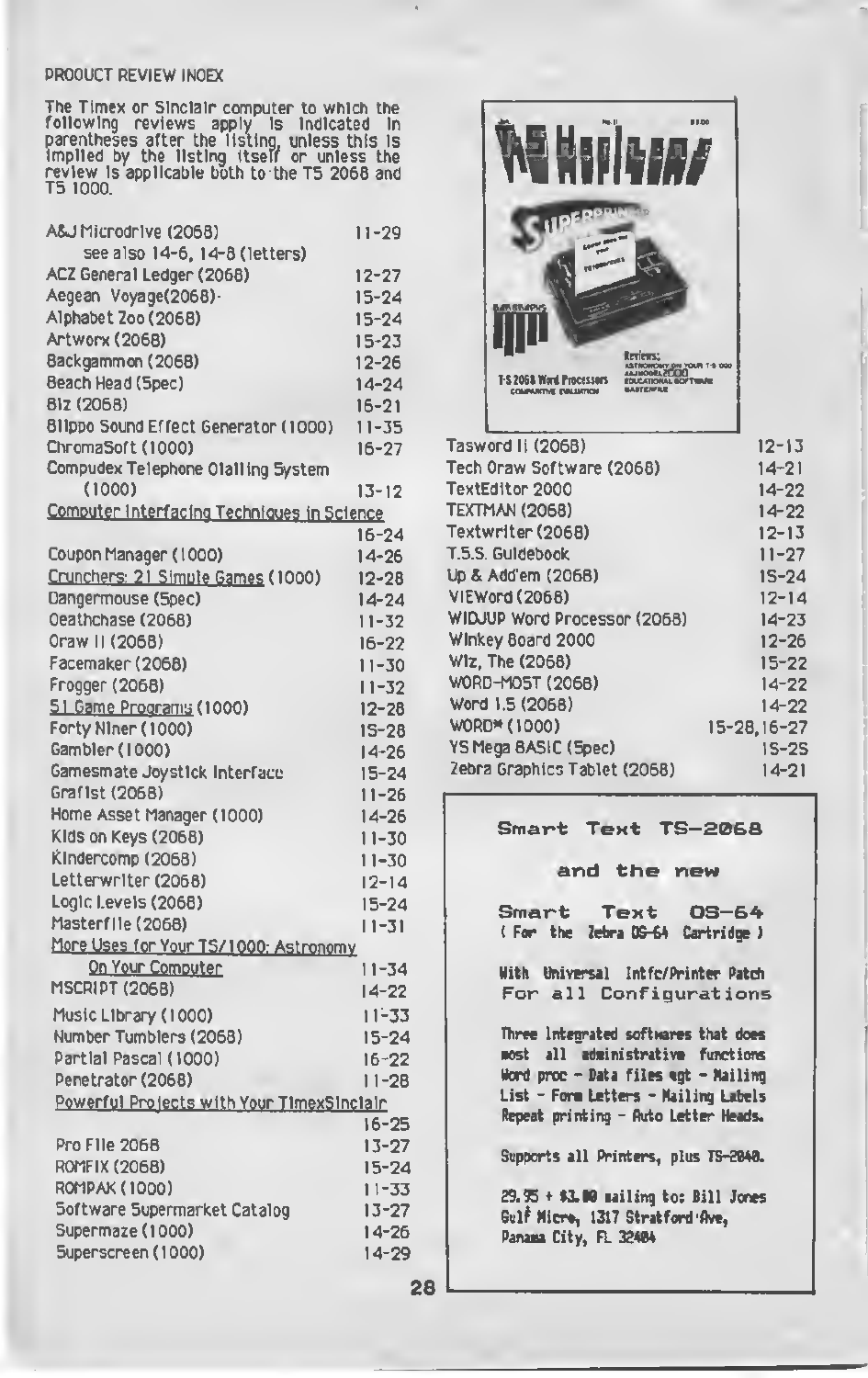### AUTHOR INDEX

| Below is a list of articles by some of TS<br>Herizons' most active contributors. In general,<br>reviews are not listed. Also writers who<br>have only had one article published are not<br>listed.                                                                                                                                                                                                                                                                                                                                  |                                                                                                          |
|-------------------------------------------------------------------------------------------------------------------------------------------------------------------------------------------------------------------------------------------------------------------------------------------------------------------------------------------------------------------------------------------------------------------------------------------------------------------------------------------------------------------------------------|----------------------------------------------------------------------------------------------------------|
| 8e11, John - In Sync<br>≝∣ -<br>Linecheck (1000, 2068)<br>$12 - 10$<br>$^*2$<br>User Defined Graphics (2068)<br>$13 - 7$<br>#3<br>Sunge Suppresson Project<br>(and "Number To Word" program) 14-9<br>$-4$<br>Effective Graphics (2068)<br>$15 - 7$<br>#5<br>Line Renumbering Routine(2068)16-10                                                                                                                                                                                                                                     |                                                                                                          |
| <b>8ush, Bernard</b><br>Machine Code Graphics Loop<br>14-19<br>Clover Graphics Programs<br>$16 - 11$<br>plus "Try These" submissions                                                                                                                                                                                                                                                                                                                                                                                                |                                                                                                          |
| Curry, Reb<br>OL Report<br>14-14, 15-29, 16-28                                                                                                                                                                                                                                                                                                                                                                                                                                                                                      |                                                                                                          |
| Faucette, Tex<br>Odds, Ends, Etc. #2<br>$12 - 11$<br>plus many reviews                                                                                                                                                                                                                                                                                                                                                                                                                                                              |                                                                                                          |
| <b>BIII Ferrebee</b><br>81ts and 8ytes<br>$-3,11-8, -4, 12-2$<br>In Touch With the World-<br>$\frac{11-10}{pt}$<br>MTerm II Tutorial<br>2068 Word Processer Evaluation<br>pt.1,11-24; pt.2, 12-13; pt.3, 14-22<br>MTerm Printer Patches<br>$12 - 15$                                                                                                                                                                                                                                                                                | TRI<br>m.                                                                                                |
| <b>Editorial</b><br>$14 - e$<br>plus a great number of reviews                                                                                                                                                                                                                                                                                                                                                                                                                                                                      | The                                                                                                      |
| Gangl, Doug<br>"OPEN*and CLOSE*" Tutorial<br>$12 - 19$<br>plus reviews                                                                                                                                                                                                                                                                                                                                                                                                                                                              | lea<br>n<br>₽                                                                                            |
| ii Campuler Us<br>rdable Quality for the<br><b>JULY AUGUST.</b><br>, No. 191.<br>12.00<br>tyto Eleggal Caroll<br><b>90-subsect</b> Printer Dec<br><b>10 So TS 2000</b><br>tota 2001 Voenia<br>E<br><b>13 2068:</b><br>2391-151000<br><b>EFFECTIVE ORAPHICE</b><br><b>EXYDOARD Medifications</b><br><b>SPECTRUM Conversion</b><br><b>MACKINE COOL GERIES</b><br><b>BIVIEWS. The WIZ</b><br>zkoi neve<br><b>MEDABASIC</b><br><b>PLUS:</b><br>REVIEWS.<br>Artware<br>Try These<br>VOID *<br>ond mars<br><b>Curry OL Report</b><br>49er | OL :<br>$\mathbf C$<br>F<br>M<br>Ċ<br>SALE<br>cart<br>- 世<br>$-10$<br>Serx<br>'com<br>list.<br>AU:<br>RD |
| 29                                                                                                                                                                                                                                                                                                                                                                                                                                                                                                                                  |                                                                                                          |

| Gindin, Art                                                                                                            |  |
|------------------------------------------------------------------------------------------------------------------------|--|
| Reviews for the Non Programmer                                                                                         |  |
| 14-20, 14-29, 15-28, 16-27                                                                                             |  |
|                                                                                                                        |  |
| Young, Gordon                                                                                                          |  |
| Experimenting with the Byte Back Modem                                                                                 |  |
| $11 - 12$                                                                                                              |  |
|                                                                                                                        |  |
| Hunter, Paul                                                                                                           |  |
| Bank Switching<br>pt.7, 11-18, pt.8, 12-22                                                                             |  |
| additional notes 16-15                                                                                                 |  |
| Logic Families<br>$16 - 14$                                                                                            |  |
|                                                                                                                        |  |
| Marlon, John                                                                                                           |  |
| TS Help and Information<br>$11 - 7, 13 - 10$                                                                           |  |
| Surplus Keyboard Project(1000) 14-2,1S-6                                                                               |  |
|                                                                                                                        |  |
| White, Mather                                                                                                          |  |
| More Programing Tips (1000)<br>$12 - 20$<br>plus reviews                                                               |  |
|                                                                                                                        |  |
| Wolsh, 8ob                                                                                                             |  |
| Charge Account Bargraph                                                                                                |  |
| $11 - 11$<br><b>Ouick Balance</b>                                                                                      |  |
| $16 - 13$<br>plus reviews                                                                                              |  |
|                                                                                                                        |  |
|                                                                                                                        |  |
| Wollach, Allen                                                                                                         |  |
|                                                                                                                        |  |
| Simulating READ, DATA, RESTORE (1000)<br>$13 - 24$                                                                     |  |
| Worm Enhancements<br>$13 - 13$                                                                                         |  |
|                                                                                                                        |  |
| <b>RAMAGGIHHUILMAN</b><br>TRKE A QUANTUM LERP                                                                          |  |
| WITH THE SINCLAIR OL                                                                                                   |  |
|                                                                                                                        |  |
| The most advanced micro computer of today at                                                                           |  |
| least cost, size and weight - now only \$299.*                                                                         |  |
| with 2 micro drives, 4 superior interactive programs,                                                                  |  |
| multi-tasking, 32 bit architecture. IN STOCK NOW.                                                                      |  |
| "w. shipping incl., 10% discount on first 2 pieces software.                                                           |  |
|                                                                                                                        |  |
| OL SOFTWARE on microdrive cartridge from Sinclair in stock.<br>Chess \$20.95°; Cavern \$15.95°; Toolklt, Monitor, Home |  |
| Finance, Gardner \$25.95 each";" "Assembler, Decision                                                                  |  |
| Maker, Project Planner, Entrepreneur \$38.95 each*.                                                                    |  |
| ("shipping Incl.) Blank microdrive cartridges 4/\$10.50"                                                               |  |
| SRLE until 2/28: . GRMESMATE joystick-interface for TS2068                                                             |  |
| cartridgeport for Spectrum programs w. Kempston option - \$18.50'                                                      |  |
| " WINNY BOARD for TS2068, Spectrum, TS1000/1500, ZX81 - \$19.95                                                        |  |
| • ROMSUITCH adds ZXSpectrum power to TS2068, & GRMESMATE - \$61.50°                                                    |  |
| Send for free catalog of products for all Timex-Sinclair                                                               |  |
| computers. Free gift with orders. Request OL infoJaccessory                                                            |  |
| list. Russell designed QL products are coming soon!                                                                    |  |
|                                                                                                                        |  |
| RUSSELL ELECTRONICS SARR<br>RD 1 Box 539, Centre Hall PA 16828. (814-364-1325)                                         |  |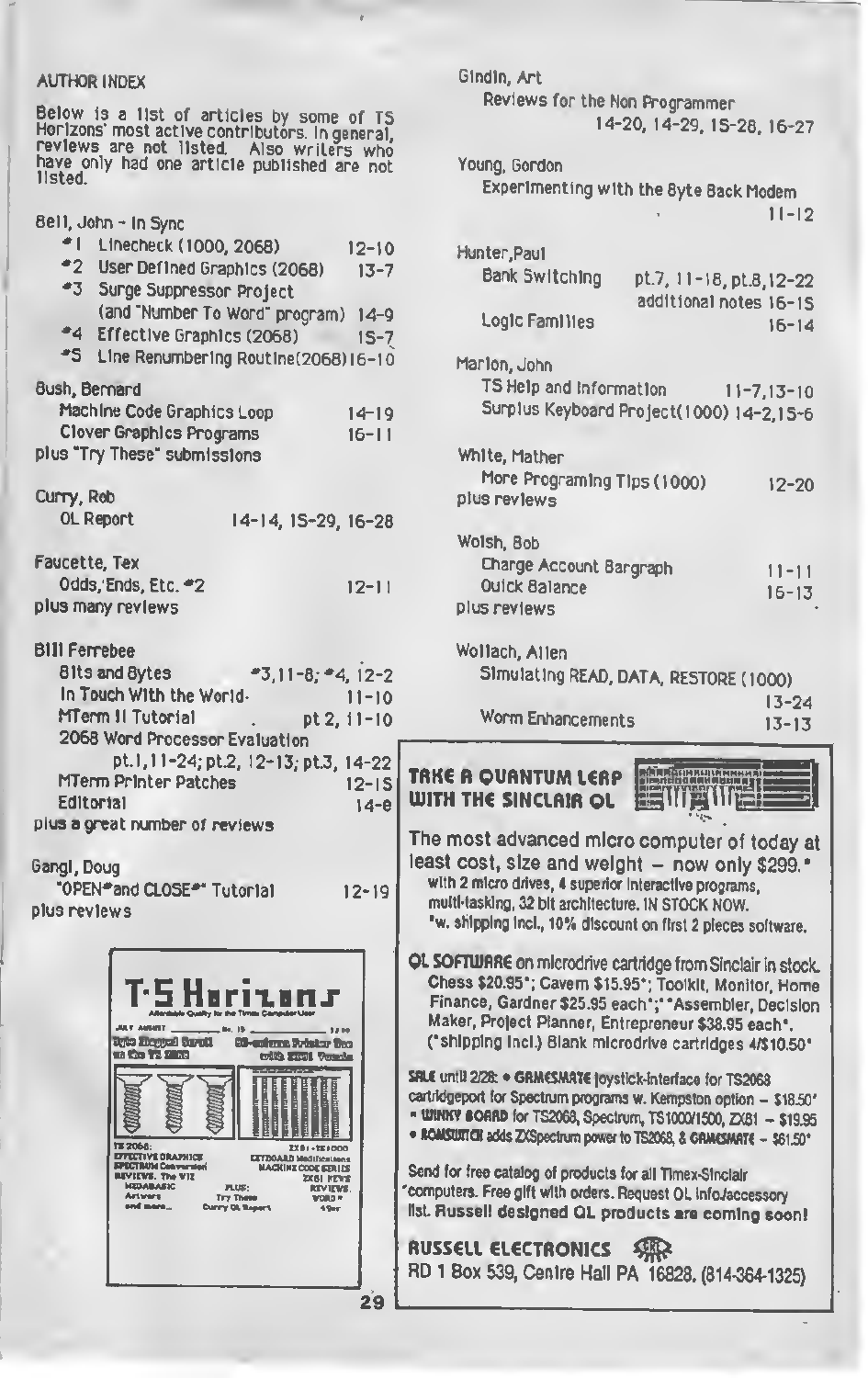### ZEBRA DOES IT AGAIN! WITH EVEN MORE NEW EXCITING PRODUCTS!



Second the control of a Column Terminal Propries (SLAP)<br>
The Column Terminal Propries (SLAP)<br>
For the matter stated shipping our OS-64 64-column<br>
For Example of A Column Terminal Propries (SLAP)<br>
MTERM II work in 64 colum 64 Column Terminal Program When we started shipping our OS-64 64-column operating system cartridge, the most often asked question was: "Will MTERM II work in <sup>64</sup> columns with OS-64?". Unfortunately, the answer was no. But now Z-Term 64 has arrived! And not only does it support 64 column operation, but also the entire list of most often requested modem features including: clearer menus and documentation than MTERM II, Auto re-dialing, built-in text editor, expanded upload and download features including ASCII conversion of BASIC programs, Xmodem protocol, and built-in 80 Column printer support for on-line printing. Z-Term <sup>64</sup> also supports ZEBRA Disk, A & <sup>J</sup> Stringy Floppy, and Cassette for storage of downloaded programs, text and data. Supplied on cassette with user's manual. (Requires OS-64, NOT INCLUDED) NOTE: Neither Z-TERM 64 or OS-64 support the 32 column TS2040 or Alphacom/32 thermal printers. Catalog #: C278 Z-Term 64 Price: \$29.95 OS-64 64 Column Operating System Cartridge Catalog #: C271 OS-64 64 Column Cartridge Price: \$29.95 Z.A.D. Zebra Analog Digital Interface Experimenters rejoice! You can now get an inexpensive 8-Channel Analog-to-Digital interface for your TS1000, TS1500, TS2068 or ZX81 that opens the door for your computer to the real world. The manual provided includes sample applications and I/O software. Z.A.D. features a 46-pin feed-through connector for peripheral expansion. Each A to D channel has 8-bit resolution and 0-5 Volt full scale range. There are many

Send for FREE 48 Page Timex Product Catalog. Please include \$3.00 Shipping with all orders, C.O.D. Orders add \$3.00. NYS Residents add appropriate Sales Tax. We accept VISA and MASTERCARD.

## ZEBRA SYSTEMS, INC.

78-06 Jamaica Avenue, Woodhavcn NY <sup>11421</sup> (718) 296-2385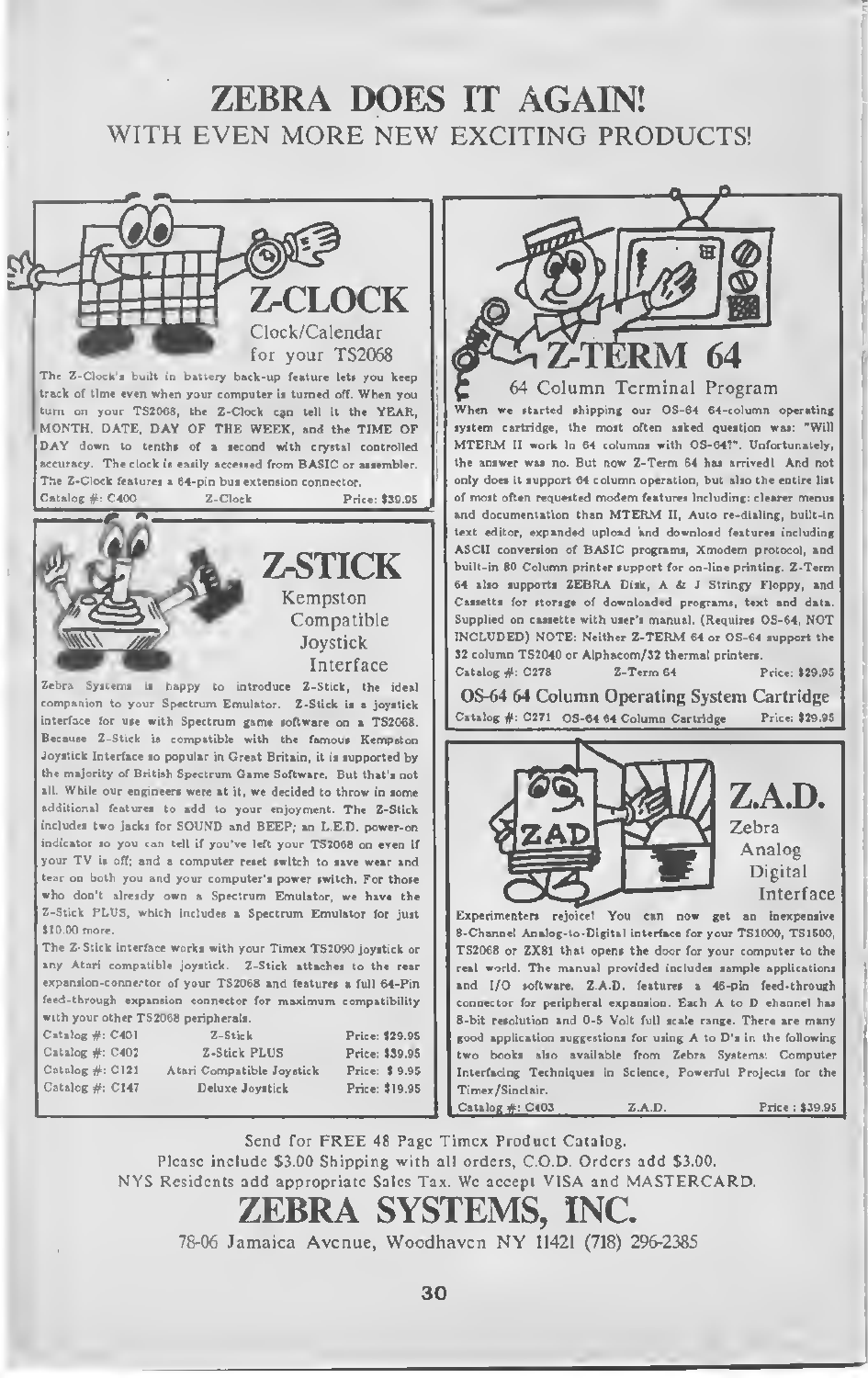### NEW, UNTESTED, & UNCASED WC2050 MODEM BOARDS

Anchor Automation sold these fully assembled boards as surplus at an auction. They are untested and are offered on an AS-IS, NO-RETURN basis. Since we've announced the availability of these boards, we have been selling in excess of a hundred per week. Customers have reported that better than <sup>2</sup> out of three have been fully functional as received, and most of the others have been easy to repair.

Catalog #: W251 \$10.00 each, or 3 for \$25.00, 10 for \$70.00

### 9 Volt DC - 700ma Power Supplies

These are brand new Sinclair ZX-81 power supplies and are perfect for your ZX81, TS1000/1500, or for use with the modem boards above. Quantity discounts are available.

Catalog  $\#$ : PS01  $\$6.00$  each, or 2 for \$10.00, 3 for \$12.00

### RS-232 Conversion Kit For WC-2050 Modem Boards

The price of our untested & uncased modem boards is so reasonable that not only are they being used as modems, but also the boards and sometimes just their parts are being put to many other uses by creative Timex hobbyists and experimenters. One of the things we've done at Zebra Systems is develop a very simple circuit to change one of these Modem boards into a general purpose RS232 board, which can then be used to drive serial printers and other devices. We thought the idea was so simple and cost-effective that we're making it available as a product.

We are introducing a complete kit consisting of a small printed circuit board, 3 IC's, a DB-9 connector, other miscellaneous parts, and instructions. The board developes the negative voltage required for true RS232 and has proper Driver and Receiver chips. After installing our RS232 board with a pin and socket system right onto your modem board's 8251 Serial chip, all that remains is to make <sup>3</sup> trace cuts and add one jumper wire to complete installation. Clear instructions are provided with a discussion of the theory of operation and some simple BASIC and assembly language printer drivers.

A short experimenters guide to the WC2050 is included. It explains such things as how to change the address decoding to other port assignments, how to change baud rate under software control, and more.

The WC2050-to-RS232 Kit (Catalog #: C183) Includes all parts and instructions necessary for installation and operation. A bare board for the modification is also available.

| Catalog $\#$ : C183 | WC2050-to-RS232 Kit            | Price: \$19.95  |
|---------------------|--------------------------------|-----------------|
| Catalog $\#$ : C184 | PC Board and Instructions only | Price: $$ 5.95$ |

### AS-IS ZX81 COMPUTERS

Many months ago we purchased <sup>a</sup> large quantity of returned ZX81 computers from a Sinclair Repair Depot. These computers were asnt back to Sinclair for repair (in some cases by owners who simply could not load tapes or operate the computer properly.). These computers are offered on an AS-IS, NO-RETURN basis. We've been selling these returned computers to msmbers of local Timex dubs who have reported that <sup>a</sup> large number of these ZX81 are already working, or can be easily repaired.

Catalox  $\#$ : ZX81  $$10.00$  sach, or 3 for \$25.00, 10 for \$70.00-

# SURPLUS WC2050 BARGAINS MODEM SALE!

### LAST <sup>100</sup> WC2050 MODEMS

Zebra Systems has purchased the entire remaining stock of fully assembled and tested WC2050 modems from Anchor Automation. These modems come complete with power supply, MTERM <sup>I</sup> software on cassette (see below), user's manual and a one year limited warranty from Anchor Automation. Hurry less than 100 units left!

Catalog #: W250 Originally \$119.00, Now Only: \$69.95

### ZEBRA PUBLISHES MTERM

Zebra Systems has purchased the rights to publish the MTERM series of Terminal software for Timex computers with WC2050 modems.

### MTERM/T for the TSI000/1500/2068

MTERM/T (also known as MTERM I) is a smart terminal program which has the following features: auto-dialing of phone numbers, change modem parameters, change Border, Ink, and Paper colors (TS2068 version only.). MTERM/T is supplied on tape with user's manual.

Catalog #: ST01 MTERM/T Price: \$12.95

### MTERM II for the TS2068

MTERM II is an advanced software package for your TS2068 equipped with the WC2050 modem. MTERM II features <sup>a</sup> <sup>14</sup> Number Auto Dial Directory, 27k Send/Receive buffer which can be erased, viewed, printed, or transmitted, 10 Macrokeys which hold up to 53 characters each for auto logon, codes, etc.. You can transmit and receive BASIC programs, and text from a BBS or another TS2068 Computer. MTERM II is also available on fast-loading Zebra Command Cartridge format.

| Catalog $\#$ : ST02 | MTERM $II$ Tape    | Price: \$29.95 |
|---------------------|--------------------|----------------|
| $Catalog$ #: $ST2C$ | MTERM Il Cartridge | Price: \$34.95 |

### The Complete Guide to MTERM II By Barry Carter

This book tells you all you wanted to know about MTERM II. It details many features of MTERM II that were left out of the manual. A MUST-HAVE book for MTERM II owners!

Catalog #: C139 Complete Guide to MTERM II Price: \$8.00

### MINI XMOD 1.7 for the TS1000/1500

MINI XMOD 1.7 allows your Timex 1000/1500 or ZX-81 equipped with <sup>a</sup> Westridge 2050 modem to Up and Download programs to any XMODEM Protocol BBS (Like ZEBRA BBS). Includes 16k and 64k versions on cassette and User's manual. Requires a minimum of 16k of RAM.

Catalog #: WE01 MINI XMOD 1.7 Price: \$19.95

Send for FREE <sup>48</sup> Page Timex Product Catalog. Please include \$3.00 Shipping with all orders. C.O.D. Orders add \$3.00 additional. NYS Residents add appropriate Sales Tax. We accept VISA and MASTERCARD. ZEBRA SYSTEMS, INC. 78-06 Jamaica Avenue, Woodhaven NY <sup>11421</sup> (718) 296-2385